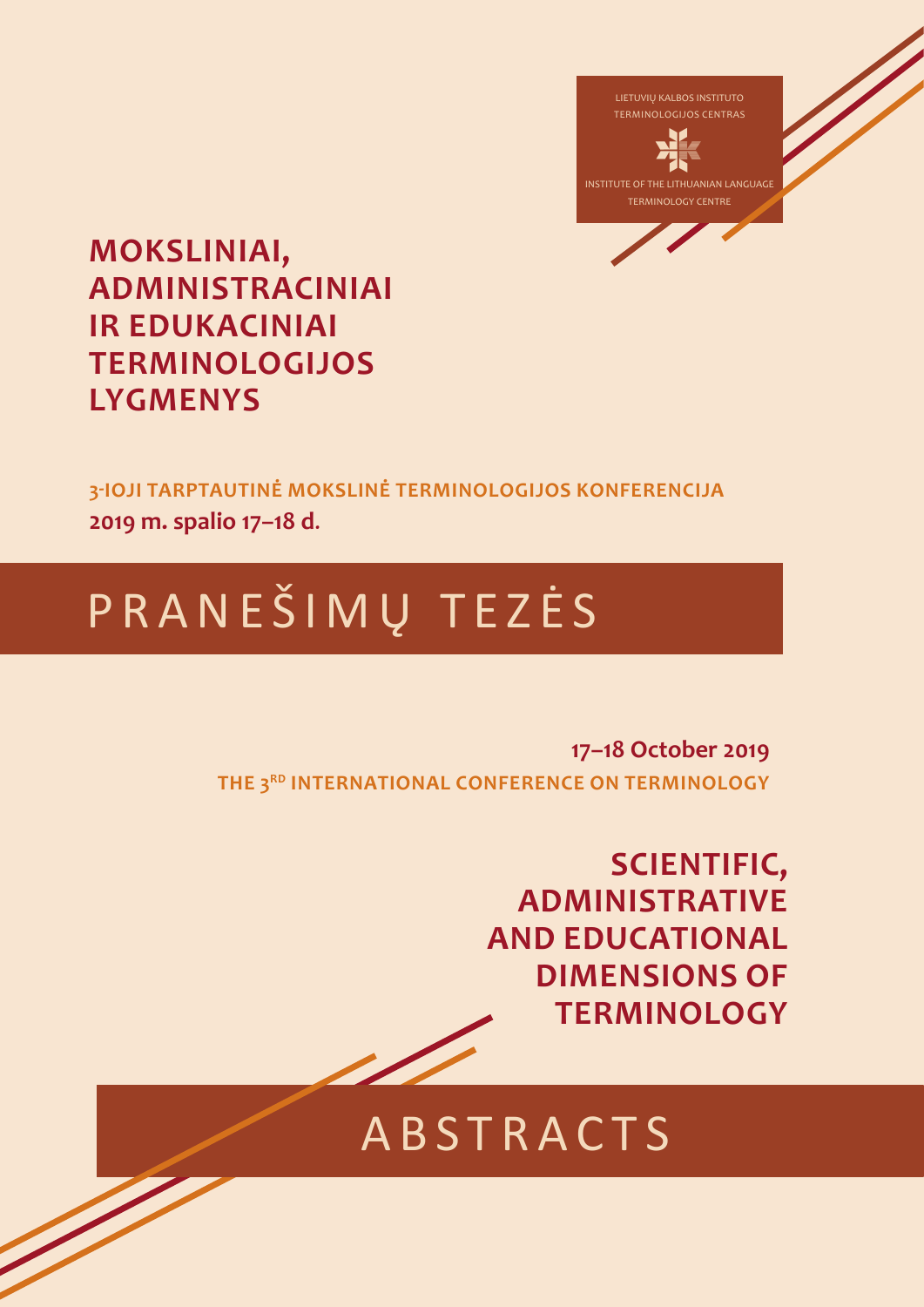#### KONFERENCIJOS ORGANIZATORIUS

Lietuvių kalbos instituto Terminologijos centras

#### ORGANIZER OF THE CONFERENCE

Terminology Centre of the Institute of the Lithuanian Language

#### MOKSLINIS KOMITETAS

Albina Auksoriūtė (Lietuvių kalbos institutas) Rute Costa (Lisabonos NOVA universitetas) Ágota Fóris (Karolio Gasparo Vengrijos reformatų bažnyčios universitetas) Christian Galinski (Infoterm) Larissa Manerko (Maskvos valstybinis M. V. Lomonosovo universitetas) Johan Myking (Bergeno universitetas) Anita Nuopponen (Vasos universitetas) Alvydas Umbrasas (Lietuvių kalbos institutas) Palmira Zemlevičiūtė (Lietuvių kalbos institutas)

#### SCIENTIFIC COMMITTEE

Albina Auksoriūtė (Institute of the Lithuanian Language) Rute Costa (NOVA University of Lisbon) Ágota Fóris (Károli Gáspár University of the Reformed Church in Hungary) Christian Galinski (Infoterm) Larissa Manerko (Lomonosov Moscow State University) Johan Myking (University of Bergen) Anita Nuopponen (University of Vaasa) Alvydas Umbrasas (Institute of the Lithuanian Language) Palmira Zemlevičiūtė (Institute of the Lithuanian Language)

#### ORGANIZACINIS KOMITETAS

Asta Mitkevičienė (Lietuvių kalbos institutas) Aušra Rimkutė-Ganusauskienė (Lietuvių kalbos institutas) Ramunė Vaskelaitė (Lietuvių kalbos institutas)

#### ORGANIZING COMMITTEE

Asta Mitkevičienė (Institute of the Lithuanian Language) Aušra Rimkutė-Ganusauskienė (Institute of the Lithuanian Language) Ramunė Vaskelaitė (Institute of the Lithuanian Language)

*Konferencijos organizatoriai už angliškų pranešimų kalbą neatsako. The organizers of the conference do not take responsibility for the correctness of English.*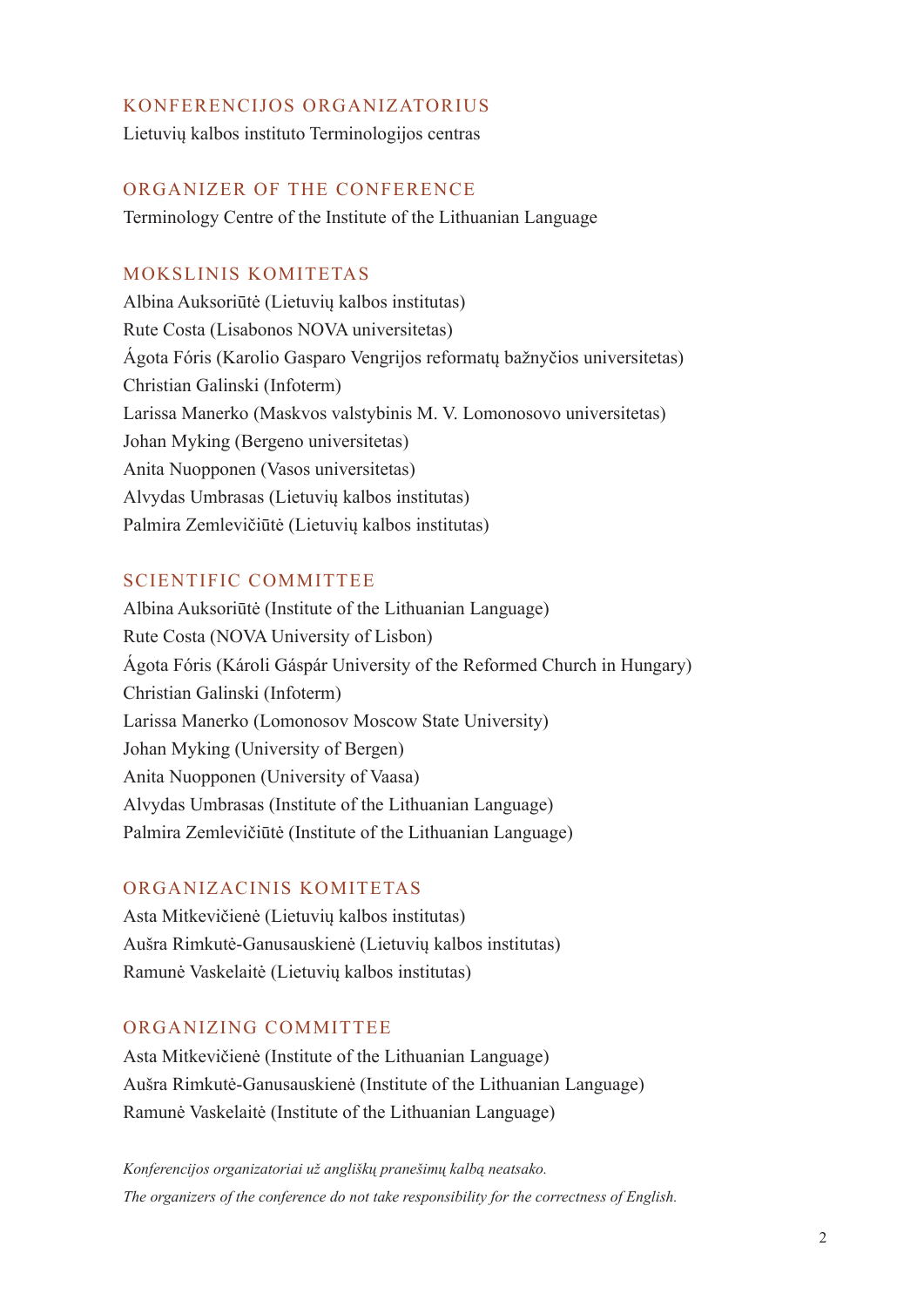## **TURINYS**

| Larisa ALEKSEEVA, Svetlana MISHLANOVA, Heribert PICHT. THE METAPHOR                                                                               |    |
|---------------------------------------------------------------------------------------------------------------------------------------------------|----|
| Konstantin AVERBUKH. PROFESSIONAL IDENTITY: TERMINOLOGICAL ASPECT7                                                                                |    |
| Elena BEKISHEVA. REVISITING THE EVOLUTION OF SCIENTIFIC CONCEPT AND<br>ITS TERMINOLOGICAL REPRESENTATION (AS EXEMPLIFIED IN THE PSYCHIATRIC       |    |
| Nijolė BLIŪDŽIUVIENĖ. INFORMACIJOS IR DOKUMENTAVIMO TERMINŲ                                                                                       |    |
| Elena CHIOCCHETTI. TERMINOLOGY WORK IN SOUTH TYROL: NEW APPROACHES,                                                                               |    |
| Violeta ČERNIAUSKAITĖ. NATŪRALIOS IR DIRBTINĖS KALBOS NORMINIMO                                                                                   |    |
| Yuliia DEVIATKO. COMPILING THE MULTILINGUAL DEFINING DICTIONARY OF                                                                                |    |
| Ricardo EITO-BRUN. TERMINOLOGY AS THE BASIS FOR PRODUCT LINE ENGINEERING  14                                                                      |    |
| Christian GALINSKI, Blanca STELLA Giraldo PEREZ. LEARNING ABOUT                                                                                   |    |
| Linda GIORGADZE, Lali KHUTCHUA. THE ISSUES OF SPIRITUAL TERMINOLOGY  16                                                                           |    |
| Siergiej GRINEV-GRINIEWICZ, Elvira SOROKINA. TERMINOLOGY IN                                                                                       |    |
| Lia KAROSANIDZE. THE GEORGIAN TERM BANK - A HISTORY OF ITS                                                                                        |    |
| Jolanta KOVALEVSKAITĖ, Agnė BIELINSKIENĖ. TERMINOLOGIJOS<br>MOKYMO(SI) FORMA - DESKRIPTYVIOSIOS TERMINOLOGIJOS PROJEKTAS  19                      |    |
| Igor KUDASHEV, Olga SEMENOVA. THEMATIC DICTIONARY OF<br>MEDICAL TERMINOLOGY FOR COMMUNITY INTERPRETERS AND<br>PATIENTS: EXPERIENCE OF COMPILATION | 20 |
| Regina KVAŠYTĖ. LIETUVIŲ IR LATVIŲ TERMINIJOS GRETINAMIEJI TYRIMAI  21                                                                            |    |
| Margarita LAZAREVA. COGNITIVE ASPECTS OF MYTHOLOGICAL METAPHORS IN                                                                                |    |
| Jana LEVICKÁ. CORPUS-BASED ANALYSIS OF ADJECTIVES IN SLOVAK                                                                                       |    |
| Kristian LEWIS. FALSE FRIENDS IN TERMINOLOGY: WHEN CROATIAN IN LOST                                                                               |    |
| Elena LOGUNOVA. COGNITIVE ASPECTS OF ECONOMIC COMPUTER TERMINOLOGY  26                                                                            |    |
| Marek ŁUKASIK, Piotr SULIK. EFFECTIVENESS OF TERMINOLOGY SEARCHES                                                                                 |    |
| Sanya MADZHAEVA, E. M. Dyakova. THE ROLE OF MEDICAL DICTIONARIES IN                                                                               |    |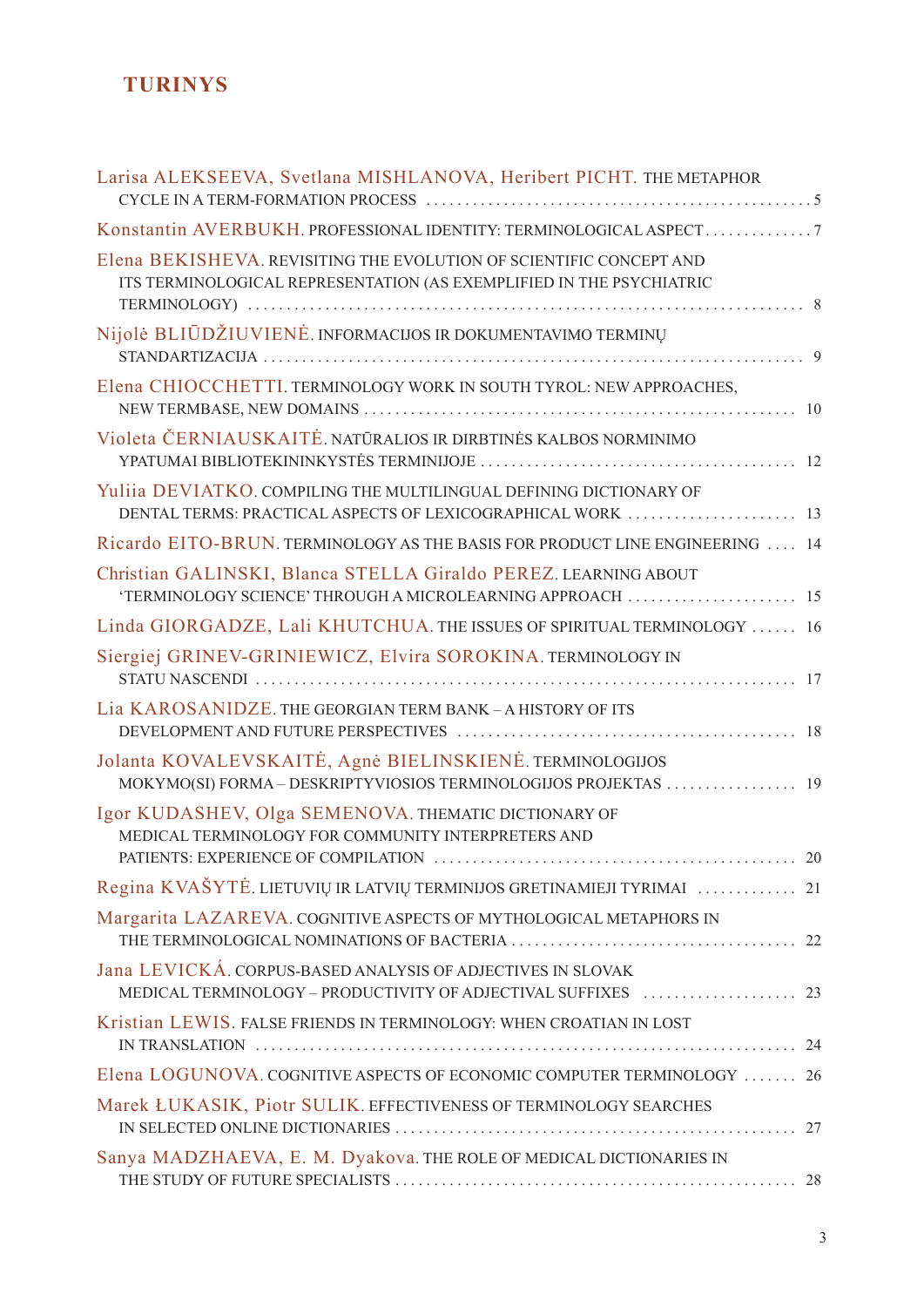| Larissa MANERKO. COGNITIVE TERMINOLOGY AS A WAY TO UNDERSTANDING<br>KNOWLEDGE STRUCTURES IN SPECIAL DISCOURSE AND TERMINOLOGICAL SYSTEMS  29 |    |
|----------------------------------------------------------------------------------------------------------------------------------------------|----|
|                                                                                                                                              |    |
| Danguolė MIKULĖNIENĖ, Daiva ALIŪKAITĖ. TRADICINĖS DIALEKTOLOGIJOS IR<br>ŠIUOLAIKINIŲ REGIONINIO KALBOS VARIANTIŠKUMO DISKURSŲ SANKLODA:      |    |
| Asta MITKEVIČIENĖ. TERMINAI SU ALTERNATYVIAIS JUNGTUKAIS  34                                                                                 |    |
| Tamara NAZAROVA. COGNITIVE ASPECTS OF TERMINOLOGY AND THE                                                                                    |    |
| Henrik NILSSON. EXCLUSIVE OR INCLUSIVE? - THE STATUS OF THE PROFESSION OF                                                                    |    |
| Anita NUOPPONEN. GOALS AND CONTENTS OF TERMINOLOGY TRAINING  38                                                                              |    |
|                                                                                                                                              |    |
| Marine OSADZE, Natela MUZASHVILI, Nino DATESHIDZE,<br>Nino SKHIRTLADZE. DIALECTOLOGICAL AND ARCHAIC VOCABULARY AS                            |    |
| Ana OSTROŠKI ANIĆ, Martina PAVIĆ. FROM CORPORA TO SPECIALIZED SEMANTIC                                                                       | 42 |
| Sorin PALIGA. TOWARDS A COHERENT TERMINOLOGY IN                                                                                              | 43 |
| Sigita RACKEVIČIENĖ, Liudmila MOCKIENĖ, Andrius UTKA. COMPILATION OF<br>A SPECIALISED ENGLISH-LITHUANIAN TERMBASE BASED ON PARALLEL AND      | 44 |
| Aušra RIMKUTĖ-GANUSAUSKIENĖ. ŠIUOLAIKINĖS AVALYNĖS PAVADINIMAI                                                                               | 45 |
| Tamara ROZHKOVA. TERMINOLOGY OF PERSONALIZIED MEDICINE AS A RESULT OF                                                                        | 46 |
| Lina RUTKIENĖ. STATYBOS TERMINIJOS HIBRIDINIŲ DŪRINIŲ DARYBA IR RAIDA  47                                                                    |    |
| Eszter SERMANN, Dóra MÁRIA TAMÁS. HOW TO DESCRIBE, CLASSIFY AND                                                                              |    |
| Anastasia SHARAPKOVA, BORN OF A METAPHOR:                                                                                                    |    |
| Dmitry SHILOVSKIY. TRANSDISCIPLINARY TERMINOLOGICAL COMMUNICATIONS AND                                                                       |    |
|                                                                                                                                              |    |
| Dace ŠOSTAKA. THEORETICAL ASPECTS OF AUTOMATION IN                                                                                           |    |
|                                                                                                                                              |    |
|                                                                                                                                              |    |
| Palmira ZEMLEVIČIŪTĖ. KAIP XIX A. PAB. - XX A. PR. VADINTI                                                                                   |    |
|                                                                                                                                              |    |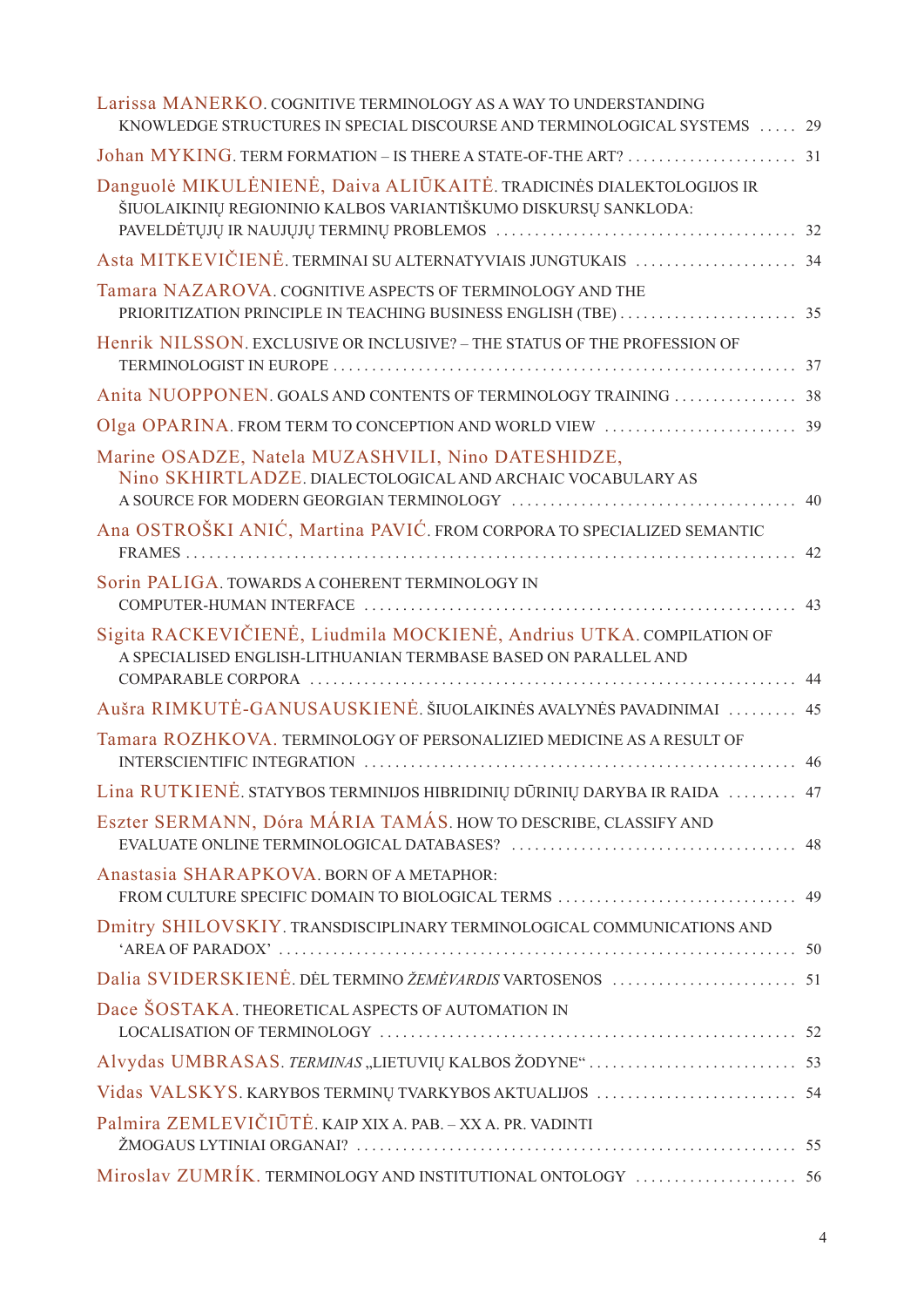Larisa ALEKSEEVA *Perm State University* (Russia) Svetlana MISHLANOVA *Perm State University* (Russia) Heribert PICHT *Professor Emeritus, Copenhagen Business School* (Denmark)

#### **THE METAPHOR CYCLE IN A TERM-FORMATION PROCESS**

Modern Terminology benefits in cognitive perspectives [Tammerman 1997]. Terminology theory seems to be evolving from prescriptive to descriptive with a growing focus on the study of specialized language units from a social and cognitive perspective [Modern approaches 2006, Picht 2005]. Thus, the study of specialized language is undergoing a cognitive shift, which is conducive to a greater emphasis on meaning as well as conceptual structures [Faber 2009].

This paper outlines an investigation of the metaphorical term-formation process (MTFP), with a focus on the special knowledge transfer. In comparison to the general terminology, metaphorical terms are especially challenging to knowledge communication [Alekseeva 1999, Mishlanova 2002]. The many models of terminologization that have been developed do not reveal the real nature of this type of terms.

In our research, we focus on two closely related concepts, *derivatology* in its broad sense, following a theory by L. Murzin (1974), who created a derivational theory of metaphor to illustrate the dynamic character of metaphorization, and the *cycle of conceptualization* by L. Vygotskiy (1934), who suggested that each step in knowledge development is correlated with a certain mental structure: *syncrete, complex, pre-concept* and *concept*. These main concepts offer significant challenges to theories of metaphorical term-formation. Linguistic and psychological foundations as proposed by L. Murzin and L. Vygotskiy, can be applied to the study of metaphorical terms (Alekseeva, Isaeva, Mishlanova 2014). Metaphorical terminology as a special field of study is a relative newcomer. It arose from the need to facilitate specialized knowledge transfer.

The present article starts out by addressing the question "What is metaphor cycle model?" This question is answered by contrasting with the prescriptive models of terms. Taking into consideration the dynamic character of terminologization and the concept of knowledge cycle, we reveal the analogous system of steps in the MTFP. The metaphor cycle model has been created to address many different issues in the MTFP. The research suggests that most cases of MTF could be described with the help of this model. The worked out model provides insight on different levels of thinking and conceptualization.

The novel contribution of this paper is the application of the MTF model to terminological projects. Our developments in cognitive terminological theory suggest that it is highly determined by the creation of knowledge at various levels.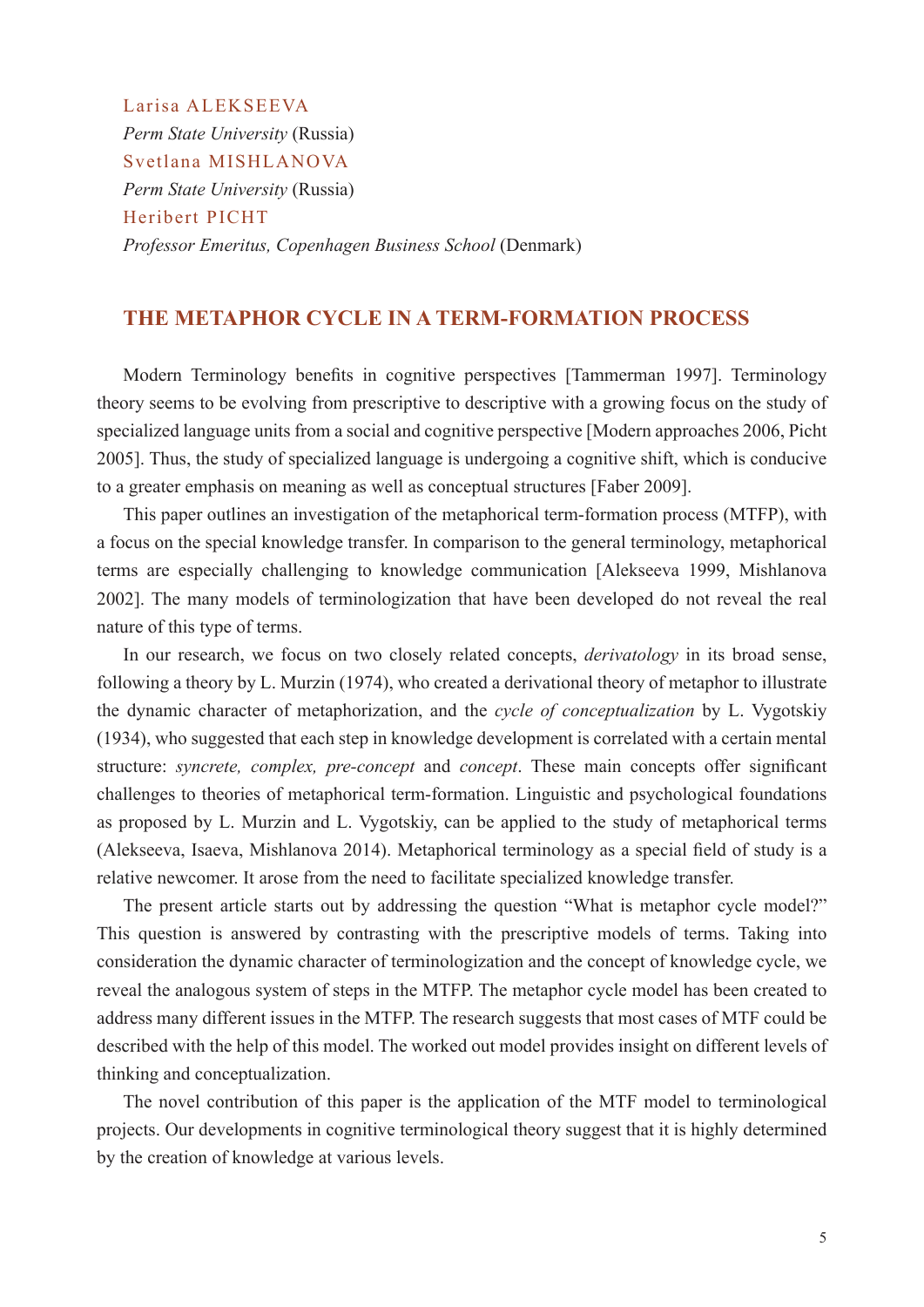#### *References*

Alekseeva, L. *Term and Metaphor*. Perm: Perm University Press, 1998.

- Alekseeva, L., Isaeva, E., Mishlanova, S. The derivation study of metaphor. In: International multidisciplinary scientific conferences on social sciences and arts. – *SGEM. Anthropology, Archaeology, History, Philosophy. Conference proceedings* 2014, 217–224.
- Faber, P. *The cognitive shift in terminology and specialized translation*. www.researchgate.net/publication/43174550 (accessed May 02, 2019).
- Mishlanova, S. *Metaphor in medicine*. Perm: Perm State University Press, 2002.
- *Modern approaches to terminological theories and applications*. Ed. Heribert Picht. New York: P. Lang, 2006.
- Murzin, L. *Syntactical derivation*. Perm State University Press, 1974.
- Picht, H. Normative and Descriptive Terminology Work a Real Dichotomy? *Vital Problems of the English Linguistics and Linguistic Didactics*. Prometheus Publishing House, Moscow, 2005, 189–198.
- Picht, H. *The Object is a Unit of Knowledge*. *Simonnæs*, Ingrid (ed.). SYNAPS 21, Festskrift for Magnar Brekke. Bergen: NHH, 2008, 91–97.
- Temmerman, R. Questioning the univocity ideal. The difference between socio-cognitive Terminology and traditional Terminology. – *Hermes*, Journal of Linguistics No. 18, 1997, 51–90.
- Vygotskiy L. S. *Mind and Speech*. Ed. V. Kolbanovskiy. Leningrad, 1934.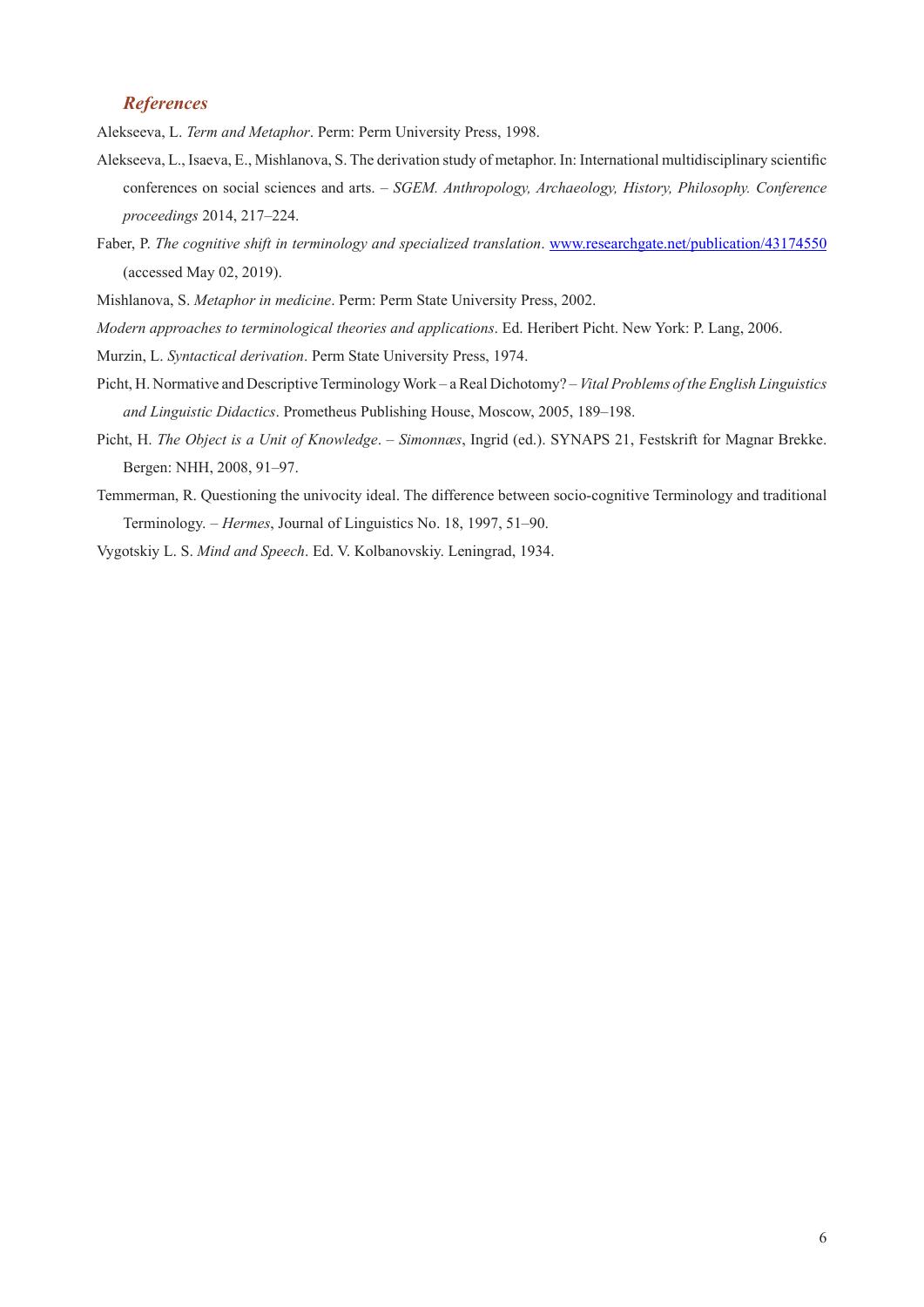#### Konstantin AVERBUKH

*Bauman Moscow State Technical University* (Russia)

#### **PROFESSIONAL IDENTITY: TERMINOLOGICAL ASPECT**

The integrated nature of modern scientific knowledge is steadily inducing scientists and experts to attract to its sphere new concepts and ideas from adjoining fields of activity, and sometimes very far ones from us. In our extremely politically charged time, it would be strange if concrete and scientific knowledge was not enriched with any approach or concept from political science, sociology, cultural science or any sciences related to them. Indeed, probably, it occurs in this case when we try to practise the concept "identity" on the sphere of professional activity. The national identity, social identity, group and individual identities, confessional identity and many others are well-known and described in details.

The main features of the concept "identity" according to its theorists are:

- both individuals and groups have identity,
- individuals have multiple identities,
- identities can be narrow and expanded and some others.

In the most common understanding "identity" means to realize by a person their belonging to any group allowing them to define a place in social and cultural space and to be guided freely in the world around.

According to a number of the European theorists of nationalism (G. Hegel, F. Guizot, H. Buckle, A. de Tocqueville) the nature of nations is irrational, it is defined by the unity of language, blood and cultural traditions.

Talking about the nature of professional identity in a similar way we will reject the unity of blood at once and, without plunging into issues of culture, we will concentrate our attention on the unity of language. Moreover, the unity of a national language used in the course of professional activity is almost unimportant because German, English or Chinese physicists are colleagues, and they are united by the use of one special vernacular (LSP).

So, abstracting from national and professional bilingualism, we will concentrate our attention on professional multilingualism as, for example, the language of modern medicine is a conglomerate of the languages of therapy and surgery, anatomy and physiology, pharmacology and neurology and many others which every doctor is able to use with a different degree of perfection.

The report is supposed to analyse the concept LSP and its components as well as the extent of knowing them defining the concept "professional identity" on which entry or not entry into one or another professional community depend.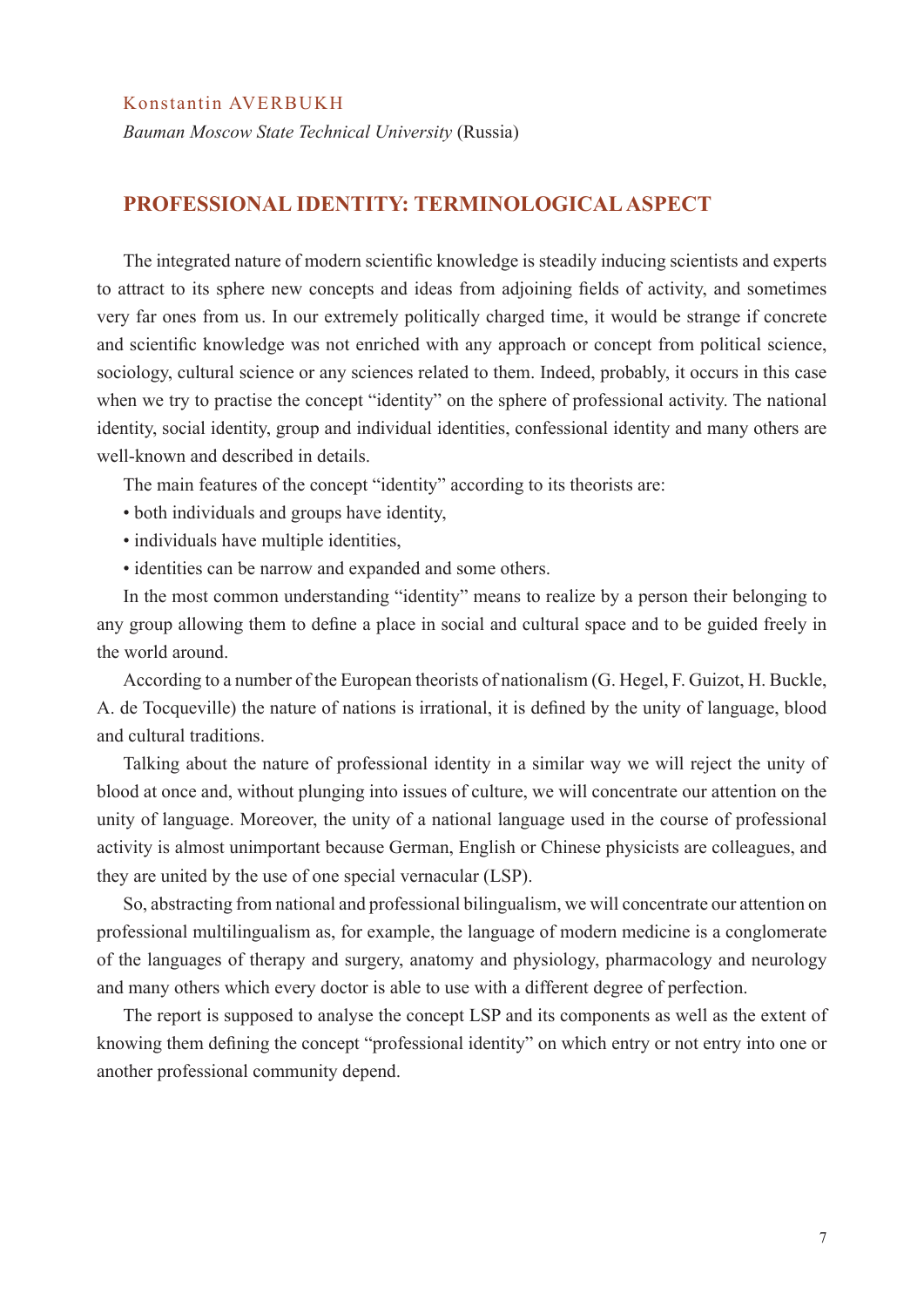## **REVISITING THE EVOLUTION OF SCIENTIFIC CONCEPT AND ITS TERMINOLOGICAL REPRESENTATION (AS EXEMPLIFIED IN THE PSYCHIATRIC TERMINOLOGY)**

It is common knowledge that a scientific concept is an idea or a model explaining some natural phenomenon. In medicine it may be an idea of a natural state or pathological condition of the human body. A scientific concept is always represented by the term. In cognitive sciences a concept means the main unit of storage and transmission of information. There are different forms of scientific concepts. They differ primarily in the amount of supporting evidence and acceptance by the scientific community. All concepts begin with an observation or as a hypothesis. The more evidences are collected to support the hypothesis, the greater part of the scientific community comes to accept the concept and it becomes a theory. Some concepts are never accepted as theory because the scientific community may continue to debate the concept.

The aim of the present paper is to highlight the origin, evolution, and current state of the concept of schizophrenia reflected in the history of medicine by numerous psychiatric terms. This approach allows to consider the terms as representatives of the scientific knowledge relevant for the time of their creation.

It was Avicenna who first paid attention to the signs of this disease and in his "The Canon of Medicine" and coined an Arabic term "dzhunun mufrit" (severe soul impairment) reflecting the observed disorder. The scientific concept of schizophrenia is of a relatively recent origin. By the middle of the 19th century, European psychiatrists began describing disorders of unknown causes, typically affecting the young, and often progressing to chronic deterioration. In France, psychiatrist Morel referred to such cases as *démence précoce,* while in Scotland, Clouston coined the term "adolescent insanity." In Germany, Kahlbaum and Hecker delineated the catatonic syndrome and named it "hebephrenia". However, it was Emil Kraepelin (1856–1926) who proposed to integrate those varied clinical pictures into a single nosological entity under the name of "dementia praecox". Kraepelin articulated nine different clinical forms of the disease creating new terms. Eugen Bleuler modified Kraepelin's original concept and coined the term "schizophrenia" (splitting of the mind). His term was not meant to convey the idea of split or multiple personality, a common misunderstanding. Since Bleuler's time, the definition of schizophrenia has continued to change, as scientists attempt to more accurately delineate the different types of mental diseases.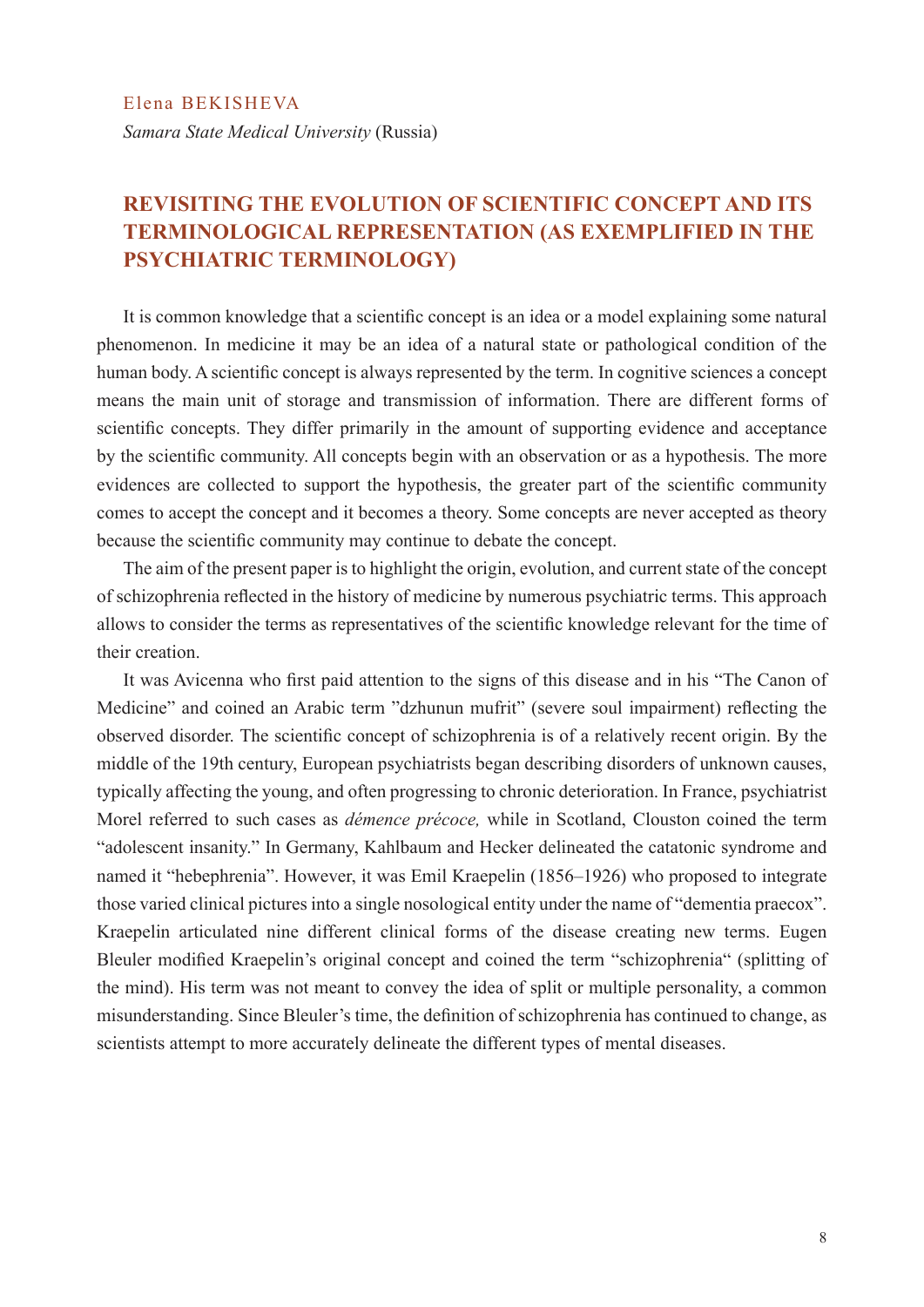#### Nijolė BLIŪDŽIUVIENĖ

*Lietuvos nacionalinė Martyno Mažvydo biblioteka* (Lietuva)

## **INFORMACIJOS IR DOKUMENTAVIMO TERMINŲ STANDARTIZACIJA**

Informacijos ir dokumentavimo sistemą sudaro įvairios mokslo disciplinos ir veiklos sritys, kuriose dokumentas, informacija ir komunikacija užima kertinę vietą, t. y. bibliotekininkystė, bibliografija, knygotyra, archyvistika, žurnalistika, leidyba, poligrafija, informacijos paieška, informacijos paslaugos ir kitos dokumentų sukūrimo, apdorojimo, sklaidos sritys.

Pranešimo tikslas – išnagrinėti informacijos ir dokumentavimo, kuris apima įvairias sritis, susijusias su dokumento sukūrimu, išleidimu, apdorojimu, saugojimu ir sklaida, terminų tvarkybą, rengiant standartus.

Pranešime analizuojama pagrindinių informacijos ir dokumentavimo lietuviškųjų terminų standartų rengyba ir sklaida, dėmesį telkiant į XX a. 9–10 dešimtmečio terminų standartizaciją ir jos tęstinumą XXI a. bei tarpinstitucinį ir tarptautinį bendradarbiavimą informacijos ir dokumentavimo terminų standartizacijos srityje.

Standartas yra savanoriškai taikomas, sutarimo pagrindu parengtas dokumentas, tačiau gali būti naudingas kaip norminis, lietuvių kalbos taisykles atitinkantis terminų šaltinis, kuriame pateikiami atitikmenys užsienio kalbomis. Taigi galima teigti, kad perimant tarptautinius standartus Lietuvos standartais atliekamas terminų tvarkybos darbas, kurio rezultatas yra sunorminti lietuviški terminai bei galimybė vartoti taisyklingus jų atitikmenis užsienio kalbomis.

Pranešime dėmesys skiriamas naujajai tarptautinio terminų žodyno standarto ISO 5127:2017 redakcijai, kuri yra esminis aprobuotos informacijos ir dokumentavimo terminijos išteklius. Didelės apimties terminų standartas turėtų būti priemonė, padedanti perteikti ir vienodai suprasti kompleksinę informacijos ir dokumentavimo srities terminiją, o kartu ir glaudžiau tarpusavyje sąveikauti, paliekant įvairių susijusių organizacijų specifinės terminijos savarankiškumo galimybę, terminų vartojimo tradicijas ir išsaugant konkrečių darbo procedūrų terminus šiose srityse.

Ne mažiau svarbus terminų standarto edukacinis vaidmuo, didelis terminijos rinkinys padeda geriau suvokti informacijos ir dokumentavimo lauką, padėti tolesnėms šios srities studijoms ir moksliniams tyrinėjimams.

Atsižvelgiant į technologijos raidą žodyno turinys ir sandara gali būti šaltinis tinkamai formalizuoti sąvokoms taikomiesiems IT sprendimams, taip pat suteikti reikiamą medžiagą kurti būsimas dokumentavimo ir informacijos mokslų srities ontologijas, siekiant tobulinti automatizuotų IT procesų veikimą. Būtina užtikrinti šioje dalykinėje srityje vartojamų informacijos technologijų terminijos sąvokų darną ir siekti taip suderinti terminus bei sąvokas, kad būtų aiškiai matoma integruota bendra dokumentavimo ir jo taikomųjų priemonių sistema.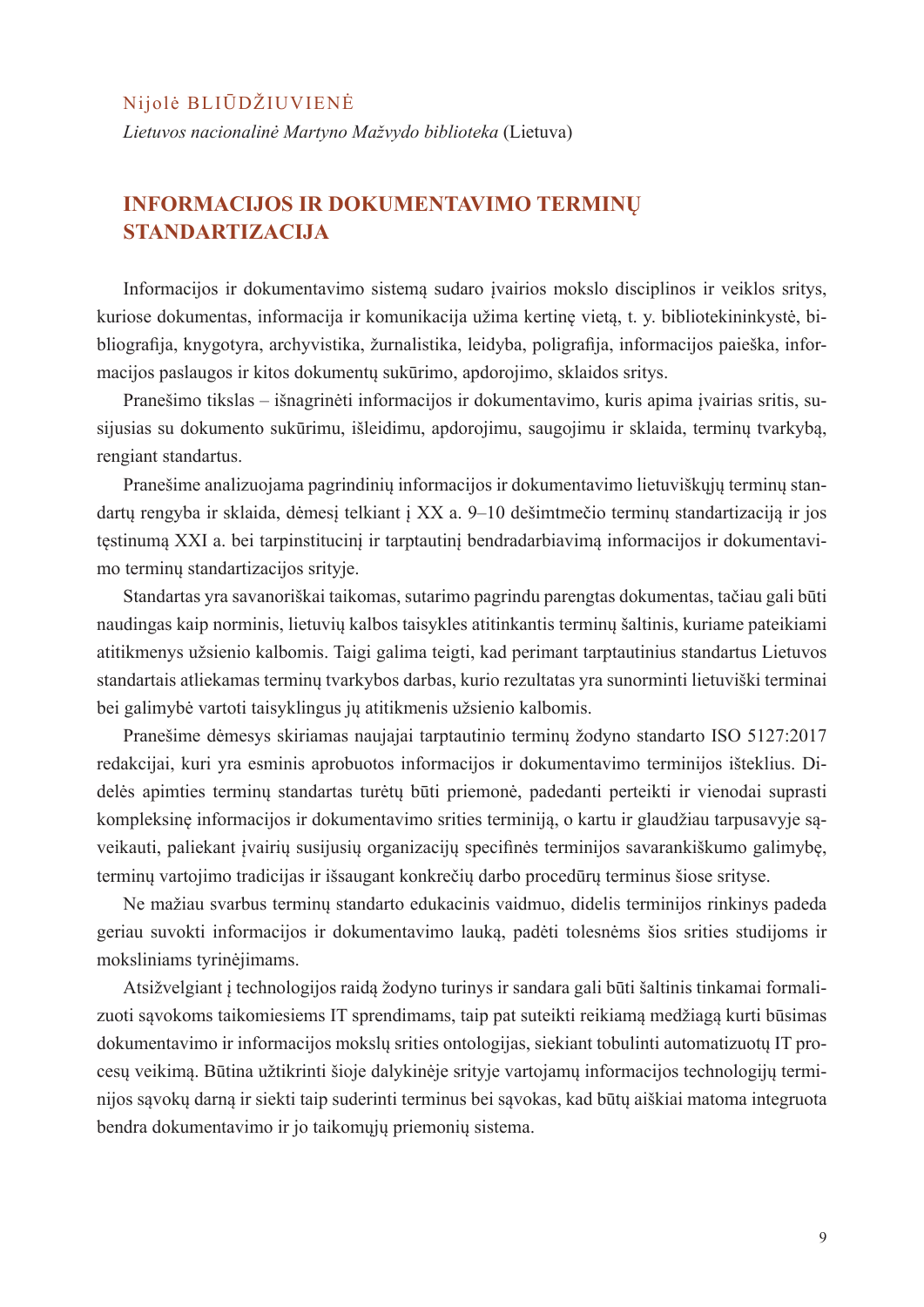*Eurac Research, Institute for Applied Linguistics* (Italy)

## **TERMINOLOGY WORK IN SOUTH TYROL: NEW APPROACHES, NEW TERMBASE, NEW DOMAINS**

South Tyrol is a plurilingual province in Northern Italy where the two minority languages German and Ladin (respectively 70 % and 4.5 % of the local population) are officially recognised (Presidential Decree 670/1972).

Terminology work in South Tyrol began in the early 1990s, with the aim of developing the South Tyrolean German legal and administrative terminology needed by the local public administration to communicate with the citizenship. From the beginning, to avoid an excessive regionalisation of South Tyrolean German terminology, an interdisciplinary project team of terminologists and legal experts applied the method of micro-comparison. The concepts pertaining to the Italian legal system are thereby compared with the concepts used in other German-speaking legal systems (Austria, Germany, Switzerland, EU and international law). This serves to detect equivalents for the Italian concepts and determine which foreign German terminology can be borrowed for use in South Tyrol.

Initially terminology work was systematic, aimed at creating a bulk of coherent German terms for the main subdomains of law (criminal, civil, administrative law etc.) and standardisation-oriented. Nowadays there is a good amount of established terminology, so that the approach has changed: work is becoming more ad-hoc (e. g. for new concepts) and text-related (e. g. for new legislation). Standardisation stopped in 2012 for several reasons, so that terminology work is predominantly descriptive today.

The entries resulting from the past 25 years of terminology work have been published online in the Information System for Legal Terminology *bistro* since 2002 (www.bistro.eurac.edu). In 2016, *bistro* was completely reprogrammed and restyled, making the system more flexible, user-friendly and interactive. Today bistro contains about 11,200 terminological entries in Italian and German (partly also in Ladin). Many are legal comparative entries, i. e. contain not only the Italian and German designations for Italian legal and administrative concepts, but also the German terms for equivalent foreign concepts.

Finally, an important recent development is the growing cooperation with terminology end users, so that the requests to elaborate new domains, e. g. occupational health and safety or social housing, are being accepted or considered. This implies opening *bistro* to terminology that is not strictly legal or administrative and leads to new approaches, working methods and user groups.

#### *References*

ASTAT – Landesinstitut für Statistik/Istituto provinciale di statistica. 2018. *Südtirol in Zahlen/Alto Adige in cifre.* Bolzano/Bozen: ASTAT.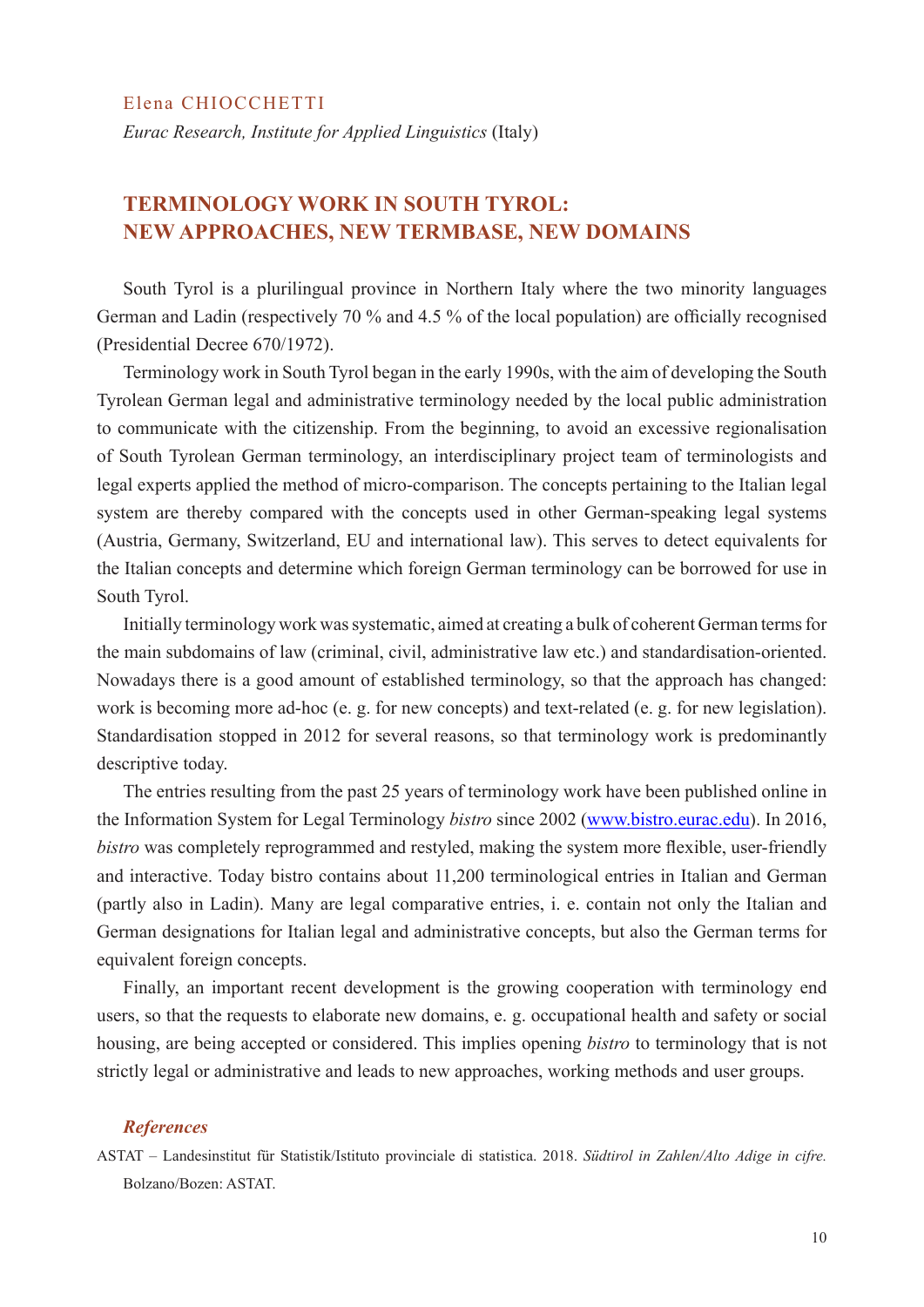- Chiocchetti, E. 2019. Legal comparison in terminology work: developing the South Tyrolean German legal language. In Szoták, S. (ed.) *Diszciplínák találkozása: nyelvi közvetítés a XXI. Században (The Meeting of Disciplines: Language Mediation in the 21th. Century)*. Budapest: OFFI, 175–185.
- Chiocchetti, E. et al. *In press.* Die Bozner Methode 25 Jahre später. In: Drewer P. & Pulitano, D. (eds) *Terminologie gestern, heute, morgen. Zum 25-jährigen Bestehen des Rats für Deutschsprachige Terminologie*. Berlin, Springer Vieweg.
- Chiocchetti, E. al. 2013. Deutsch ist nicht gleich Deutsch. Eine terminologische Analyse zu den Besonderheiten der deutschen Rechtssprache in Südtirol. In: Brambilla, M.M., Gerdes, J. & Messina, C. (eds) *Diatopische Variation in der deutschen Rechtssprache.* Berlin: Frank & Timme, 253–285.
- Chiocchetti, E. et al. 2016. Ein Begriff, zwei Sprachen, unterschiedliche (Rechts)Kulturen. In: Drewer, P., Mayer, F. & Schmitz K.-D. (eds) *Terminologie und Kultur. Akten des Symposions, Mannheim, 3.-5. März.* München et al.: Deutscher Terminologie-Tag e.V, 103–112.
- Chiocchetti, E. et al. 2017. From DIY Translations to Official Standardization and Back Again? 50 Years of Experience with Italian and German Legal Terminology Work in South Tyrol. In: Faini, P. (ed.) *Terminological Approaches in the European Context.* Cambridge: Cambridge Scholars, 254–270.
- de Groot, Gerard-René. 1999. Das Übersetzen juristischer Terminologie. In: de Groot, G.-R. & Schulze, R. (eds) *Recht und Übersetzen*. Baden Baden: Nomos, 11–46.
- Mayer, F, 2000. Terminographie im Recht: Probleme und Grenzen der Bozner Methode. In: Veronesi, D. (eds.) *Rechtslinguistik des Deutschen und Italienischen*. Padova: UNIPRESS, 295–306.
- Mayer, F. 1997. Terminologiearbeit in Südtirol. In: Osterheld, W. (ed.) *Terminologie et Traduction*. Luxembourg: Office des publications officielles, 124–137.
- Pommer, S. 2006. *Rechtsübersetzung und Rechtsvergleichung*, Frankfurt am Main: Peter Lang.
- Ralli, N. & Andreatta, N. 2018. bistro ein Tool für mehrsprachige Rechtsterminologie. In: *trans-kom. Zeitschrift für Translationswissenschaft und Fachkommunikation*. Vol. 11. No. 1, 7–44.
- Ralli, N. & Ties, I. 2006. Corpora e Terminologia: Applicazioni Pratiche in Bistro. In: Picht H. (ed.) *Modern Approaches to Terminological Theories and Applications*. Vol. 36. Bern: Peter Lang, 407–426.
- Sandrini, P. 1998. Italienisches Recht in deutscher Sprache Terminologische Überlegungen. In: Cordin, P., Iliescu, M. & Siller-Runggaldier, H. (eds) *Italienisch und Deutsch im Kontakt und Vergleich: Akten des 7. Treffens der Italienischen und österreichischen Linguisten (17–19 October 1996, Innsbruck, Austria).* Trento: Università di Trento, 399–417.
- Sandrini, P. 1998. *Terminologiearbeit im Recht. Deskriptiver begriffsorientierter Ansatz vom Standpunkt des Übersetzers*. Vienna: Termnet.
- Zweigert, K. & Kötz, H. 1996. *Einführung in die Rechtsvergleichung*. 3rd ed. Tübingen: Mohr Siebeck.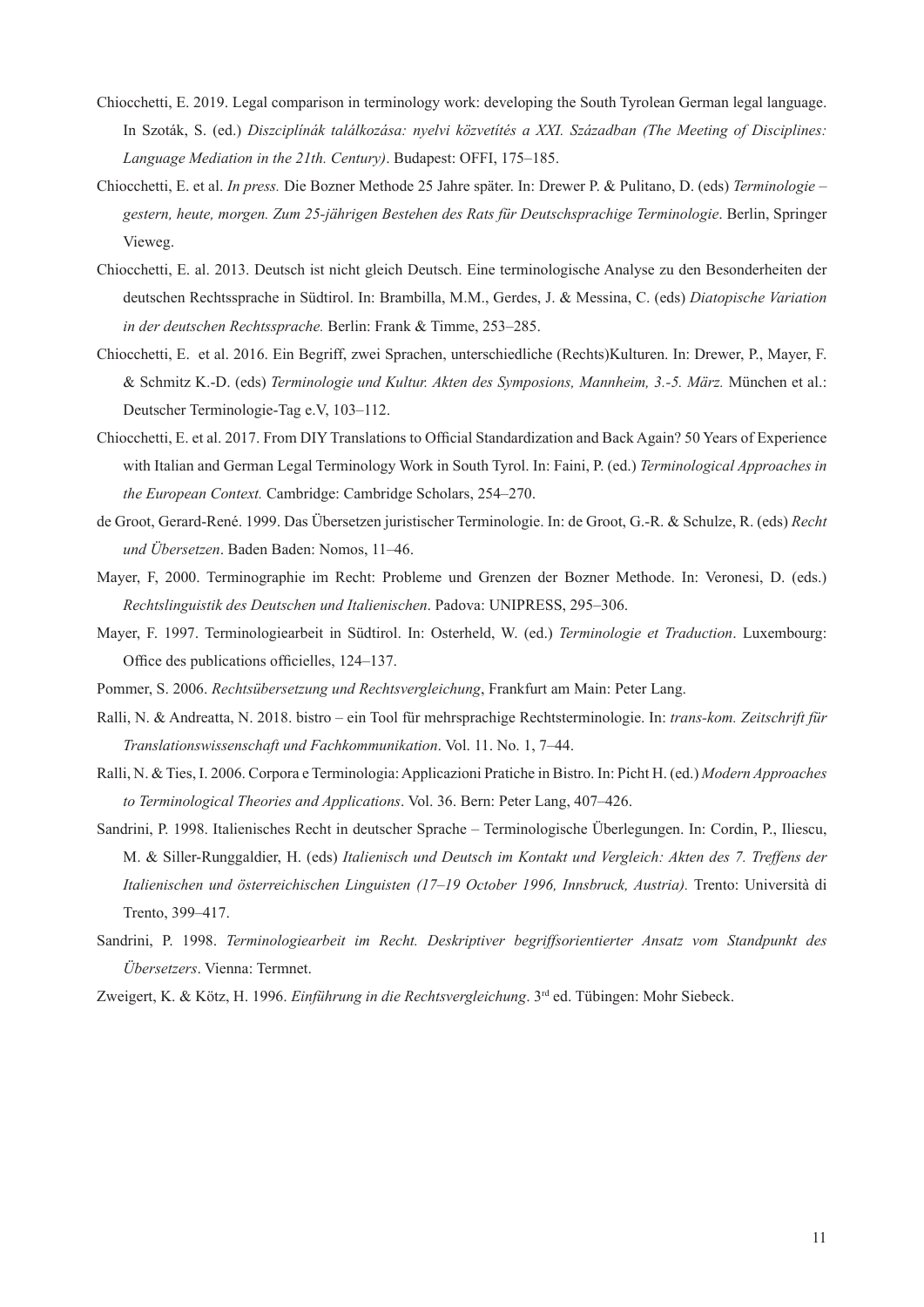#### Violeta ČERNIAUSKAITĖ

*Lietuvos nacionalinė Martyno Mažvydo biblioteka* (Lietuva)

## **NATŪRALIOS IR DIRBTINĖS KALBOS NORMINIMO YPATUMAI BIBLIOTEKININKYSTĖS TERMINIJOJE**

Naujieji kultūriniai, technologiniai ir vadybiniai modernėjančių bibliotekų veiklos pokyčiai smarkiai paveikė pastarųjų metų profesinės terminijos raidą ir tvarkybos praktiką. Labai išaugę profesinės literatūros, ypač norminamųjų dokumentų ir tarptautinių standartų srautai, skatina kurti inovatyvius, greitai atnaujinamus ir patogius profesinei bendruomenei vartoti terminologijos išteklius. Lietuvos nacionalinėje Martyno Mažvydo bibliotekoje bibliotekininkystės terminijos plėtra mokslinių tyrimų, leksikografijos ir standartizacijos kryptimis vyksta susistemintų terminologijos duomenų pagrindu. Jais remiantis kuriami įvairūs terminologijos produktai.

Rengiant *Bibliotekininkystės, informacijos ir knygotyros lietuvių–anglų terminų žodyną*, tapo akivaizdu, kad esame labiau paveikti dirbtinių kalbų, o ne natūralios kalbos raidos poreikių. Juk dirbtinės kalbos kūrimo taisykles bibliotekininkystėje diktuoja jau daugiau nei 50 dalykinių sričių standartų bei įvairių reglamentuojančių dokumentų, be kurių neįmanoma jokia dokumentinio paveldo institucijos veikla. Tai privalomieji aprašomieji standartai, bibliografijos standartai, antraštinių žodžių trumpinimo standartas, dokumentų ir dokumentų metaduomenų valdymo standartai, identifikavimo standartai, išteklių saugojimo standartai, leidybinio įforminimo ir leidybos standartai, rašmenų transliteravimo standartai, dažniausiai naudojami bibliografinio aprašo ir bibliografinių nuorodų standartai bei išteklių aprašo ir prieigos standartai, kompiuterinio katalogavimo standartas (UNIMARC), skaitmeninimo terpę reglamentuojantys standartai, daugybė kitų mašininę komunikaciją reglamentuojančių standartų, pvz., metaduomenų kodavimo ir perdavimo standartai. Iš vienos pusės, tai leidžia gerai sutvarkytą nacionalinio lygmens terminiją greitai integruoti į tarptautinio lygmens duomenų bazes. Tačiau dar neturime adekvačių kompiuterinės spartos terminologinių duomenų kūrybos bei tvarkymo įrankių, atitinkančių kasdienės praktikos poreikius. Vis dėlto prognozuojama kalbos technologijų plėtra gali ir visai nesunkiai išspręsti atskirų sričių dirbtinių kalbų tvarkybos problemas, tačiau svarbu ir laiku pastebėti, kaip lengvai informacinių technologijų terminijos invazija gali pakeisti natūraliosios kalbos terminijos raidos dėsnius, logiką ir grožį.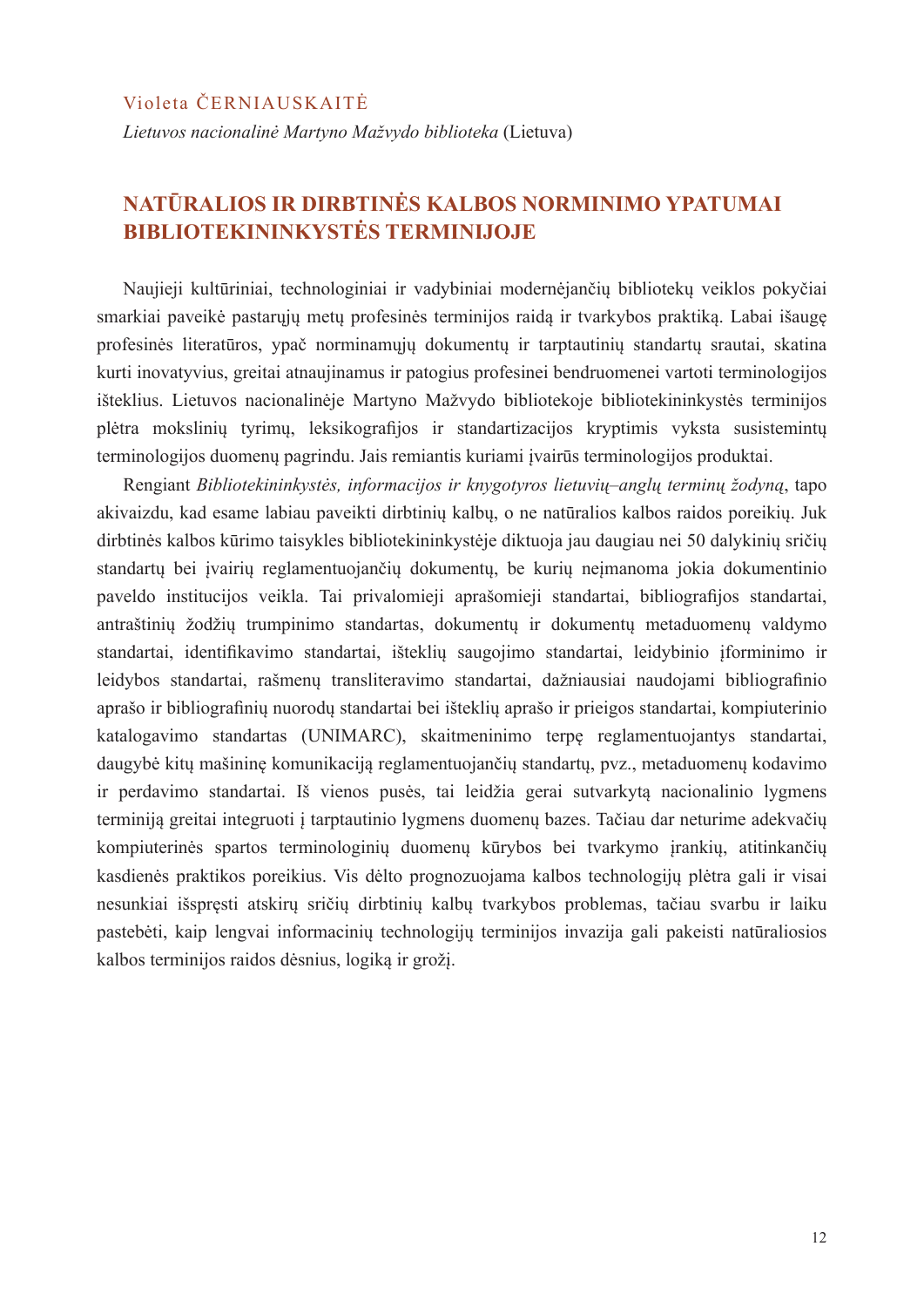#### Yuliia DEVIATKO

*Odesa National University* (Ukraine)

## **COMPILING THE MULTILINGUAL DEFINING DICTIONARY OF DENTAL TERMS: PRACTICAL ASPECTS OF LEXICOGRAPHICAL WORK**

Translation of medical terminology often offers intriguing challenges both to medical translators and to healthcare professionals. One of the instruments for organization, standardization and normalization of medical terminology as well as terminology harmonization in different languages are the compilation of relevant bi- or multilingual defining dictionaries.

However, lexicographical work consists of multiple stages and requires involving a significant number of specialists. In this study, it was highlighted the specific characteristics and the structure of the dictionary, which currently the author is working on. This is an English–Ukrainian–Russian defining dictionary of dental terms, the need to compile of which is a demand of both contemporary time and community; in other words, there are a number of linguistic and extra-linguistic reasons to develop such lexicographical work.

It is worth to say that there is a serious need to develop such a dictionary due to the lack of ones, which should be compiled taking into account national linguistic specificity that is quite important for the education of healthcare professionals.

In order to determine the key concepts of the research, the following meta-language units of the terminology study as a term, terminology and terminology system are clearly described, since the specified terms should be correlated with each other in the process of compiling a dictionary.

To develop an optimal and user-friendly dictionary, the author has conducted a survey promoting to establish the vocabulary microstructure, in particular, to define the information zones needed to be represented in the vocabulary. Thus, the author has developed a model of a dictionary entry.

Another crucial stage of lexicographic work is the formation of the whole dictionary concept, namely, highlighting the principles of a dictionary compiling and determination the lexicographic parameters of the above-stated dictionary of dental terms.

Moreover, the principles of entry selection and formation of the dictionary registry have also been reflected in the present paper. The selection of dental terms to set up the dictionary entries and the process of their definition through the application the materials of translation practice in the area of dentistry as well as using the well-known dictionaries were described. Particularly, the author used the following recognizable vocabularies such as Dorland's Illustrated Medical Dictionary, Mosby's Dental Dictionary, Russian–English Medical Dictionary for Dental Professional by B. I. Repin & T. N. Krivtsova, The Large Encyclopedic Dictionary of Medical Terms edited by prof. E. G. Ulumbekov, Oxford dictionary of Dentistry, etc. The study may be of interest to specialists in the field of translation and terminology studies, professional lingvo-didactics.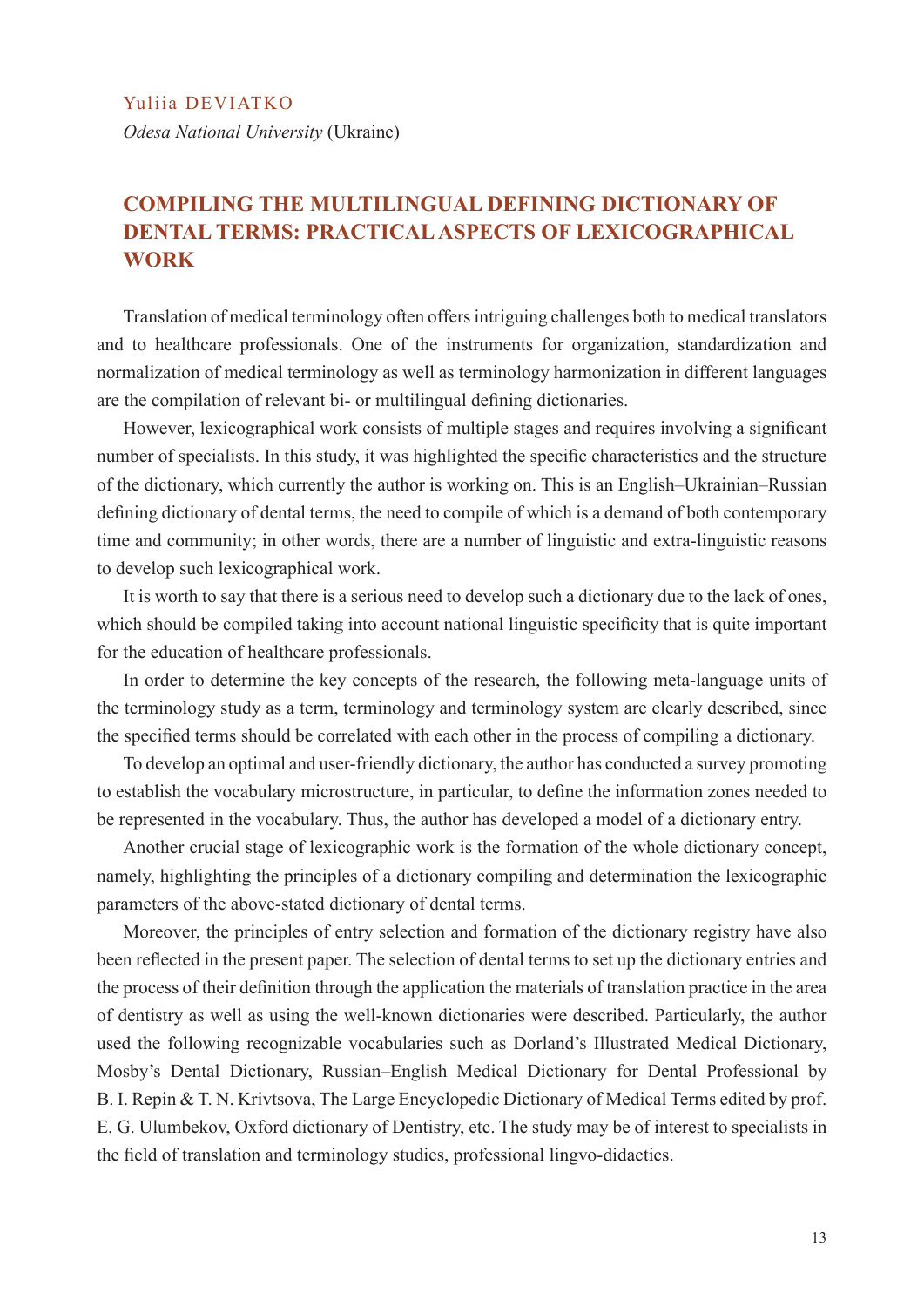Ricardo EITO-BRUN *Carlos III University of Madrid* (Spain)

#### **TERMINOLOGY AS THE BASIS FOR PRODUCT LINE ENGINEERING**

A product line is a "set of products and/or services sharing explicitly defined and managed common and variable features and relying on the same domain architecture to meet the common and variable needs of specific markets." (ISO/IEC 26550:2015)

Feature-based modelling is one of the techniques applied in software product lines engineering (SPLE). This approach has the aim of developing software systems from reusable parts using planned, systematic reuse. SPLE intends to build reusable components and artefacts that can be later combined by selecting different configuration options to build products suited to the needs of a specific client and context. Experiences in SPLE are widely documented in the professional and academic literature. The benefits of software product-lines (SPL) include the tailoring of software products to the specific needs of the clients, reduced cost – as a single development of reusable assets can be combined in different ways to generate new products –, improved quality and timeto-market.

Features and feature-based modelling are relevant concepts in the development of SPL. ISO/IEC/IEEE 24765:2010, Systems and software engineering – Vocabulary, offers a general definition of features, taken from IEEE Std 829:2008 IEEE Standard for Software and System Test Documentation: "A distinguishing characteristic of a system item." Features serve different purposes in the product ideation and development process: as a means to communicate the product characteristics and support the identification of requirements; as concepts that guide the design and implementation decisions, etc. Regarding the first point, a SPL or a set of similar products can be defined in terms or features and their relations, and a specific product within that product line can be defined as a selection of a subset of those features.

This presentation describes the use of specialized technical terminologies and glossaries to support the design of a feature model used to specify the requirements of a software product line. Terminology work provides the basis to build and design the feature model, as this model requires the identification of the main topics and subjects that must be supported by the software product line, as well as the relationships between them.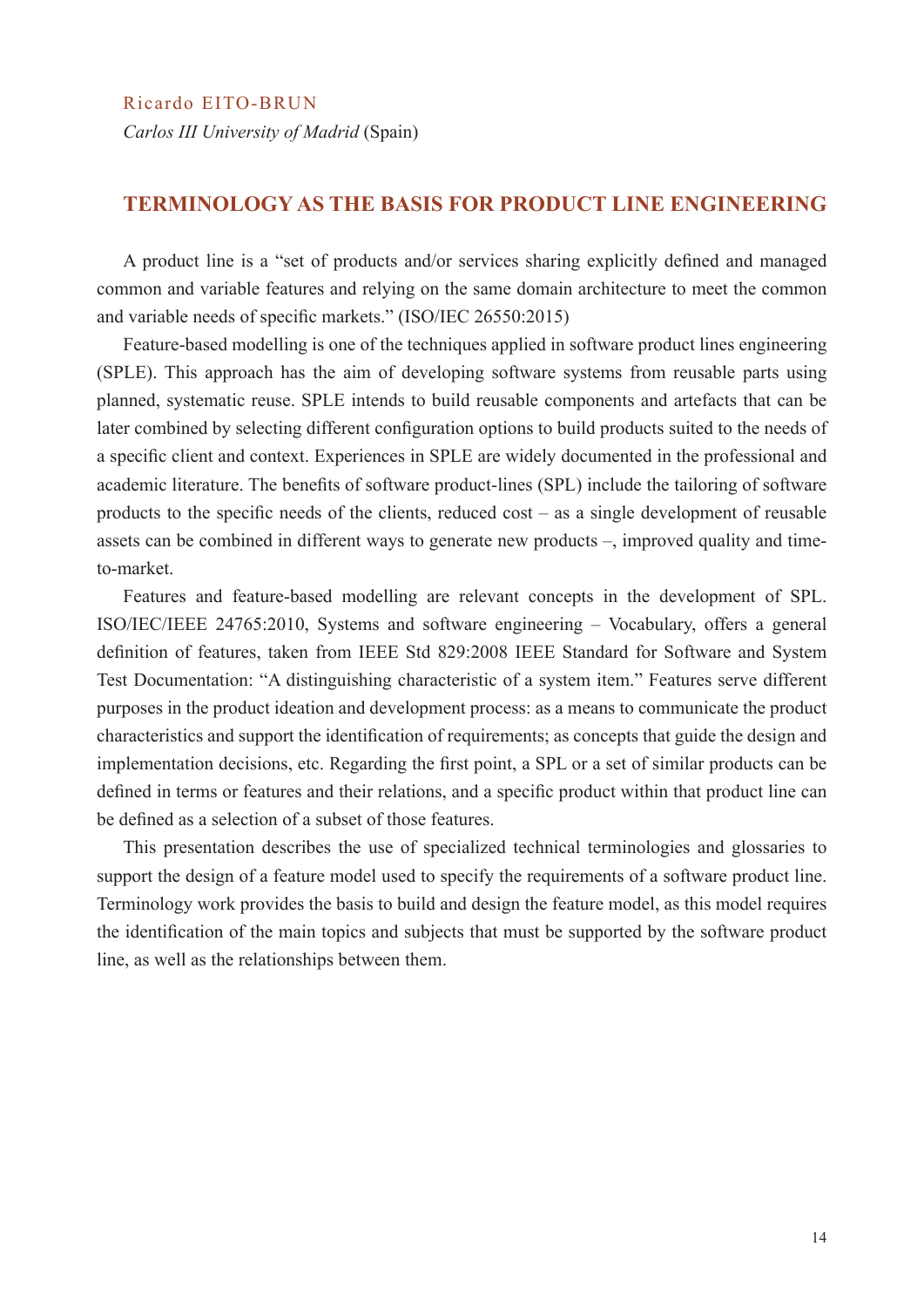## Christian GALINSKI, Blanca Stella GIRALDO PEREZ *Infoterm*

## **LEARNING ABOUT 'TERMINOLOGY SCIENCE' THROUGH A MICROLEARNING APPROACH**

Terminology science is an inter-, multi- and transdisciplinary field drawing from several basic disciplines (or certain subfields of them), such as philosophy of science, applied linguistics, information science, communication science, computer science. In this connection, several communities Community of Inquiry (CoI) emerged which developed individual theoretical approaches around one or a few key concepts or around one or a group of scholars. Other communities emerged around certain applications, especially the so-called eApplications like eBusiness, eHealth, etc. Out of this situation, a multitude of applications developed with methodological approaches and applying ICTs. No wonder that a variety of teaching and training opportunities emerged geared towards learners with different theoretical-methodological interests or different practical needs.

The above has an impact on the development of the 'terminology of terminology' (ToT) which probably comprises less than thousand fundamental concepts. However, including various approaches and technical implementations – including the metadata used – it could amount to several thousand. This is true for major language communities which makes it a challenge for communities of lesser used languages where terminology science or its applications would best be learned in the respective mother tongue. Furthermore, it proved to be beneficial to any student of secondary or higher education, if 'terminology science' would be taught as a subject to each of them.

In principle, one could use terminology entries existing in accessible databases, harmonized in standards about the field of terminology, or available in all kind of scientific literature as such for learning or teaching terminology science or its various applications or related subjects. Only few generally accessible terminology databases cover ToT data in more than a few languages. These terminology entries are usually rather abstract and condensed which is not learner friendly. Besides, the conditions for reusing the terminology entries are not clear, especially if entries contain nonverbal representations – not to mention that they are generally not developed with 'learning' in mind.

This contribution starts from an overview of existing terminology teaching and training (TT&T) opportunities in formal and informal education and develops an approach, how teachers and learners could cooperate under the microlearning approach to share and jointly improve micro learning objects (microLOs). The learning process could largely be enhanced by connecting to ToT entries whenever necessary.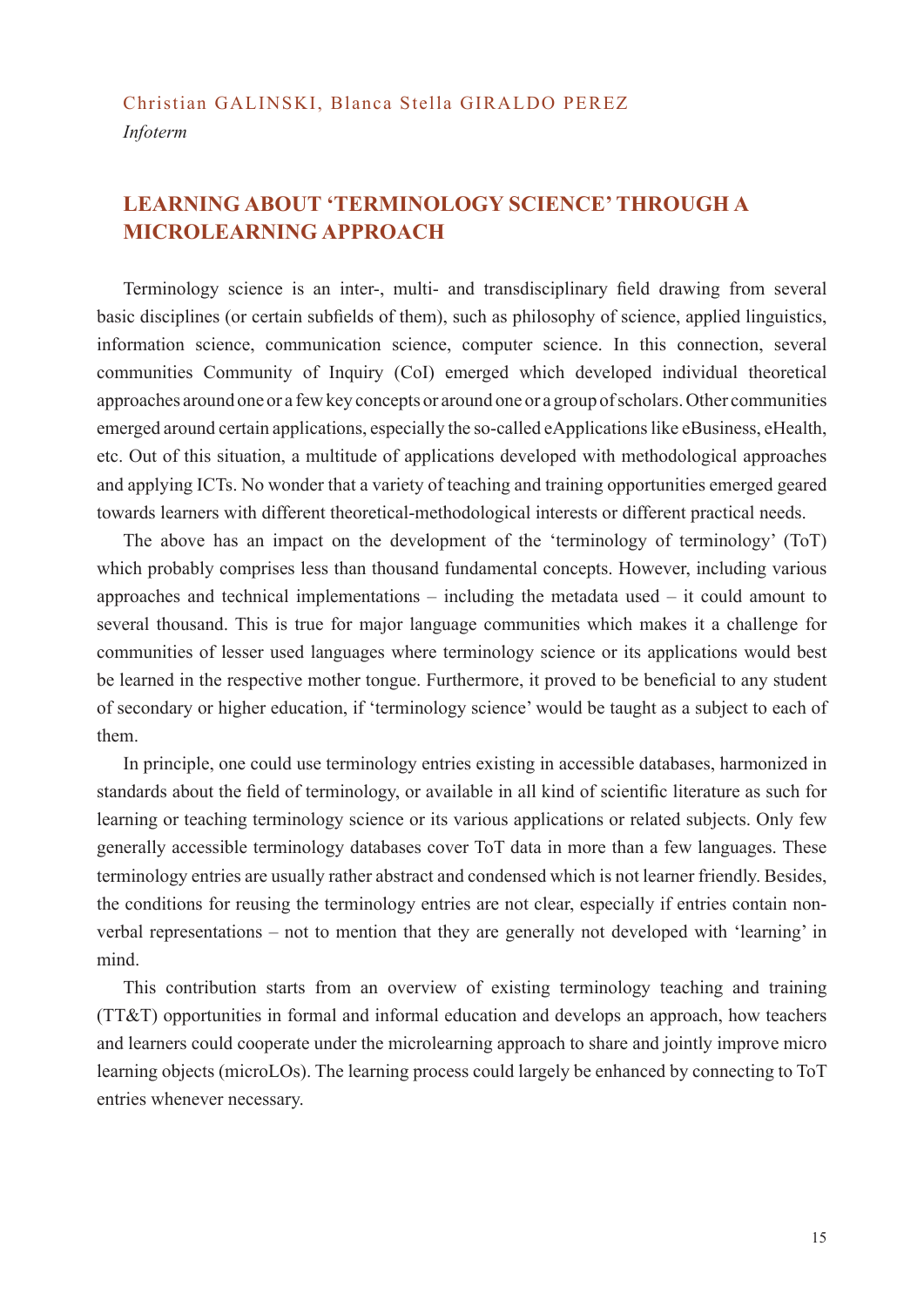#### Linda GIORGADZE, Lali KHUTCHUA

*TSU Arnold Chikobava Institute of Linguistics* (Georgia)

#### **THE ISSUES OF SPIRITUAL TERMINOLOGY**

It is known that Spiritual terms were created and established in Georgian language since  $5-10<sup>th</sup>$  century. During the Soviet Era working on spiritual terminology was ceased, so renewing modern research in this way is essential to maintain and continue the old traditions. Nowadays scientists are intensively working on spiritual issues and the gape in spiritual terminology must be filled. Specialists of department of scientific terminology and bilingual dictionaries of TSU Arn. Chikobava Institute of linguistics are working on creating new translating dictionary of Russian-Georgian Spiritual terms.

The necessity to take special attention to spiritual terms and church concepts in general occurred while editing Russian-Georgian dictionary (published in 1983); at first, our job served for editing and updating translation dictionaries: we were choosing the most appropriate terms for new dictionaries; through the work we decided to make separate dictionary of above mentioned terms.

We also notice, that the work on Georgian spiritual terms was carried out since 2000<sup>th</sup> by the group of linguists (Lia Karosanidze, Neli Makharadze, Marine Kveselava). These materials now are used to specify Georgian corresponds of selected lexical units.

Our work is based on dictionaries of 19-20<sup>th</sup> centuries. It should be mentioned, that dictionaries of 19<sup>th</sup> century are richer than 20<sup>th</sup> century's one with words of our interest. Altogether, the lexicographers of 19th century (Niko and David Chubinashvili) were the heirs of old Georgian scholars.

If we compare the situation through dictionaries of  $19<sup>th</sup>$  and Soviet Era, the differences between them are visible. For example, there are 56 words with root " $\overline{5}$  God) in dictionaries of 19<sup>th</sup> century despite of the 20<sup>th</sup> century's dictionaries (there are only 10 units with mentioned root).

According to those dictionaries the thematic subgroups (names of canonicals, church holidays, church utensils and etc.) of spiritual terms are fill-fulling with Georgian and Russian equivalents.

In this report, we'll highlight the importance of old Georgian traditions while working on modern spiritual terms, represent the processed materials and share our opinions about the basic tendency of church terminology which appears in the translation dictionaries of 19-20<sup>th</sup> centuries.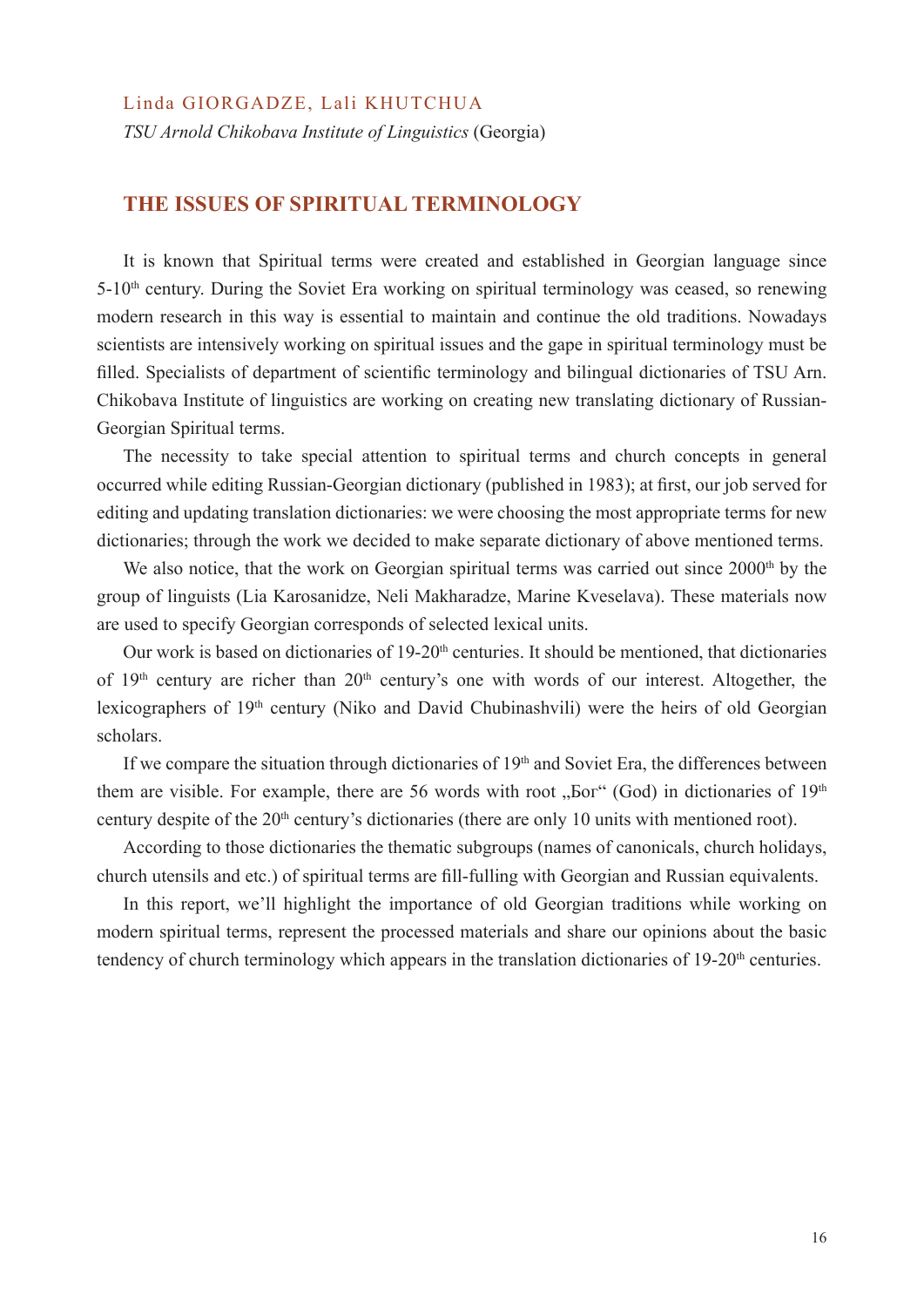Siergiej GRINEV-GRINIEWICZ *State Higher Vocational School of prof. Edward F. Szczepanik in Suwałki* (Poland) Elvira SOROKINA *Moscow Region State University* (Russia)

#### **TERMINOLOGY IN STATU NASCENDI**

Terminology studies aimed at reconstructing and investigating the evolution of human mind and culture give evidence to the fact that the older terminologies started as everyday words. We are going to examine peculiarities of the early stage of terminology forming on the example of legal terminology connected with the concept "witness". The diachronic analysis of the collected names of various types of witnesses is expected to show the growth of lexical means expressing the chosen idea reflecting the growth of respective knowledge. The most convenient method of investigating the process of cognition of a certain fragment of reality is diachronic analysis of synonymic semantic field.

The diachronic analysis is made as follows:

1. We extract from the OED information, concerning origin and semantic evolution of the chosen English words. Organisation of material is very important here, because OED gives many examples not only on every meaning, but also on every change in form, which in our case is quite useless. Therefore after copying the articles from the OED we delete all the unnecessary information concerning first appearance of various forms.

2. In the chosen field we have the collected synonyms arranged in the chronological order. Now we are going to describe evolution of human mentality on the basis of historic development of the respective semantic field. To make it easier the whole history is divided into historical stages of language evolution.

3. Then we analyse every stage, searching for the answers to the following questions on the basis of the possible reasons.

At the earliest stage of the field: what words existed at that time (if more than one); - what were their semantic relations. With advent of every new lexeme: what may caused the need for borrowing from other languages or other sphere of the same language, or deriving a new word; with the word borrowed from the same language - what association was used in establishing connection with the analysed field and in changing the meaning of the borrowing to apply it to our field; what has changed with the addition of a new word (or word-combination) in the existing system of words. The same questions are to be answered on every following stage. We may not always find answers for every question but we may suggest the possible reasons and causes for evolutionary changes.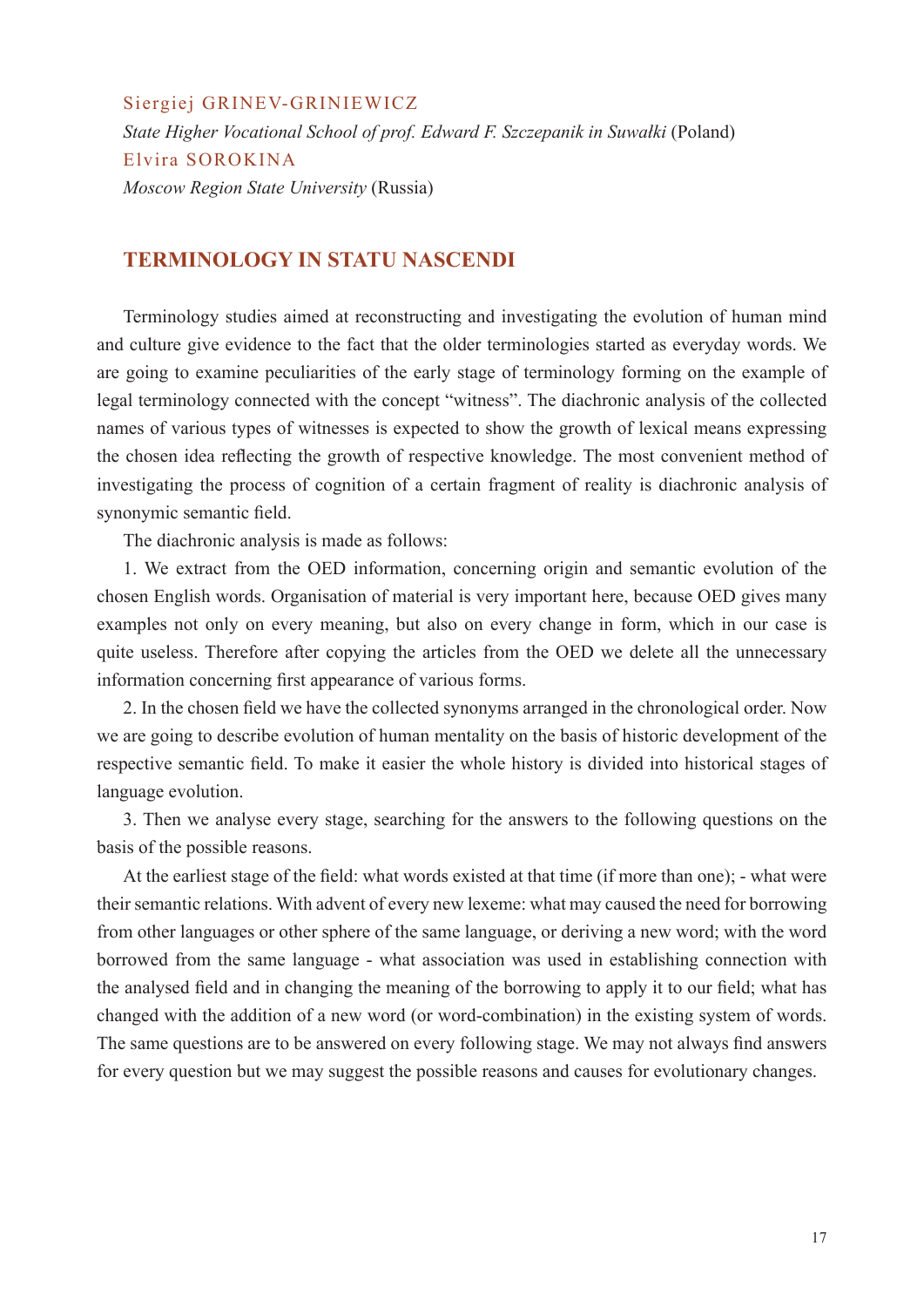*TSU Arnold Chikobava Institute of Lingiustics* (Georgia)

## **THE GEORGIAN TERM BANK – A HISTORY OF ITS DEVELOPMENT AND FUTURE PERSPECTIVES**

Despite the fact that we have rich termonological material and numerous terminological dictonaries in Georgian, it was only in 2015 that we got possibility to gather and digitize all this rich data. The Georgian term bank is now developing on the ground of the academic terminological dictionaries base (which includes more than 100 dictionaries), at the Terminological Department of Arn. Chikobava Institute of Linguistics, Such institutions as Ministry of Defense of Georgia, National Library of the Georgian Parliament and Vukol Beridze Assotiation for Terminology of Georgia (http://termbank.ge/) are also participating in the process.

During the last 15 years terminological work in Georgia took shape of individual work. Such uncoordinated process resulted in large flow of the foreign terms on the one hand, and on the other – in evidences of giving several meanings to one term. Correspondingly, in the manuals by the different authors but related to one branch of sciences, we meet absolutely different terms. It is clear that such diversity is dangerous for the language history and development. The main goal of the Georgian Term Bank is to collect all the published versions of the Georgian terminological dictionaries; analyze and study the terms according their origin, history, development and composition and determine the normative forms of the terms for the different branches. It is very important for our terminological work to take the experience of the European countries into consideration. At the summit in Spain, in 2018, with the support of Mr. Henrik Nilsson, the President of the Association for Terminology (EAFT), were planned some events for the scientific cooperation between Georgian and foreign terminologists.

On January 22, 2019, the Georgian and Irish terminologists held a video-conference. Irish terminologists share their experiences with the Georgian colleagues, concerning the structure and the principles of the term bank (https://mailchi.mp/eaft-aet/eaft-newsletter-98-january-2019?e=[UNIQID]); Similar conferences are also planned with the terminologists of other countries. Besides, the next year, the second international conference is planned to be held in Georgia (the first conference was held in 2017 https://ice.ge/otimes terminological work f/?page\_id=3236).

In order to develop the Georgian term bank it is especially important to have the support of the European collegues; so we plan to invite them to Georgia to deliver lectures sharing their experience. We hope that the Georgian terminologists can deal with the existing problems and we will be able to continue the oldest traditions of the scientific terminological school in Georgia which takes beginning from the  $10<sup>th</sup>$  century. We will afford to continue the terminological work, to develop it according the modern requirements and to find our place for the Georgian normative terminology in the common space of the modern European terminology.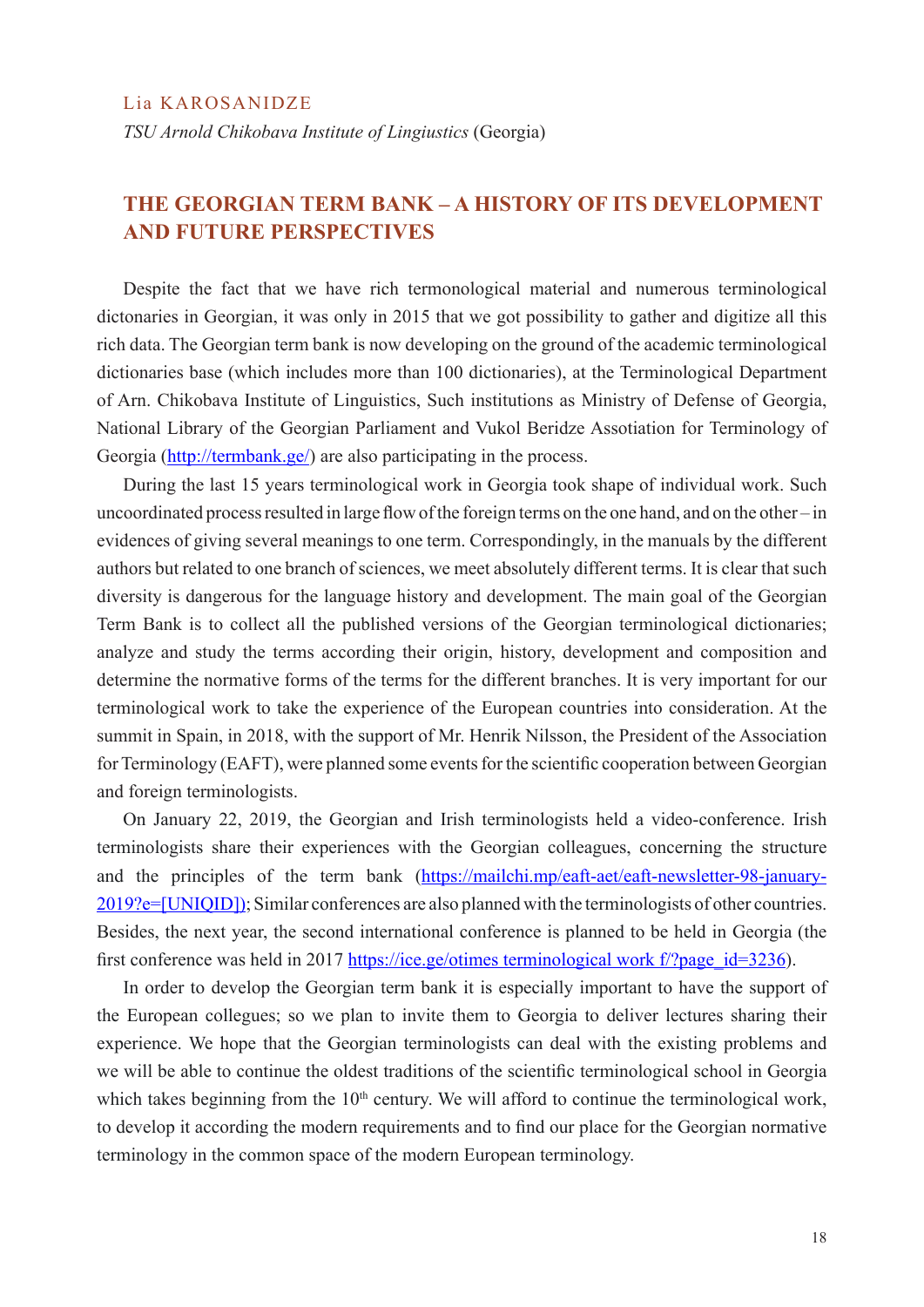#### Jolanta KOVALEVSKAITĖ, Agnė BIELINSKIENĖ

*Vytauto Didžiojo universitetas* (Lietuva)

## **TERMINOLOGIJOS MOKYMO(SI) FORMA – DESKRIPTYVIOSIOS TERMINOLOGIJOS PROJEKTAS**

Šiuo pranešimu pristatoma praktika, kelerius metus taikoma dėstant pasirenkamąjį kalbotyros magistro studiju dalyka Vytauto Didžiojo universitete (VDU) "Terminologija ir terminografija". VDU Kompiuterinės lingvistikos centre plėtojami deskriptyviosios terminologijos tyrimai (pvz., Bielinskienė et al. 2015, ŠIMTŲ projektas), todėl dėstant terminologiją taip pat remiamasi būtent šios, lietuvių terminologijoje jau žinomos, terminologijos krypties tyrimų rezultatais (Kovalevskaitė, Bielinskienė 2015). Sukurti šaltiniai, įrankiai ir metodai pritaikomi analizuojant terminų vartoseną tekstynuose, o ši veikla sudaro sąlygas susipažinti su svarbiausiomis terminologinio darbo problemomis.

Deskrityviosios terminologijos projektas, kurį studentai atlieka per visą semestrą, susideda iš kelių etapų: studentų pora ar grupė pasirenka mažai tyrinėtą arba nepakankamai aprašytą dalykinę sritį ir sudaro šios srities (ar posričio) specialųjį tekstyną. Naudojant programas ir įrankius (pvz., *Trados MultiTerm*) iš šio tekstyno išrenkami galimi terminai, sukuriama atitinkamos srities terminų bazė, kurioje kiekvienas studentas aprašo tam tikrą terminų skaičių. Prie terminų įprastai pateikiamos apibrėžtys, parengtos remiantis apibrėžčių rašymo iš tekstyno metodika, terminų vartoseną (pvz., kolokatus) atspindintys vartosenos pavyzdžiai iš tekstyno, taip pat kita aktuali su konkrečiu terminu susijusi informacija (pvz., variantai). Atlikdami projektą studentai susiduria su visų terminologinio darbo etapų problemomis, mokosi jas atpažinti, analizuoti, ieškoti sprendimų. Taip praktinių problemų sprendimas vyksta induktyviai, remiantis į mokymo(si) procesą integruota terminologijos teorija (plg. *problem-solving principle*, Korkas, Rogers 2010). Nors dirbama remiantis deskriptyviuoju metodu, bet praktikoje išryškėja, kaip įvairiuose darbo etapuose šis metodas gali būti papildomas preskriptyviosios terminologijos metodais, todėl studentai turi galimybę susipažinti su abiejų terminologijos krypčių darbo principais.

#### *Literatūra*

- Bielinskienė et al. 2015: Bielinskienė A., Boizou L., Grigonytė G., Kovalevskaitė J., Rimkutė E., Utka A. *Lietuvių kalbos terminų automatinis atpažinimas ir apibrėžimas*: monografija. Kaunas: Vytauto Didžiojo universitetas.
- Korkas V., Rogers M. 2010: How much terminological theory do we need for practice? An old pedagogical dilemma in a new field. – *Terminology in Everyday Life. Terminology and Lexicography Research and Practice* (eds. F. Steurs, M. Thielen), Amsterdam: Benjamins, 123–136.
- Kovalevskaitė J., Bielinskienė A. 2015: Deskriptyviosios terminologijos tyrimų rezultatų panaudojimas terminologijos praktikoje. – *Terminologija*, 22, 149–168.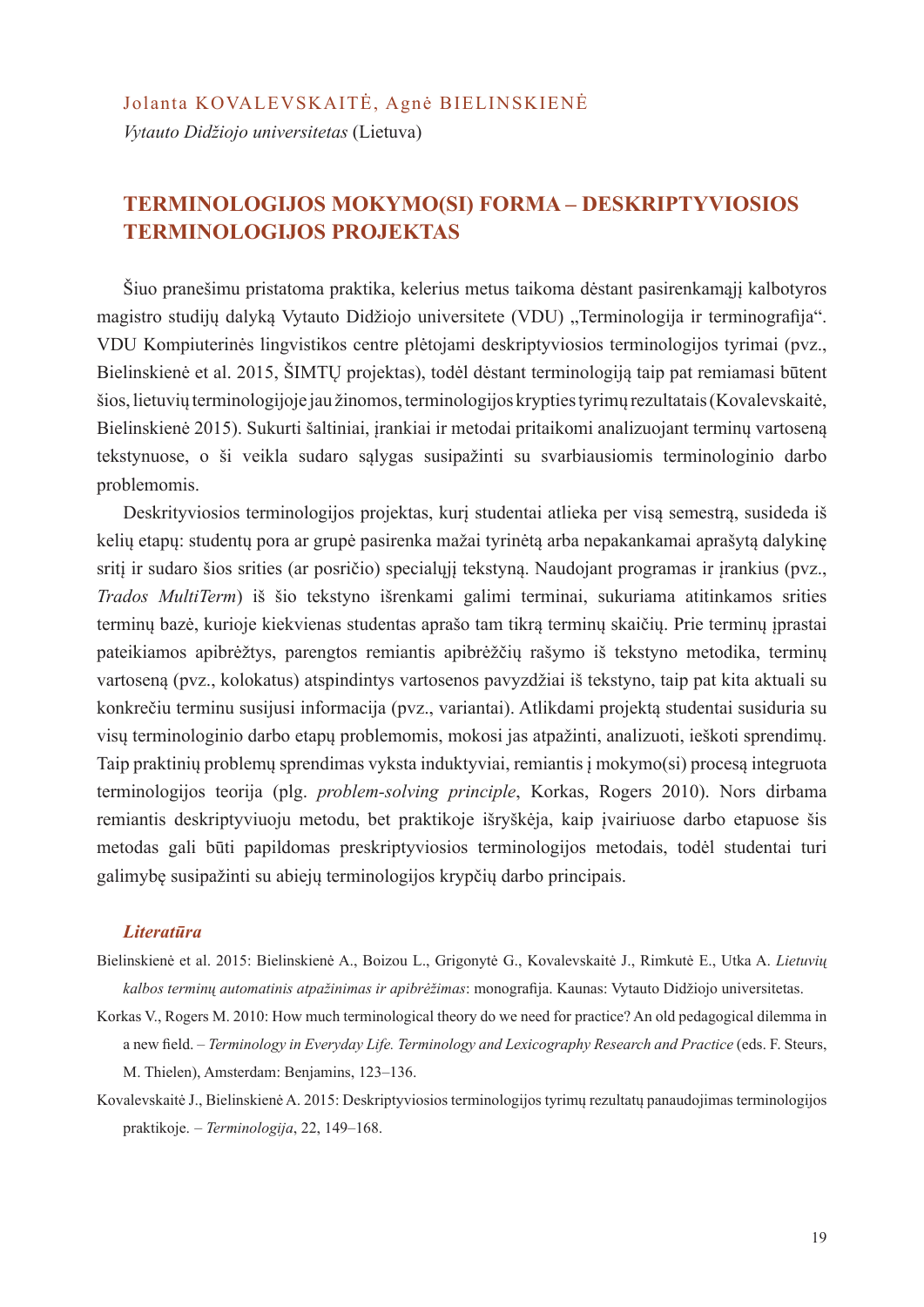*Tampere University* (Finland)

## **THEMATIC DICTIONARY OF MEDICAL TERMINOLOGY FOR COMMUNITY INTERPRETERS AND PATIENTS: EXPERIENCE OF COMPILATION**

In Finland, the need for community interpreting has been constantly growing due to the internationalisation. Language minorities are entitled to obtain public services in their native language (Koskinen et al. 2018: 9). Medical domain is one of the most critical in this respect, because misunderstanding, e. g. due to the use of incorrect terminology may at worst cost someone his or her life. Emergencies involving foreigners as well as medical tourism also require healthcare interpreting.

Finland has systematically improved the training of community interpreters (Mäntynen 2013) but their professional level still vary a lot (Ollila 2017: 28). The project "Developing Healthcare Interpreting Training" (2019) financed by the Cultura Foundation, aims at improving the universitylevel training of interpreters working with Russian. One of the major goals of the project is the compilation of the Finnish-Russian Thematic Dictionary of Medical Terminology.

The dictionary has both students and working interpreters as its main target group. Secondary target groups include patients, medical staff and medical students. The dictionary consists of two parts. The first part includes general terms that are supposed to be learned by heart. The second part is disease-specific. It is aimed at preparing for a concrete assignment or to be consulted on the spot. The dictionary will be published both in the form of a searchable database and as a printable dictionary.

Compilation of a thematic dictionary aimed at healthcare interpreters turned out to be a very interesting yet challenging task. In our paper, we will discuss such questions as selection of the sources and terms, classification and culture-specific aspects of medical terminology, various levels of medical discourse and doctor–patient interaction, macro- and microstructure of the dictionary, and technical implementation of the dictionary project.

#### *References*

Koskinen, K., Vuori, J. & Leminen, A-K. (eds) (2018). *Asioimistulkkaus. Monikielisen yhteiskunnan arkea*. Tampere: Vastapaino. [= Community Interpreting].

Mäntynen, A. (2013). Asioimistulkkaus maahanmuuttajien terveyspalveluyksikössä Tampereella. In: Koskinen, K. (ed.). *Tulkattu Tampere*. Tampere: Tampere University Press. 106–125. [= Community Interpreting in the Healthcare Center for Migrants].

Ollila, Seija (ed.) (2017). *Tulkkaus terveydenhuollossa: Lähtökohtana asiakkaan ymmärrys*. Vaasa: University of Vaasa. [= Interpreting in Health Care].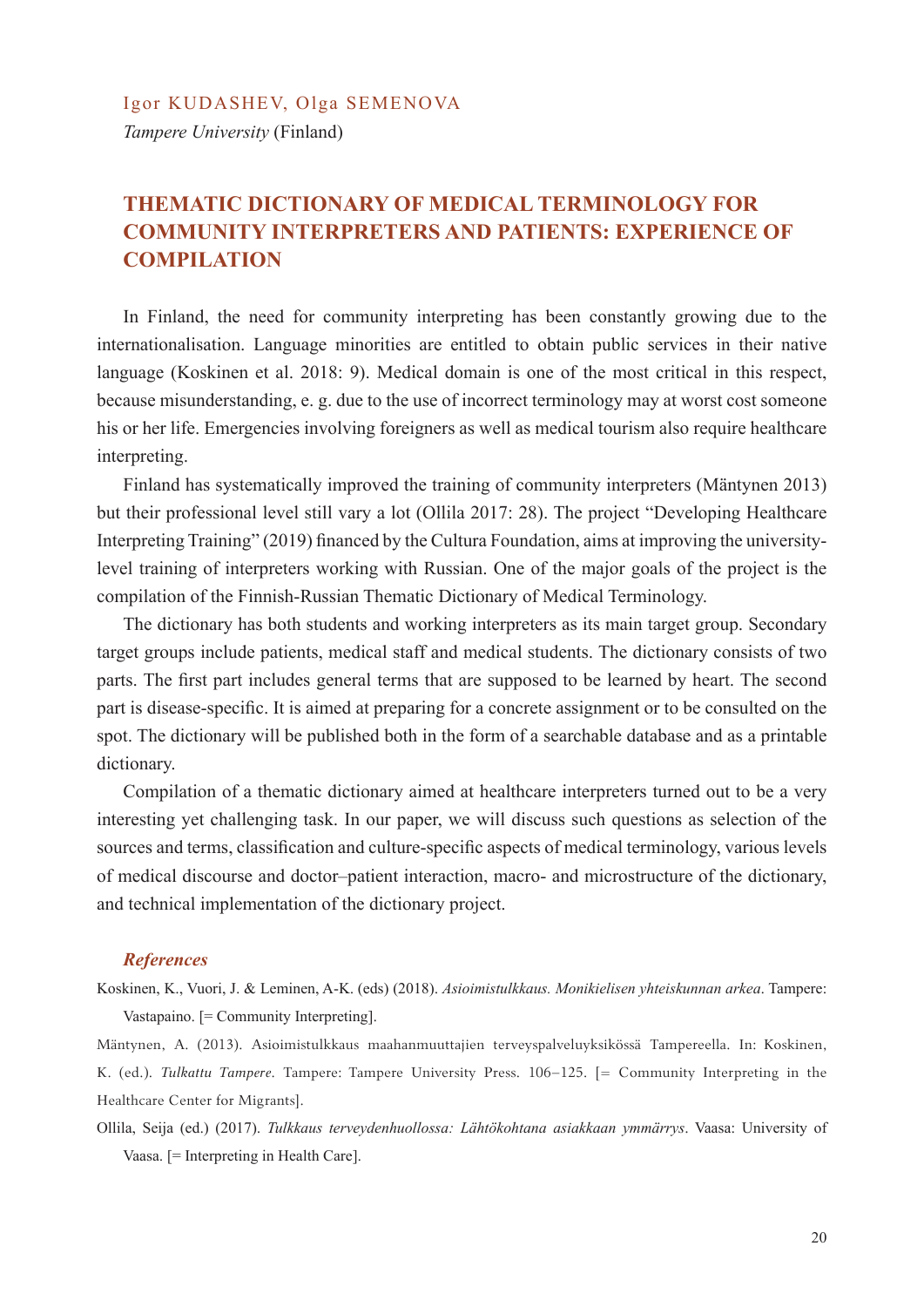Regina KVAŠYTĖ

*Šiaulių universitetas* (Lietuva)*, Latvijos universitetas* (Latvija)

## **LIETUVIŲ IR LATVIŲ TERMINIJOS GRETINAMIEJI TYRIMAI** <sup>1</sup>

Tiek Lietuvoje, tiek Latvijoje plėtojama terminologijos teorija ir vykdomi įvairių sričių terminijos tyrimai, vis dėlto skiriasi šių tyrimų apimtis, kryptys bei aspektai, todėl svarbu ir susipažinti su antrosios baltų kalbos terminologijos tyrimais, ir vykdyti gretinamojo pobūdžio tyrimus.

Gretinamieji lietuvių ir latvių terminologijos tyrimai lig šiol buvo skirti bendriesiems klausimams ir terminografijai, taip pat kai kurių sričių terminų analizei. Daugiausia dėmesio yra sulaukę kalbotyros terminai – bendresnio pobūdžio ir konkrečių kalbotyros šakų (dialektologija, lingvodidaktika, stilistika, ypač dalykinis stilius) terminams skirtas ne vienas straipsnis ir pranešimų tezės (autoriai Laimutė Baluodė (*Laimute Balode*), Regina Kvašytė, Ana Vulanė (*Anna Vulāne*), Kazimieras Župerka). Nagrinėti botanikos, ekonomikos ir informacinių technologijų terminai. Naujausias šios srities darbas – kolektyvinėje monografijoje paskelbtas tyrimas apie lietuvių ir latvių kompiuterijos terminus (autorė Solvita Labanauskienė).

Gretinamuosiuose tyrimuose kreipiamas dėmesys į lietuvių ir latvių terminų kilmę, jų darybą ir vartoseną, vertinamos sinonimiškumo apraiškos ir pan. Tačiau akivaizdu, kad aptarimo išsamumas priklauso nuo to, kokios paskirties ir apimties yra tyrimas (pranešimas, straipsnis, monografijos dalis ar pan.), todėl kai kuriais atvejais galima kalbėti tik apie jo užuomazgas.

Norėtųsi išskirti ir kelis tiesiogiai su lietuvių ir latvių terminijos gretinimu nesusijusius, tačiau terminologų ryšiams ir tyrimų sklaidai svarbius darbus. Lietuvoje paskelbtos latvių terminologų darbų ar leidinių – Valentinos Skujinios (*Valentīna Skujiņa*) monografijos ir kalbotyros terminų žodyno – recenzijos, taip pat latvių terminologų veiklos apžvalga ir Latvijoje išleistų terminų žodynų bibliografijos (1990–2000 m.). Leidinyje *Terminologija* ir kt. spausdinami latvių terminologų straipsniai, o Latvijoje lietuvių terminologų tyrimai skelbiami leidiniuose *Linguistica Lettica, Valodniecības raksti* ir kt. Produktyvi bendradarbiavimo kryptis, skatinanti gretinamųjų tyrimų atsiradimą, – dalyvavimas įvairiose konferencijose Latvijoje ir Lietuvoje.

Apibendrinant galima teigti, kad gretinamieji lietuvių ir latvių terminijos tyrimai yra vykdomi tiek Lietuvoje, tiek Latvijoje, vis dėlto šią kryptį reikia plėtoti. Humanitarinių mokslų srities terminų gretinimą turėtų paspartinti Latvijoje pradėtas vykdyti Valstybinės tyrimų programos projektas.

<sup>1</sup> Pranešimas parengtas pagal Valstybinės tyrimų programos (Latvija) projektą *Latvių kalba* (Nr. VPP-IZM-2018/2-0002).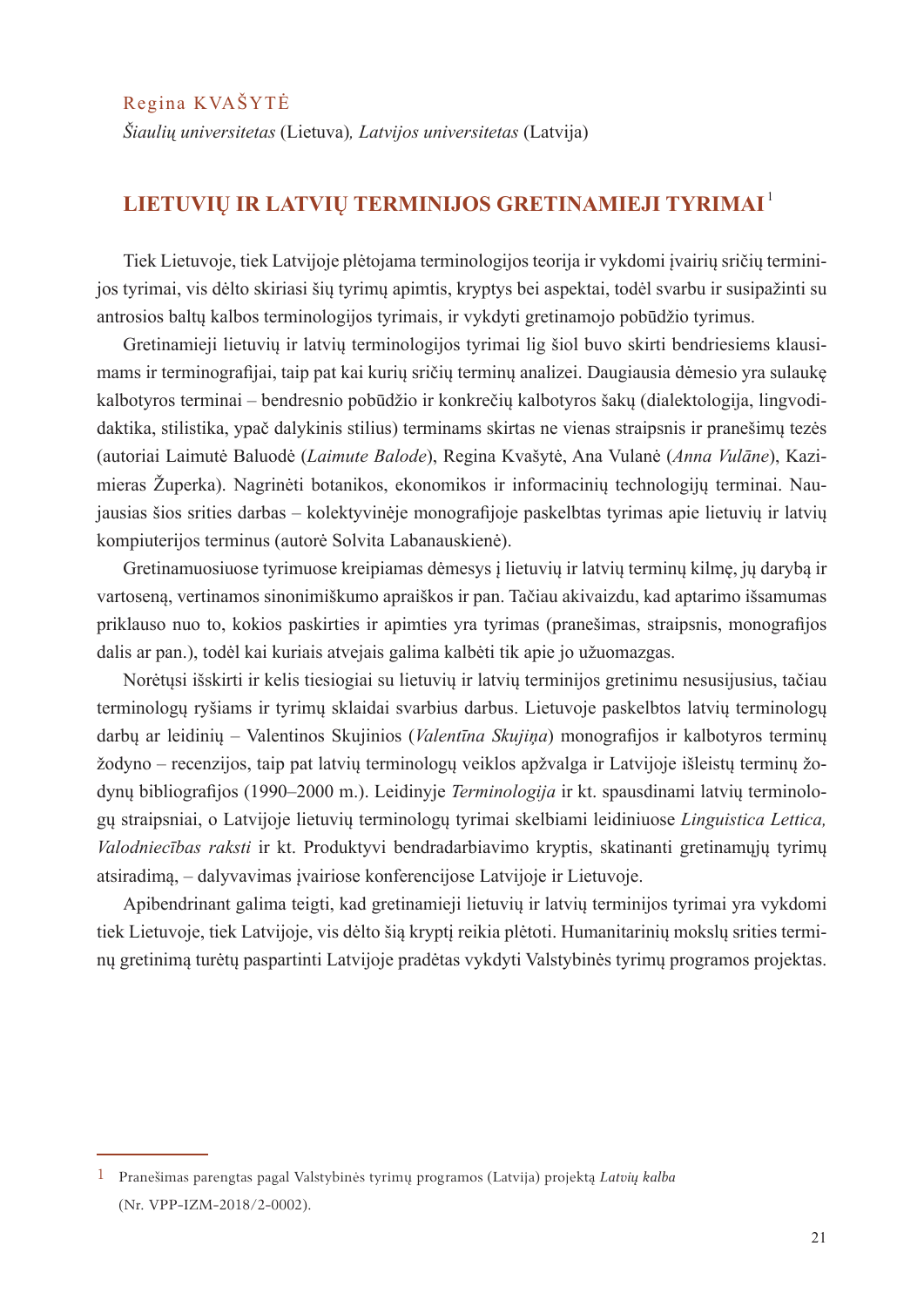*Perm State Pharmaceutical Academy* (Russia)

## **COGNITIVE ASPECTS OF MYTHOLOGICAL METAPHORS IN THE TERMINOLOGICAL NOMINATIONS OF BACTERIA**

The report focuses on the cognitive aspects of the mythological metaphors in terminological nominations of bacteria, compiled in Latin in accordance with the rules of The International Code of Nomenclature of Bacteria.

The mythological name is considered to be a form of existence of the primary concepts containing various differentiating signs, as a source of which various mythological names borrowed from ancient and national myths are used, for example: Neptune is the sea, Janus is a two-faced creature, Pandora is a misfortune, Echidna is a half-woman, half-serpent, etc. The analysis of the metaphorical nominations of bacteria suggests that the terminologization of mythological names is a cognitive-discursive process of conceptualization and verbalization of special knowledge, which is based on metaphorical transfer. Due to its precedential nature bacterionyms-mythonyms activate association-image complexes, which are implemented in secondary nominations, elements of the semiotic system (the international nomenclature of bacteria) and are actualized in the scientific discourse.

At the same time, while playing a leading role in the formation of the linguistic actualization of the inner form of bacterionyms-mythonyms, the cognitive metaphor acts as a means of cognizing a fragment of the surrounding reality and transmitting information using concepts from another conceptual sphere. The report concludes that acting as a mode of creating a new semantic content of a precedent mythological name, metaphorical nominations of bacteria perform three main functions – nominative, creating names for new realities, cognitive, being a means of cognition of a fragment of the surrounding reality, and communicative, transmitting scientific information by addressing to the semantic space of mythological characters and their relationships.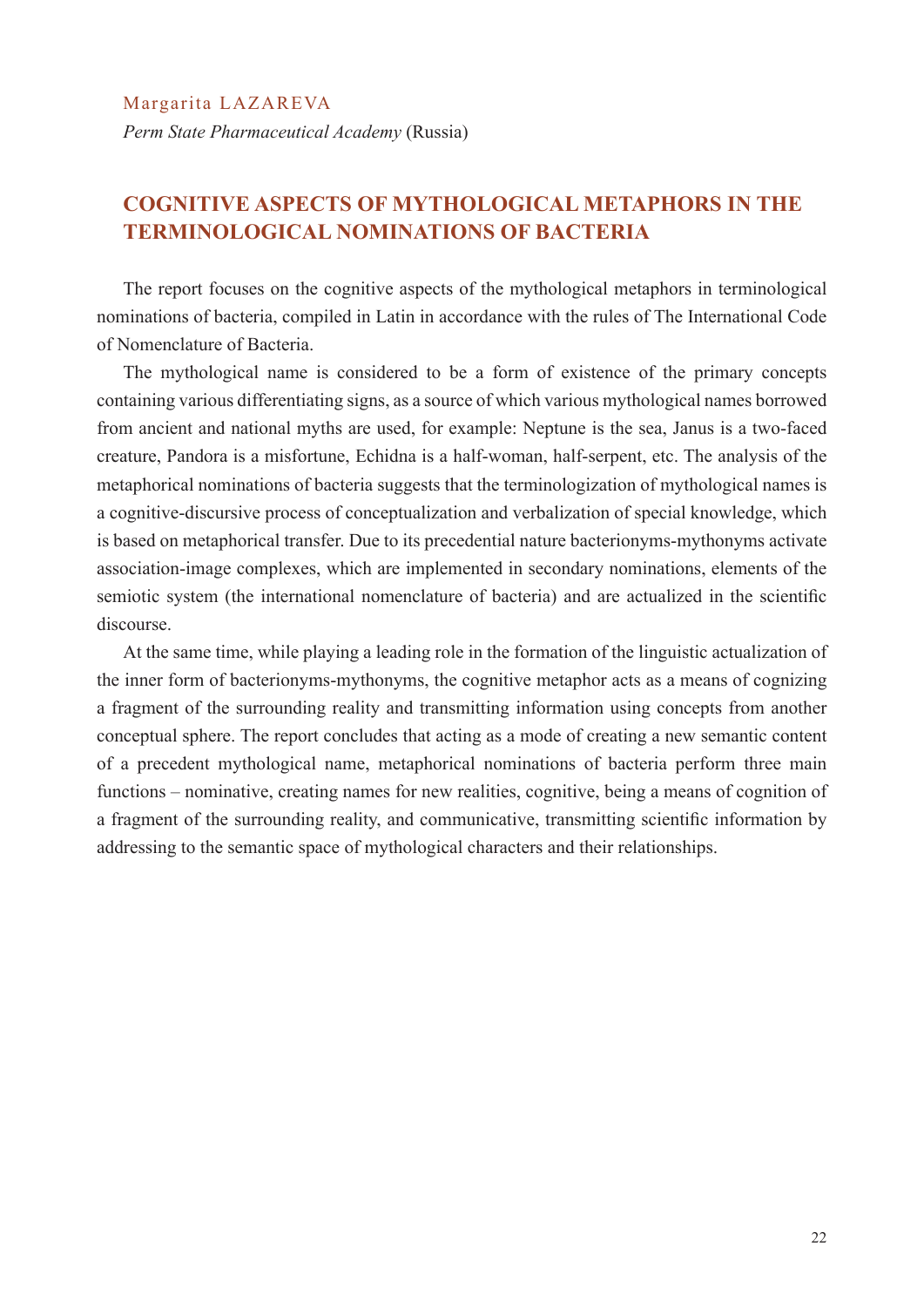*Ľ. Štúr Institute of Linguistics, Slovak Academy of Sciences* (Slovakia)

## **CORPUS-BASED ANALYSIS OF ADJECTIVES IN SLOVAK MEDICAL TERMINOLOGY – PRODUCTIVITY OF ADJECTIVAL SUFFIXES**

Corpus-based or corpus-driven research have been flourishing not only in linguistics but also in applied linguistic disciplines, including terminology. The study of terms in their natural setting – texts – contributes to rethink and to redefine several phenomena for the sake of terminology practice. Consequently, this qualitatively and quantitatively new approach results in new possibilities of terminological research.

The usage and analysis of "big textual data" in terminology research enables to tackle questions concerning, among other things, the productivity of term-forming models in more details.

The presentation will outline a part of a more comprehensive research focusing on Slovak adjectives in terminology and, indirectly, on their synonymy. In order to compare the extent of possible synonymy of adjectives, the attention is paid to the usage and productivity of suffixes of Greco-Latin origin occurring in Slovak medical terminology as opposed to the usage and productivity of Slovak derivative suffixes.

The research is based on the adjectives from the 16-volume Medical Encyclopaedia, either featuring as headwords of individual entries or being a part of multi-word terms. The productivity analysis comprises the comparison of statistical data provided by a large general and annotated corpus (1,5 billion tokens) featuring also medical texts with data from a representative reference corpus (253 million tokens).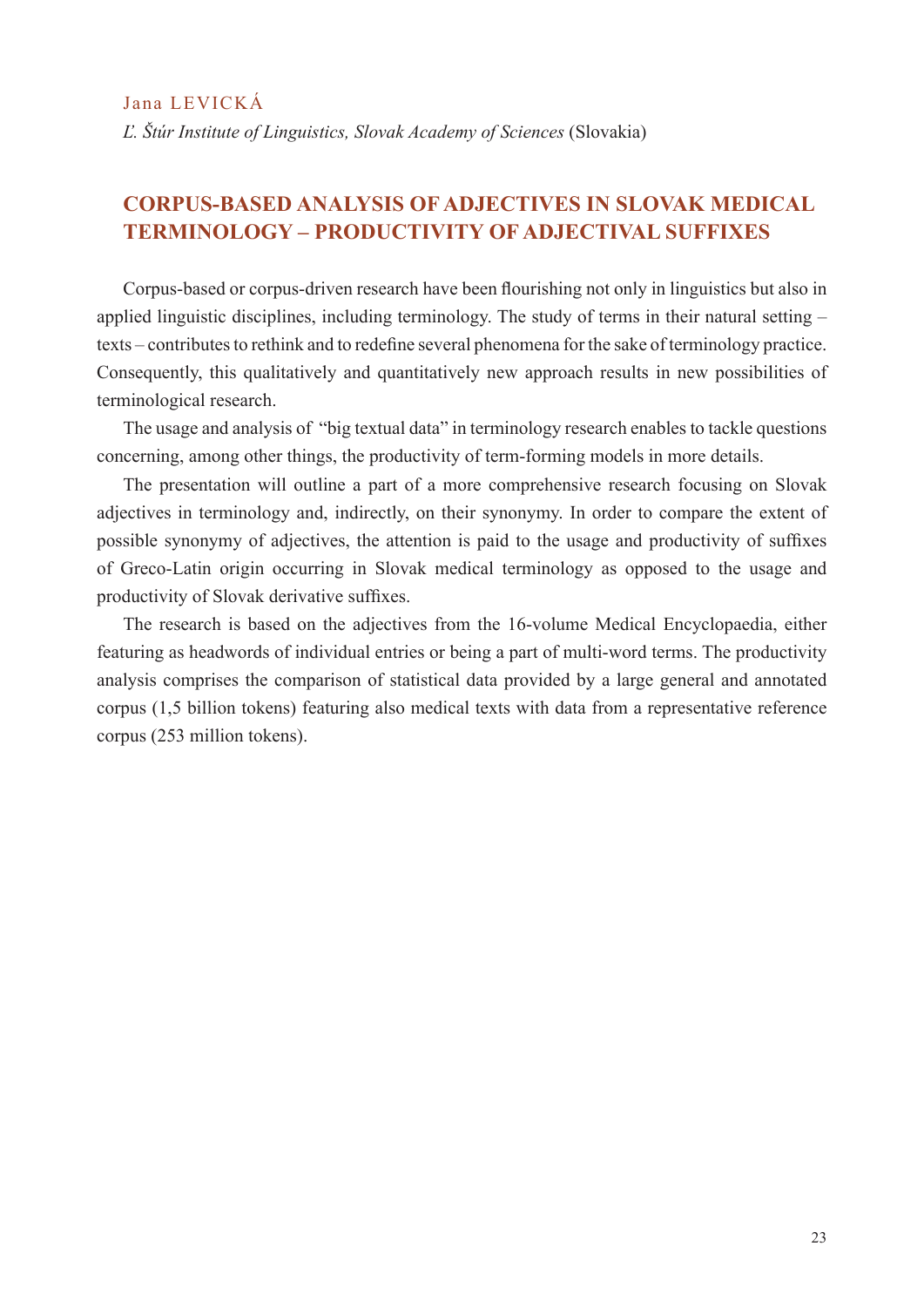#### Kristian LEWIS

*Institute of Croatian Language and Linguistics* (Croatia)

## **FALSE FRIENDS IN TERMINOLOGY: WHEN CROATIAN IN LOST IN TRANSLATION**

Each terminology system tries to be as systematic as it can be and tends to eliminate system errors. When it comes to identification of errors, it becomes obvious that, among other system errors, linguistic errors are quite frequent. Hence, terminological linguistic errors occur at different language levels. This paper focuses on one of the most interesting linguistic, lexical, and translation phenomena – false friends, this time as a potentially threatening cause of misunderstanding between two terminological systems. To be more precise, when translating terminology false friends can be as misleading as ever but the outcome of translating from one terminology system to another and forgetting of false friends may lead into serious problems.

For example, Croatian word *bilijun* means 'one thousand billions, trillion' or, to be precise – 1 000 000 000 000, while English word *billion* means 'one thousand millions' or, to be precise – 1 000 000 000. It would cost a lot to neglect the difference, both in meanings and in finances. There are also specific terminological false friends, for instance, in chemical terminology. Croatian word *olovo* and Russian word *олово* would easily be regarded as two Slavic words with the same meanings. When comparing dictionary definitions, we find definition of *olovo* in Croatian monolingual dictionary 'chemical element, heavy, soft, easily soluble, silvery white to gray metal, much used in alloys', and the definition of *олово* in Russian monolingual dictionary 'chemical element, soft, silvery white metal, used for the preparation of alloys'. From dictionary user's point of view, these two definitions could easily mean the same. However, the fact is that these are two different metals – lead (Pb) and tin (Sn).

Finally, the European Union has also addressed this problem, primarily because of the huge amount of daily-translated documents. In this paper, we shall try to give a broad overview of the current state when Croatian is the source language, and to give certain recommendations how to avoid terminological false friends in translation.

#### *References*

Barbarić, Vuk-Tadija. 2015. *Kad engleski nije komad torte* [*When English is not a piece of cake*], Hrvatski jezik II/4, 30–32.

Chamizo-Domínguez, Pedro J. 2010. *Semantics and pragmatics of false friends*, Routledge, New York.

Lewis, Kristian. 2015. *Sprijateljite se s lažnim prijateljima* [*Make friends with false friends*], Hrvatski jezik II/3, 1–4. Lewis, Kristian. 2016. *Lažni prijatelji* [*False friends*], Institut za hrvatski jezik i jezikoslovlje, Zagreb.

Ljubešić, Nikola; Fišer, Darja. 2013. *Identifying false friends between closely related languages*, Proceedings of the 4th Biennial International Workshop on Balto-Slavic Natural Language Processing, 69–77.

Nicholls, Diane. 2002. *Friend or Foe? False Friends and the Language Learner*, MED Magazine 3, 1–6.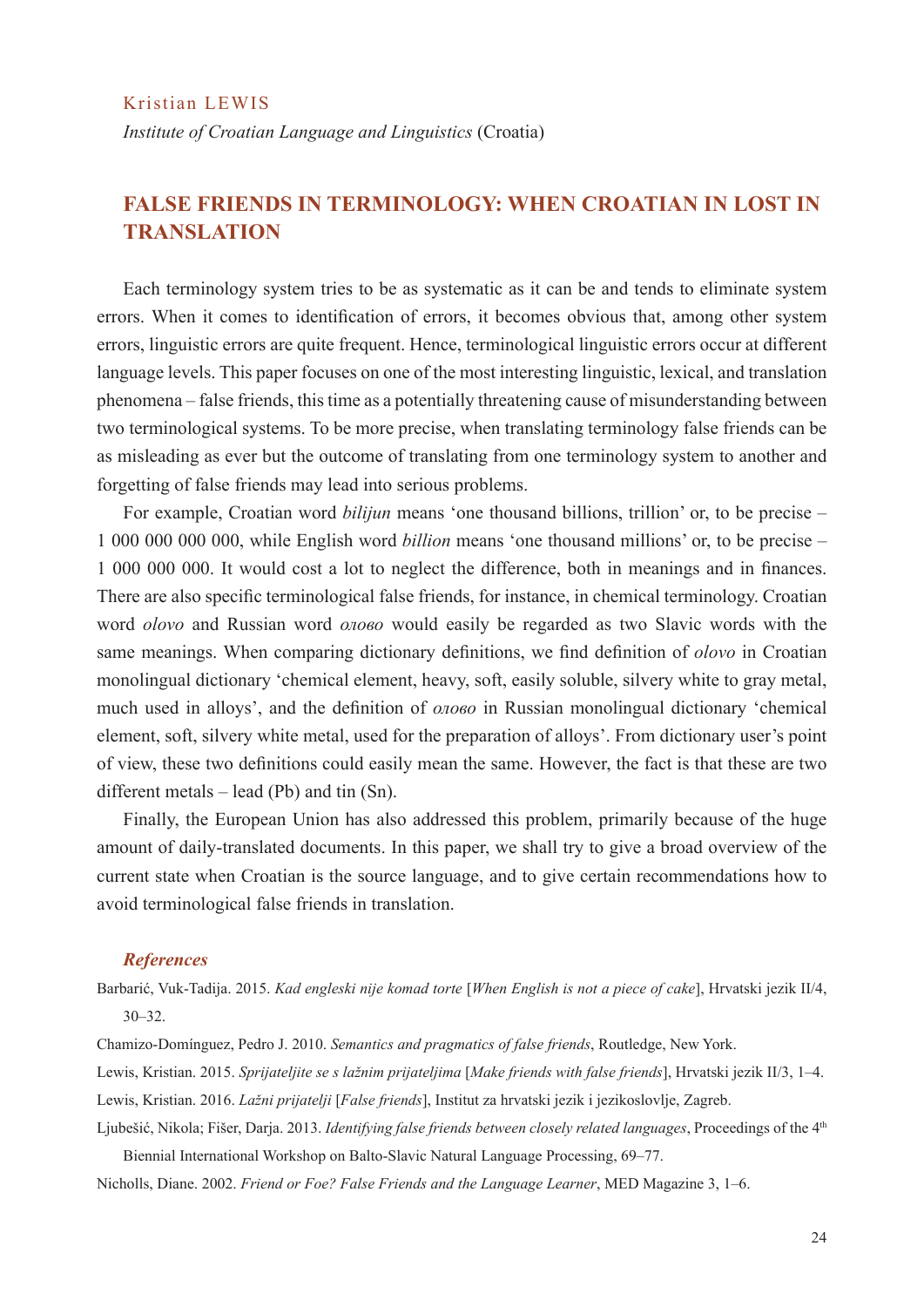- Шушарина, Ирина Анатольевна. 2014. *Польско-русский словарь ложных друзей переводчика*, том 1, А–Ф, Издательство Курганского государственного университета, Курган.
- Veisbergs, Andrejs. 1996. *False friends dictionaries: A tool for translators or learners or both*, Euralex '96 Proceedings, Novum Grafiska, Göteborg, 627–634.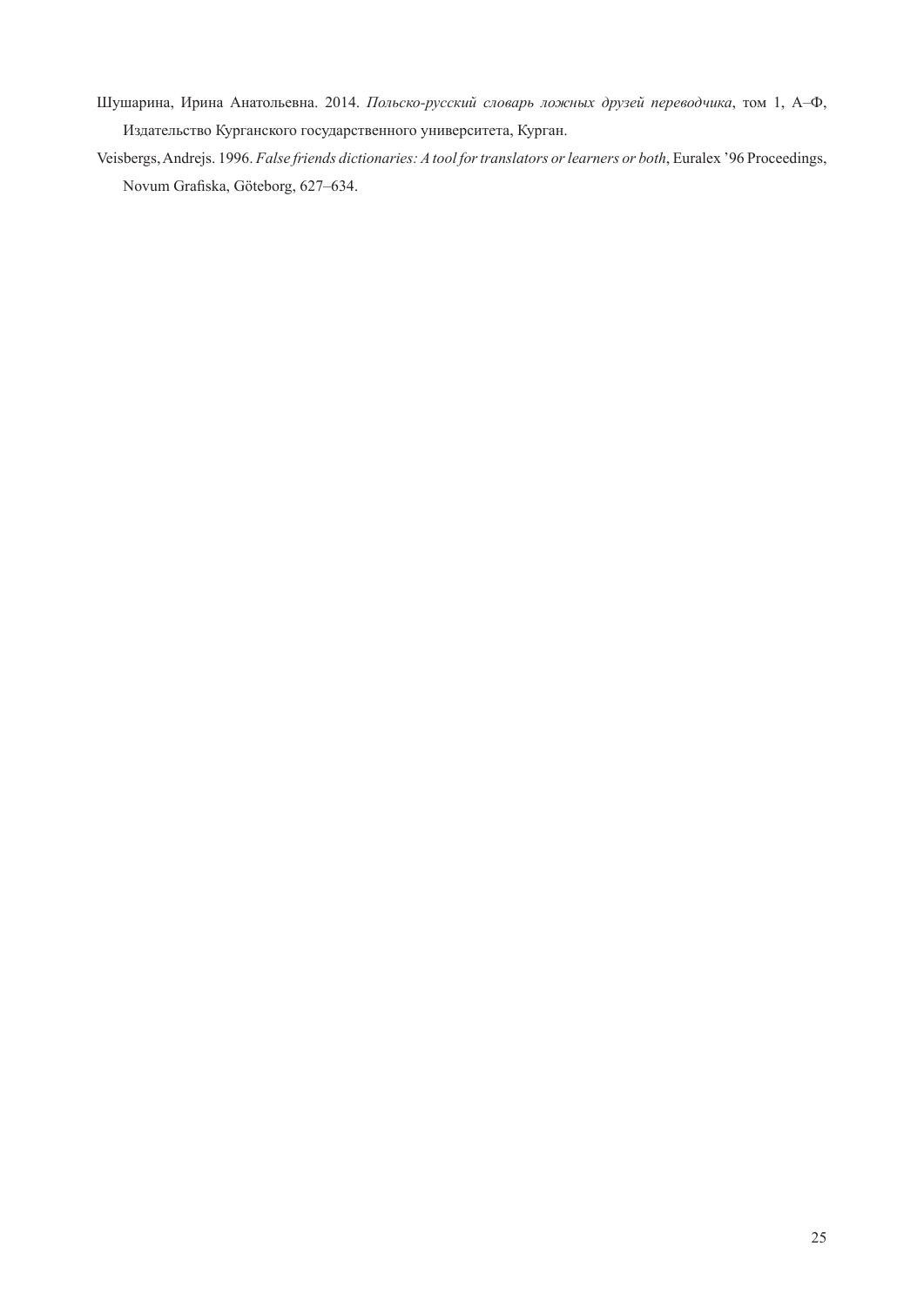*Kaliningrad State Technical University* (Russia)

#### **COGNITIVE ASPECTS OF ECONOMIC COMPUTER TERMINOLOGY**

Cognitive Linguistics, as it is known, is an approach to language that is based on personal experience of the world and the way people perceive and conceptualize it. The cognitive approach focuses on the speech strategy of communication's participants, what is behind the term, presented in the discourse, and allows us to see that the concrete parts of the dialogue are more meaningful than others, and to determine what is the figure and the background in a concrete discourse. As a rule, the topic is the conceptual core of the entire discussion, the background allows to expand the main concept on its components.

The analysis of the terminology used by the participants of the discourse makes it possible to single out the dominant concepts, the patterns of their structuring and, therefore, the conceptual sphere of the discourse. Let's analyze the discourse fragment on the Europartners electronic forum [*www.businessknowhow.com*]. In the center of the discourse is the concept – "The changing global marketplace".

The authors of the discussion notice that the usual trading rules are changing and require additional knowledge and business research: "Not long ago…manufacturer would design, build and ship products from his factory to his/her customers and distributors – a very simple process and it worked very well for years". They emphasize the reason of such a change: "...Customers want to go global and conquer the new markets. The age of **«globalization»** was upon us".

Another participant says: "…I had a look what's next, and listened to painful stories of the current business crunch in which we find the whole hi-tech world". He also claims that the current situation is caused by the fact that the industry has lost self-control, makes the assumption that there is still no solution and then asks a number of rhetorical questions: "Who needs a distributor if the CEM or UPS and FedEX take on the distribution function? What is going to happen as the industry goes even further east, which it is doing as I type this article?"

In conclusion, it is remarked "...get your seat belt on because it's going to get crazier than it is now. If you think inventory control, human resources, channel management, design integrity and business ethics are a concern today, just wait till Asia is the prime source for all this material. The American and European manufacturers will soon learn what I mean if they relinquish too much control to these CEM's. Common sense says the «tail should not wag the dog»".

The end notes are very emotional. The most important and urgent problems to be decided are management system, labor resources, distribution channel management, business ethics and loss of control which constitute the conceptual features that structure the basic concept of this discussion.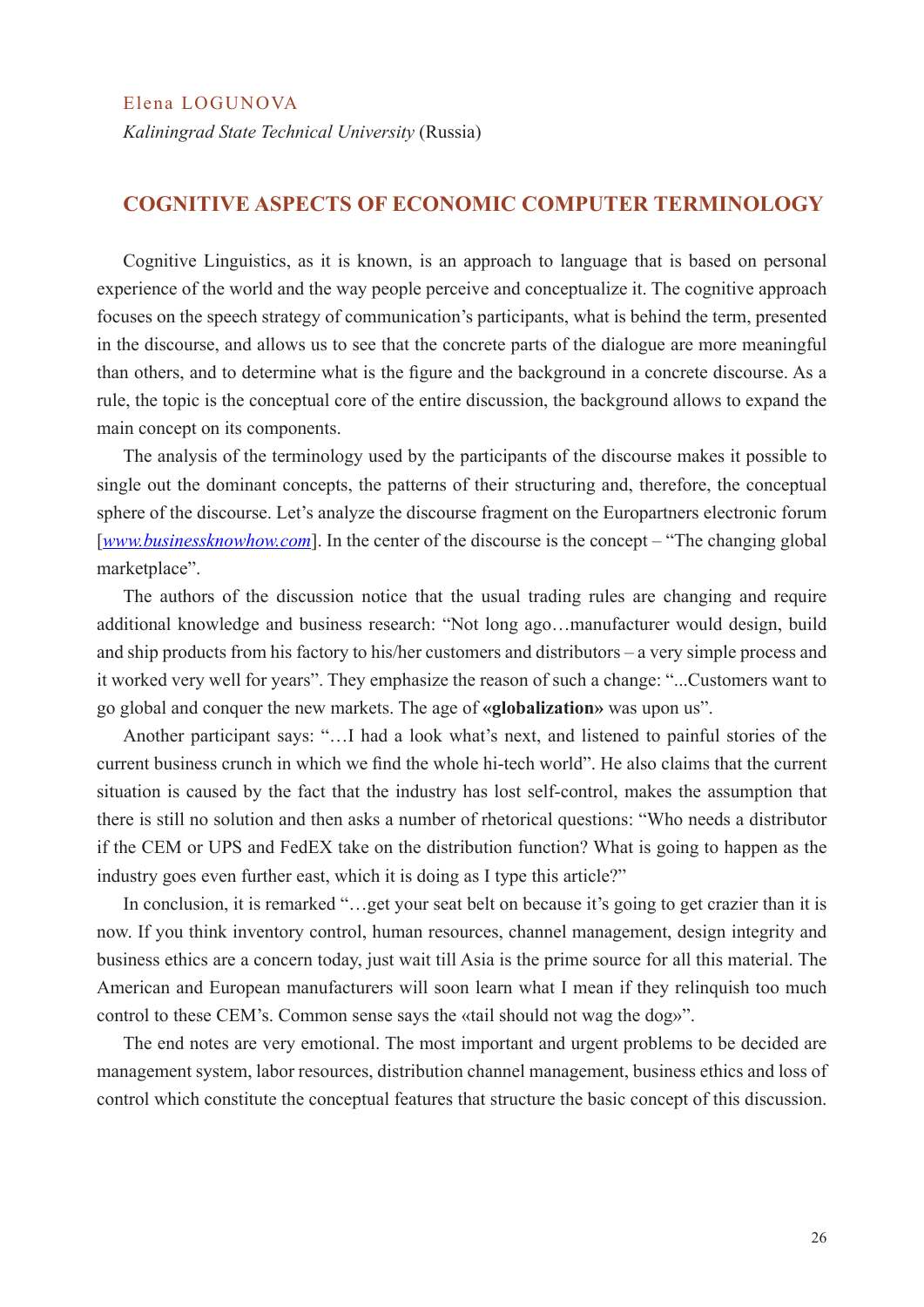#### Marek ŁUKASIK, Piotr SULIK

*Pomeranian University in Słupsk* (Poland)

## **EFFECTIVENESS OF TERMINOLOGY SEARCHES IN SELECTED ONLINE DICTIONARIES**

Besides terminological databases, translation memories, corpora, etc., specialist translators use a variety of widely available online dictionaries in their work. Attractive as they seem to be, such tools come with some inherent deficiencies which can hamper the attainment of a translation goal. This paper aims to bring to light some of the most critical issues linked to the use of online dictionaries in specialised translation, with particular focus on the effectiveness of terminology searches.

The article summarises the outcomes of a pilot study whose overarching goal was to evaluate the usefulness of some widely available online dictionaries in the hands of translators vis-à-vis a specific translation task. First, the paper outlines the results of three questionnaires on the use of electronic specialised dictionaries by both Polish and Italian professional and trainee translators. A particular focus is given to the advantages and disadvantages of such resources and to their evaluation against the traditional (book-form) counterparts, bringing terminological issues to the fore of the discussion undertaken. Second, the article presents the design of, and the conclusions drawn from, a lexicographic experiment whose aim was to evaluate the effectiveness of general vocabulary and terminology searches carried out by trainee translators in selected online dictionaries (Diki. pl, Ling.pl and Reverso Dictionary) when rendering a specialised text. Based on both quantitative (e. g. success/failure ratio) and qualitative data (e. g. types of queries used, sources of errors), the paper offers some insights into the factors affecting dictionary users' performance when dealing with terminological issues.

The paper concludes with a number of desiderata regarding the design of online dictionaries and suggests a list of topics to be considered in the training of specialist translators and/or terminologists.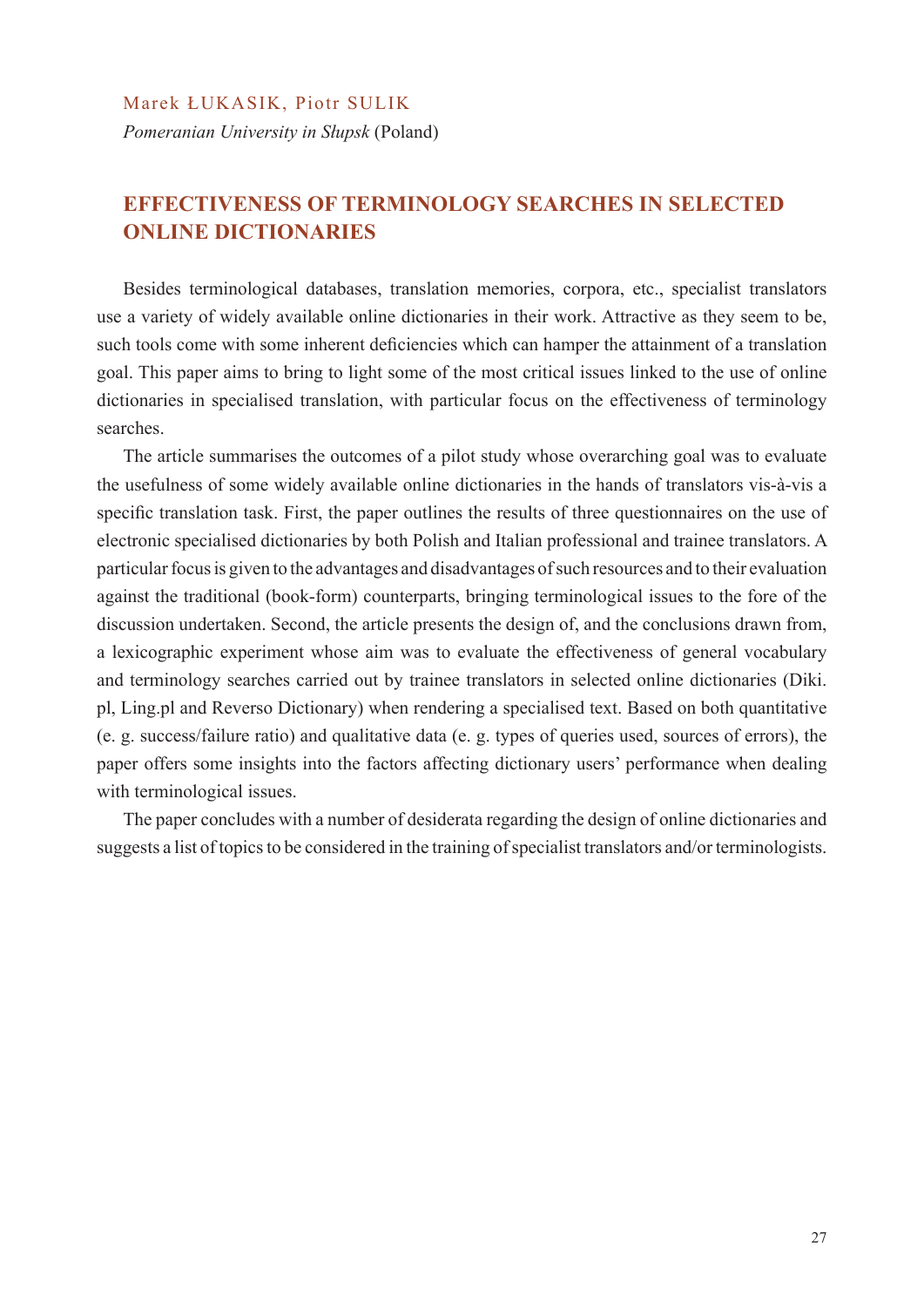## **THE ROLE OF MEDICAL DICTIONARIES IN THE STUDY OF FUTURE SPECIALISTS**

This article is devoted to the description of creating medical dictionaries at the Department of Latin and Foreign Languages of Astrakhan Medical University, their role in the study of future specialty. The authors describe the experience of creating medical dictionaries, their functions, show some features, characterizing the role of dictionaries. The authors are sure that in the terminological dictionaries are fixed elements of scientific knowledge, without which scientific and technical research and development would be impossible. It is pointed out that dictionaries help to increase interest to the subject, motivate to study, processing, orient to assimilation, storage, and extraction of information from memory, using it for the formation and development of the professional-linguistic picture of the world specialist.

The common function of all dictionaries is to fix, systematize, accumulate and store knowledge about the world and the national language, transfer this knowledge from generation to generation.

It is revealed that medical dictionaries play an important role in the formation of professional language picture of the world of medical specialist. Multilingual medical dictionaries created by teachers of the Department of Latin and foreign languages of Astrakhan state medical University, in which Latin and Greek word forms are given, are analyzed. In the dictionaries are given not only Russian but English, French and Latin medical terms. The authors believe that such a characteristic of the term is necessary to identify the meaning of the selected parts necessary for the development of professional and linguistic worldview of a medical specialist.

Created dictionaries reflect the terminological system of medicine and are designed for communication specialist. In addition, the creation of multilingual dictionaries is associated with the importance of quick and high qualified translation of texts, since the translation performed late can lead to critical consequences.

The medical dictionaries are composed in such a way that allow to teach both Russian and foreign students to form communicative competence of the medical specialist. They perform reference, systematizing, and educational functions and have a high degree of normalization and systematization.

The authors come to the conclusion that dictionaries not only help medical students in learning Latin language, but also deepen their knowledge and are evidence of the history of human existence.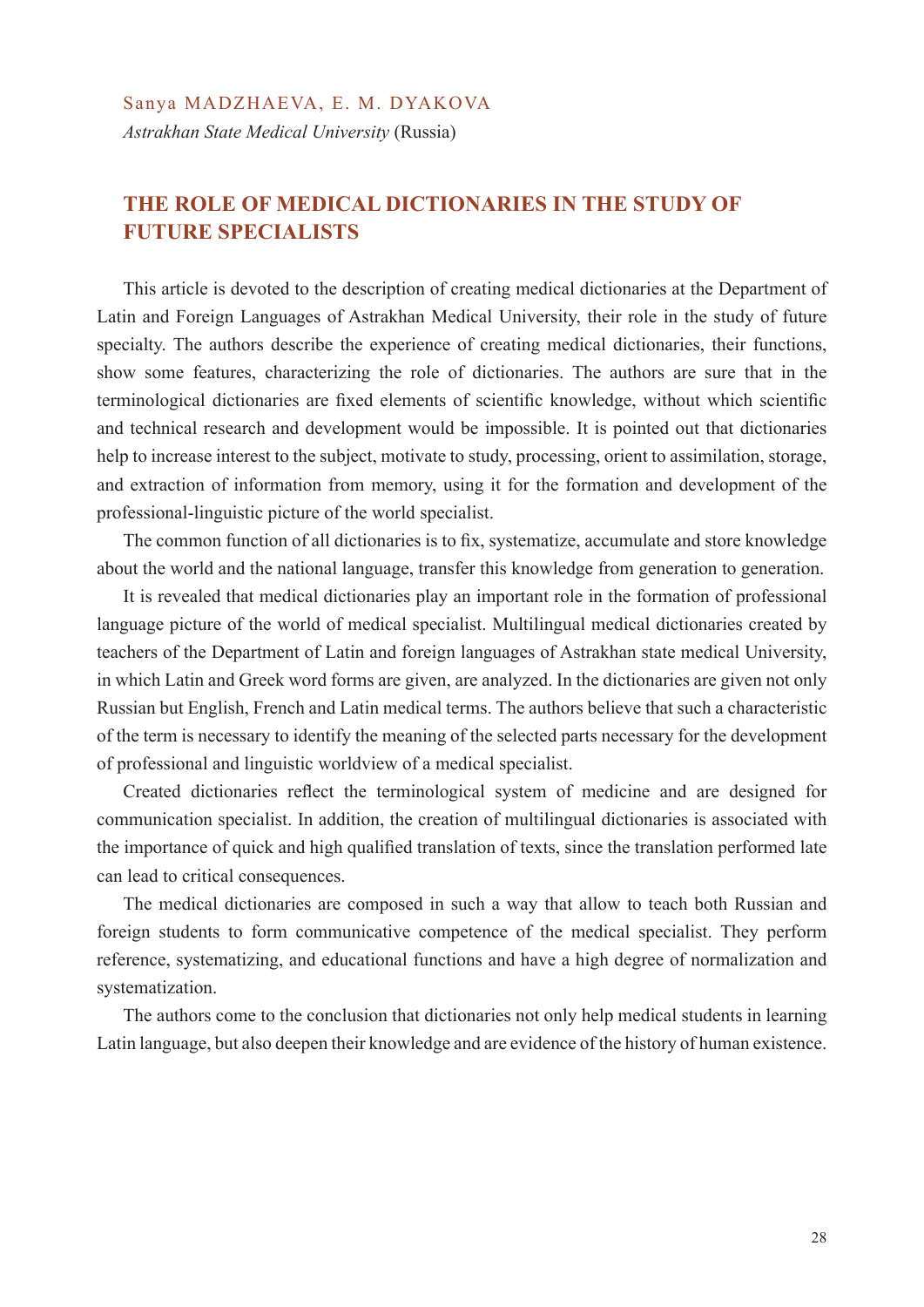## **COGNITIVE TERMINOLOGY AS A WAY TO UNDERSTANDING KNOWLEDGE STRUCTURES IN SPECIAL DISCOURSE AND TERMINOLOGICAL SYSTEMS**

During the whole  $20<sup>th</sup>$  century Terminology Science developed comparative, typological, semasiological and onomasiological ways of presenting a term and its notion. The term was defined as a language unit fulfilling the nominative function and possessing the general notion in the system of corresponding notions (Leitchik 1987: 141).

The new wave in terminological research happened at the end of the 90ies of the  $20<sup>th</sup>$  century, when it was followed by the appearance of the anthropocentric paradigm of linguistic knowledge and cognitive linguistics in the second half of 70ies. But the attention to some particular aspects in linguistic studies is observed in the works of the forerunners of cognitive ideas by famous Russian scholars – Baudouin de Courtenay, who at the end of the 19<sup>th</sup> century noticed that "the first cardinal demand of the objective research" in language science "should be the assumption of fairly psychological and social aspects of human speech" (Бодуэн де Куртенэ 1963: 17) and Vygotsky, who at the end of the 30ies of the 20<sup>th</sup> century described "the transition from thought to speech" through "the inner speech" as "the accomplishment and embodiment of thought" centered in a word and its meaning (Выготский 1982–1984: 358).

The shift to cognitive and functional perspective of linguistic knowledge shaped the Terminology science closer to human thinking and goals of communication, because this kind of research has become cognitively grounded, speaker oriented, interwoven with interlocutors' understanding of the world and functionally fulfilling discursive mechanisms in language use (Manerko 2016). It is aimed at presenting the cognitive function linked with data processing in the human mind and naming that bring forth the concept as "an operative unit of consciousness" corresponding to a particular sign in the on-going process of interaction, conceptual mechanisms of language organization, categorization and conceptualization as a result of expressing personal thoughts in specialized discourse underlined by human intentions, type of discourse and contextual grounding. Special discourse of modern techniques, physics, medicine, psychology, and legal court argumentation is described through the prism of social and pragmatic factors influencing communication of a particular language personality in written or oral interaction in the context of scientific activity.

Terms are regarded to be the main linguistic representatives of LSP. Their cognitive understanding has become the core achievement in cognitive Terminology, where a term is defined as "a verbalized result of professional cognition, a relevant linguo-cognitive means of orientation in the professional sphere of communication" (Manerko 2014: 481). The result of cognition in some special sphere of knowledge activity is realized in a term and structures of special knowledge defining its cognitive nature in the terminological system.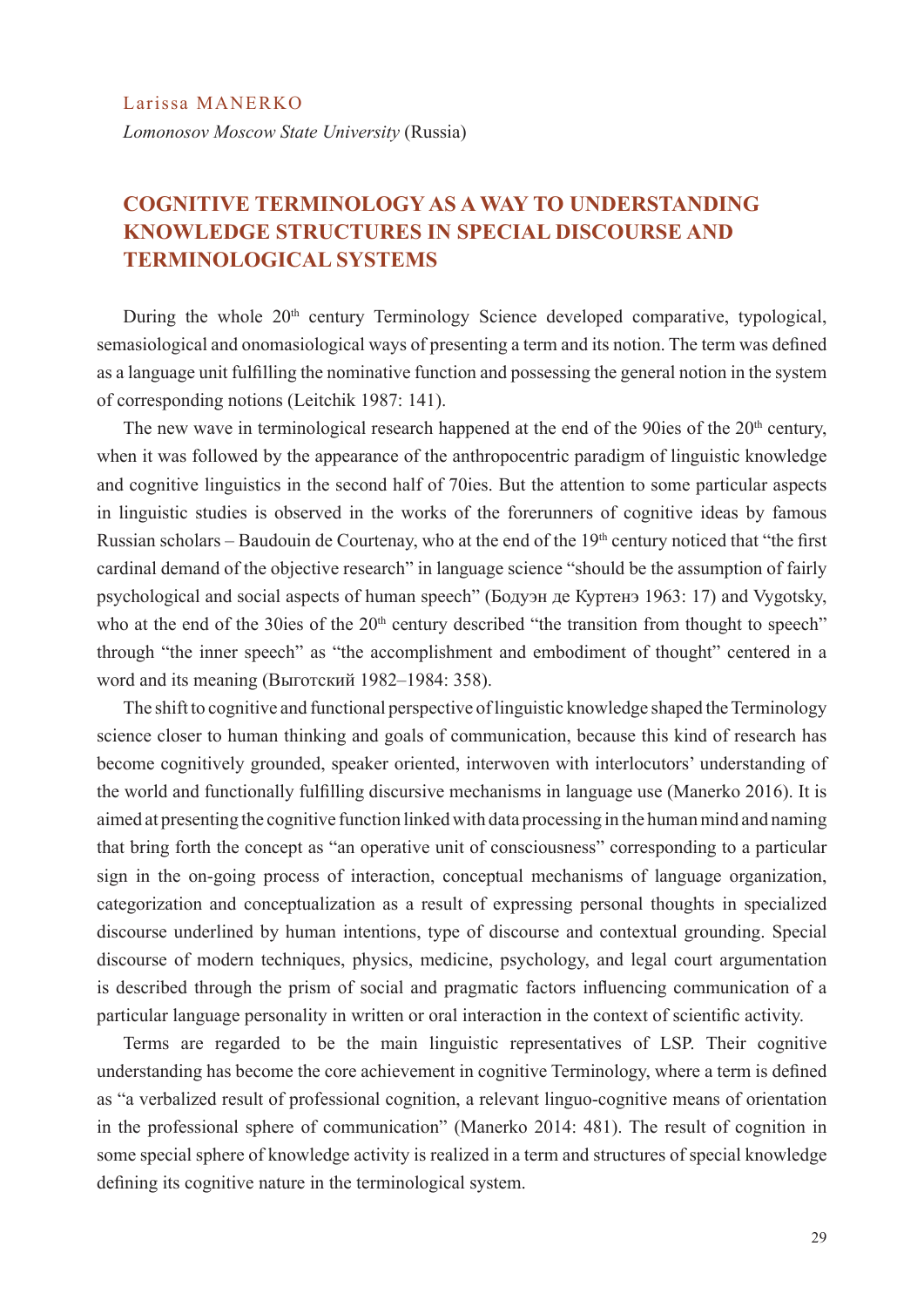The open character of semantic boundaries of terminological units, emotional and valuable constituents of knowledge structures in representing the general (usual) and special character of human experience depends on polyfunctionality of the sense transferred in specialised communication. The analysis of term semantics including familiar, new and transferred elements through knowledge structures located in human brain will be shown on the basis of the spectre of both simple and more complex mental constructs focusing on this variability of concepts on the basis of different types of terms functioning in discourse.

The evidence from various formats of knowledge (sensory and image schemas, conceptual metonymy, metaphor and other kinds of associations, propositions, cognitive-onomasiological formulas, perspectivization in human understanding of reality, cognitive maps, frameworks, cognitive matrices, and scenarios). They help to present conceptualization in terminological units functioning in professional discourse and inhibiting the intricate questions of the perceptual and conceptual sources of term formation in interaction and terminological domains. But in all these cases the concept is based on categorization and conceptualization in the mind of human being involved in professionally oriented communication.

#### *References*

- Baudouin de Courtenay, I.A. / Бодуэн де Куртенэ И.А. (1963). *Избранные работы по языкознанию*: в 2 томах. Том 2. М.: Изд-во Академии наук СССР.
- Leitchik, V. / Лейчик В.М. Термин и его определение. *Терминоведение и терминография в индоевропейских языках*. Владивосток: Изд-во ДВО АР СССР, 1987, 135–145.
- Manerko, L. (2014). Concept understanding in Cognitive Linguistics and Cognitive Terminology science. In Gerhard Budin and Vesna Luŝicky (eds.). Languages for Special Purposes in a Multilingual, Transcultural World: Proceedings of the 19<sup>th</sup> European Symposium on Languages for Special Purposes, 8–10 July 2013. Vienna, Austria: University of Vienna. http://lsp2013.univie.ac.at/proceedings, 471–482.
- Manerko, L. (2016). Towards Understanding of Conceptualisation in Cognitive Terminology. *Lege Artis. Language yesterday, today, tomorrow.* Vol. 1, issue 2, 129–170. https://www.degruyter.com/view/j/lart.2016.1.issue-2/lart-2016-0012/lart-2016-0012.xml?format=INT.

Vygotsky, L.S. / Выготский Л.С. (1982–1984). *Собрание сочинений*: в 6 томах. Том 2. Москва: Педагогика.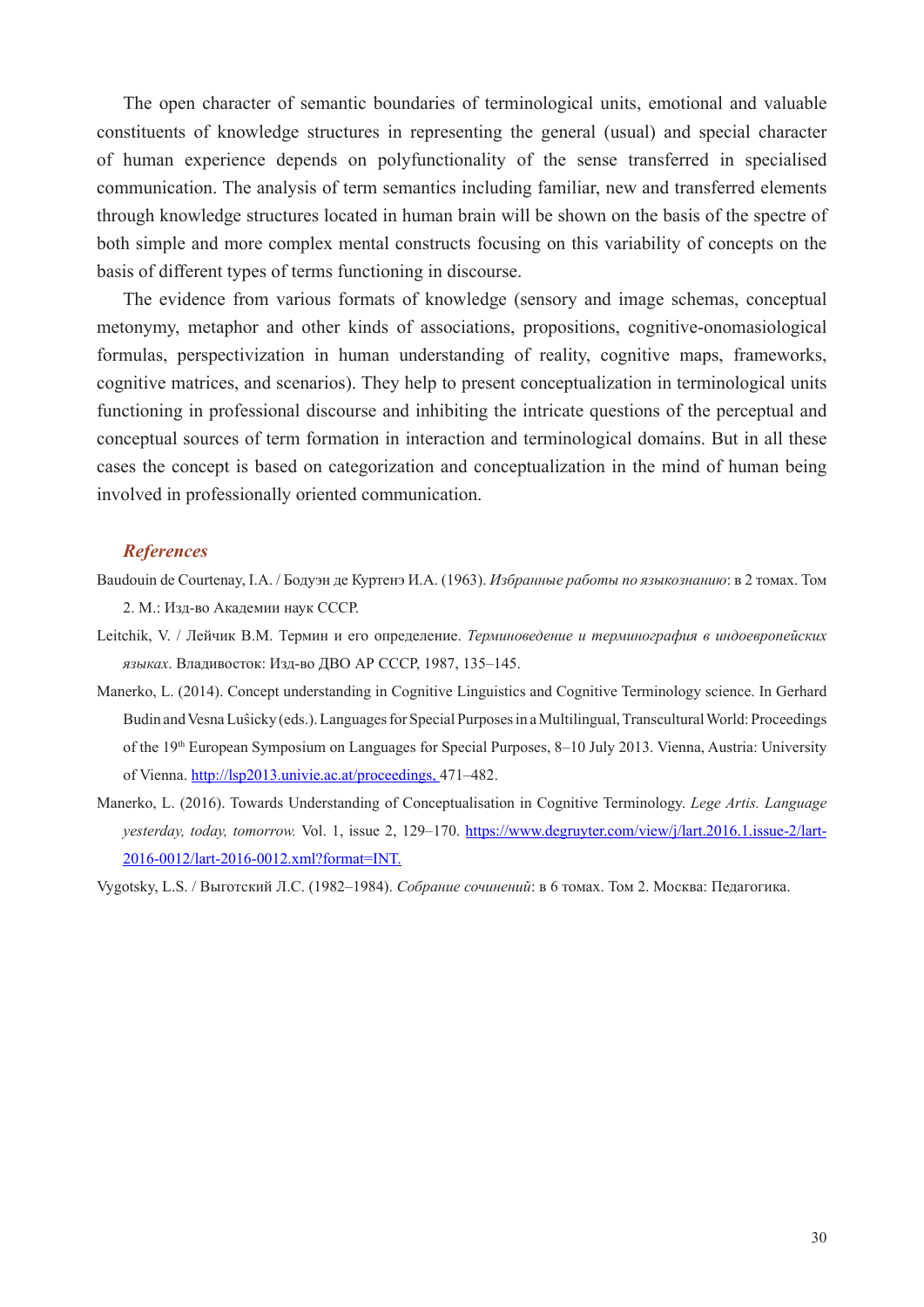Johan MYKING

*University of Bergen* (Norway)

## **TERM FORMATION – IS THERE A STATE-OF-THE ART?**

To which extent is theoretical clarifications on the issue of term formation a prerequisite for the sound performance of terminology work?

To account for terminology, a theoretical tradition was developed from the principles put forward by Eugen Wüster. The concept of 'term' is dealt with slightly differently in lexicography/ lexicology and in terminology and within different directions of terminology. In lexicography terms are viewed as linguistic signs and lexical units, in terminology terms are viewed as the verbal representations of scientific concepts. In both disciplines the entities in question are said to belong to a particular subject field, and both disciplines take an interest in the procedures by which the units/representations are formed.

During the two decades between 1990 and 2010 we witnessed a vivid interest in the revision of Terminology Theory. The classical wüsterian principles were questioned from within the ranks of this approach; new theoretical approaches were introduced, and attempts at comparison or even harmonizing were made. Extensive and innovative work was performed on essential aspects of terminology, in particular on concept theory.

Less so with term formation. Picht and Draskau (1985) list term formation among the important topics to be further developed within terminology research. In two recent contributions on term formation John Humbley fills an important gap within Terminology Theory by summing up the diverging approaches and tendencies. He concludes that the status of term formation within this theory remains open (Humbley, 2018a, 2018b).

The problem can be formulated from a descriptive or a prescriptive point of view. Different approaches seem to emphasize these aspects differently and not always balanced.

In my talk I will address this problem by particularly emphasizing its "nucleus": secondary term formation within the context of language planning – a legitimate activity deserving the attention of any theoretical reflection on terminology. The concept of 'motivation' will be dealt with in particular.

#### *References*

Humbley, J. 2018a. *La néologie terminologique*. Limoges: Lambert-Lucas.

Humbley, J. 2018b. Term formation and neology. In: Humbley, J. & al. 2018. *Languages for Special Purposes. An International Handbook*. Berlin/Boston: de Gruyter Mouton, 437–452.

Picht, H. and J. Draskau 1985. *Terminology. An introduction*. University of Surrey.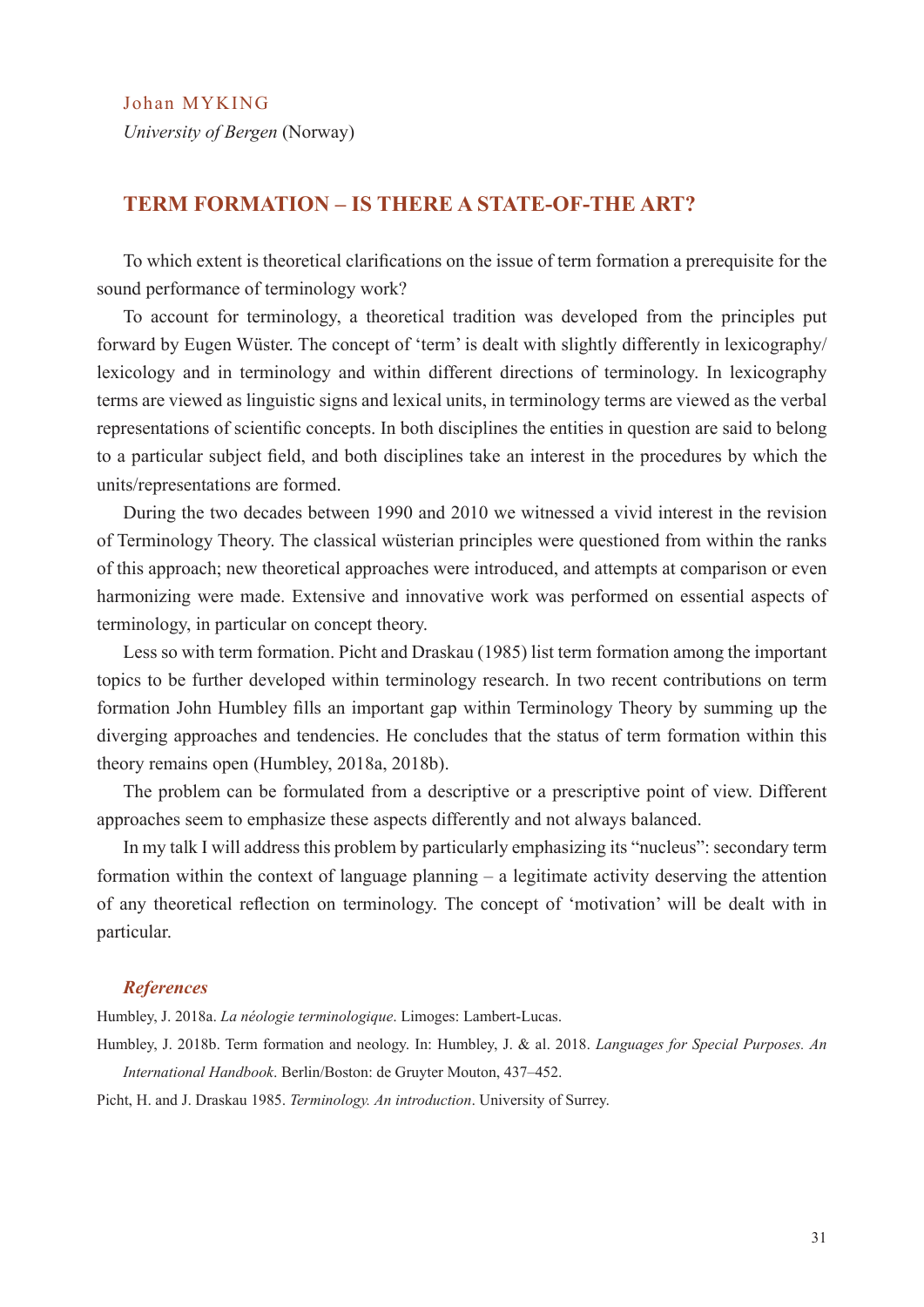Danguolė MIKULĖNIENĖ *Lietuvių kalbos institutas* (Lietuva) Daiva ALIŪKAITĖ *Vilniaus universiteto Kauno fakultetas* (Lietuva)

## **TRADICINĖS DIALEKTOLOGIJOS IR ŠIUOLAIKINIŲ REGIONINIO KALBOS VARIANTIŠKUMO DISKURSŲ SANKLODA: PAVELDĖTŲJŲ IR NAUJŲJŲ TERMINŲ PROBLEMOS**

Dėsninga, kad, dalykinei paradigmai išgyvenant ideologinio, teorinio ir (ar) metodologinio atsinaujinimo ar kaitos etapą, yra neišvengiamos terminų vartosenos problemos. Kita priežastis, skatinanti terminų reviziją, yra naujų paradigmų įsiliejimas į vieną ar kitą dalykinį diskursą. Dalykinių tikrovių atsinaujinimas ir kaita yra vienareikšmiškai progresyvu, vis dėlto kiekvienos dalykinės srities siekiamybė – komunikacinis tikslumas. Taigi tokie sričių etapai, kai tvirtinasi naujos teorinės nuostatos, lemiančios objekto siaurėjimą vs platėjimą; diegiamos naujos metodologijos, siaurinančios vs plečiančios srities tyrimų aprėptis; ir kt., įvertintini ir terminijos vartosenos požiūriu, t. y. svarstytina, ar vìsa susisluoksniuoja tiksliai ir neiškreipia dalykinės tikrovės.

Šio pranešimo objektas – kalbos variantiškumo plačiąja prasme<sup>1</sup> nominacijų tinklas lietuvių tarmėtyroje ir apskritai šiuolaikiniuose regioninio kalbos variantiškumo diskursuose. Pranešimo tikslas – kritinė tradicinės dialektologijos ir šiuolaikinių regioninio kalbos variantiškumo diskursų terminų analizė.

Reikia pripažinti, kad lietuvių tarmėtyra XXI amžiaus pradžioje, pirma, išgyvenanti ideologinio požiūrio (nuo *tarmės mirties* prie *tarmės kaitos* ideologijos) ir metodologinių prieigų (nuo NORM'o<sup>2</sup> prie YUMF'o<sup>3</sup> ir kt. regioninio kodo atstovų portretų) kaitą; antra, į analitinį regioninio kalbos variantiškumo diskursą per perceptyviosios dialektologijos tyrimus įtraukianti naują tarmėtyros diskurso dalyvį – paprastąjį kalbos bendruomenės narį, ne tik modernėja (plg. inovatyvių kiekybinių metodų įtrauktis) ir platėja (plg. sociokognityviųjų prieigų, sociokultūrinių tinklų ir kt. įtrauktis) kaip paradigma, bet ir patiria (gali patirti) tam tikrų tikslios dalykinės komunikacijos sutrikimų.

<sup>1</sup> Aliūkaitė, Daiva, Mikulėnienė, Danguolė, Čepaitienė, Agnė, Geržotaitė, Laura, *Kalbos variantiškumas ir jo vertinimas perceptyviosios dialektologijos požiūriu: variantų ir vietų vaizdiniai*, Vilnius: Vilniaus universiteto leidykla, 2017, 19.

<sup>2</sup> Chambers, Jack K., Trudgill, Peter, *Dialectology*. Second Edition, Cambridge: Cambridge University Press, 2004, 29.

<sup>3</sup> Goeman, Ton, Naast NORMS ook MYSFS in het veranderende dialectlandschap en het regiolect, *Taal en tongval* [*De Toekomst van de Variatielinguïstiek. Bundel artikelen aangeboden aan Jo Daan bij gelegenheid van haar negentigste verjaardag*], eds. Hans Bennis, Hugo Ryckeboer, Jan Stroop, Amsterdam: MI, 2000, 88; Trousdale, Graeme, *An Introduction to English Sociolinguistics*, Edinburgh: Edinburgh University Press, 2010, 42.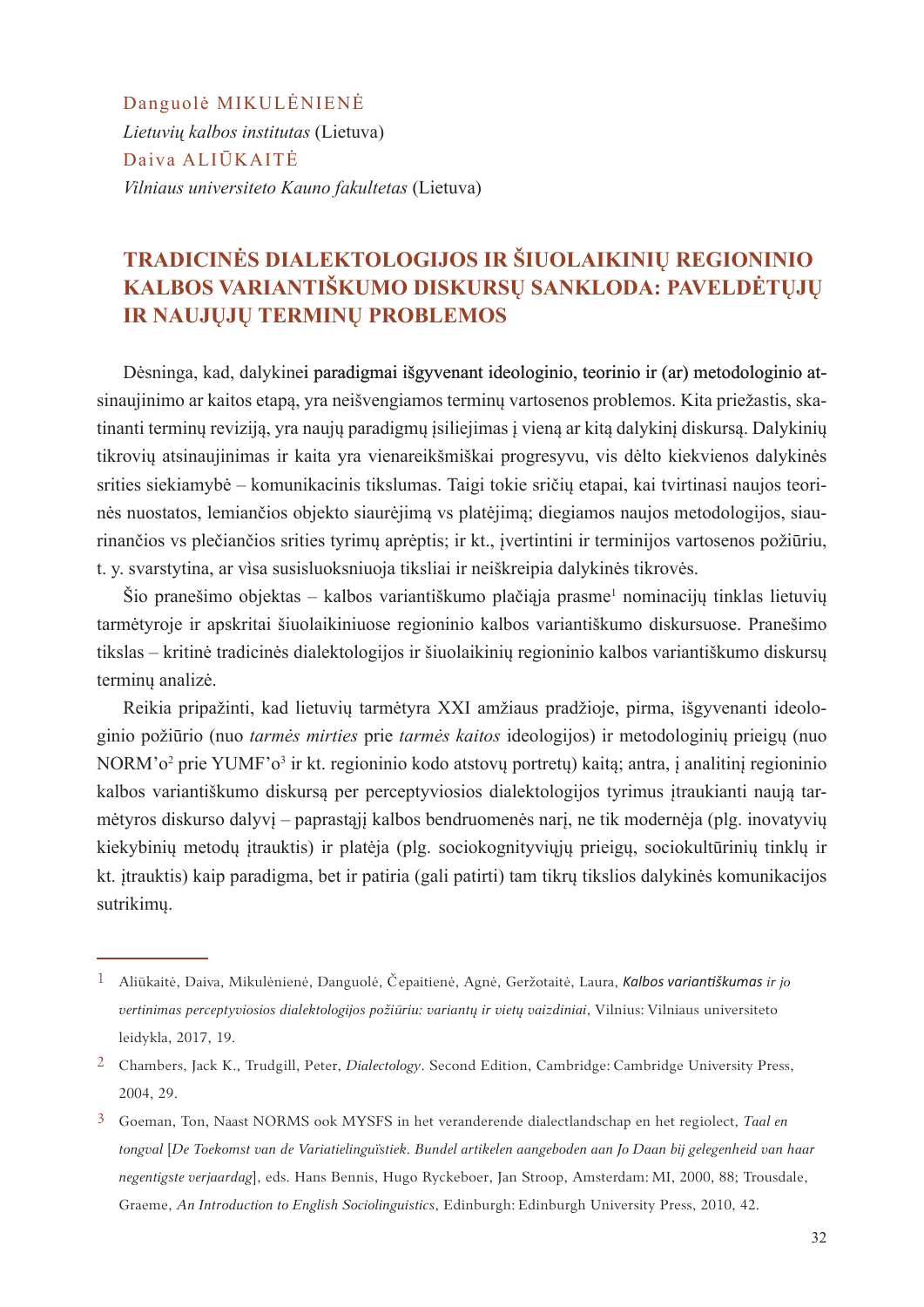Pranešime daugiausia gilinamasi į (ne)mechaninį tradicinės dialektologijos terminų (plg. tarmė) perkėlimą į šiuolaikinius regioninio kalbos variantiškumo diskursus; taip pat – į (ne)mechaninį moderniosios dialektologijos terminų (plg. geolektas, regiolektas, regioninis standartas) tvirtinimą skirtingų metodologinių prieigų tyrimuose ir iš to išplaukiantį kalbos variantiškumo diskurso (ne) tikslumą.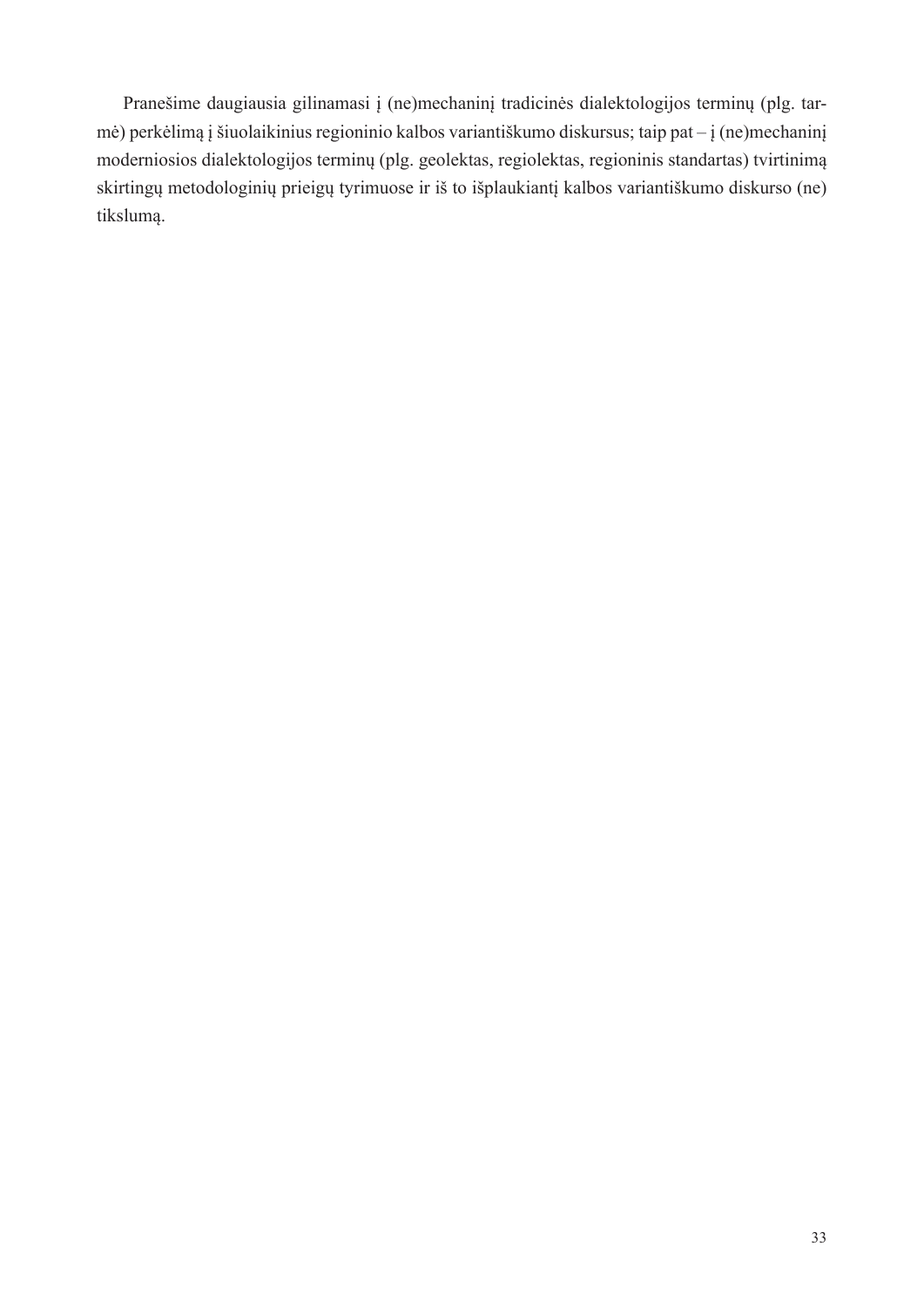#### Asta MITKEVIČIENĖ

*Lietuvių kalbos institutas* (Lietuva)

#### **TERMINAI SU ALTERNATYVIAIS JUNGTUKAIS**

Pranešime aptariami terminai, kurių dėmenys susieti alternatyviais sujungiamaisiais jungtukais *ir (ar)* bei *ir (arba)*. Tyrimo medžiagos šaltinis – Lietuvos Respublikos terminų bankas.

Alternatyvūs sujungiamieji (sudedamasis ir skiriamasis) jungtukai dažniau jungia šalutinius nei pagrindinius terminų dėmenis, o taip susieti pastarieji dėmenys visada turi bendrą priklausomąjį dėmenį. Sujungiamieji dėmenys pagal tarpusavio santykį daugiausia yra ekvonimai, tačiau kai kurių semantinis ryšys yra hierarchinis hiperoniminis ar jam gana artimas, taip pat ir partoniminis ar kitoks ontologinis (asociatyvusis). Vadinasi, sujungiami žodžiai ar žodžių junginiai nebūtinai yra semantiškai lygiaverčiai.

Formaliai terminai su alternatyviais sujungiamaisiais jungtukais nesiskiria nuo tiesiog diskurse sujungtų terminų. Daugumą terminų galima suskaidyti – į galimus ar realius terminus. Vadinasi, kai tokie terminai patenka į vartoseną, jie atsiduria greta sujungiamųjų konstrukcijų, kurios tėra tekstinės vartosenos, o ne nominacijos, dalykas.

Terminų, kurių dėmenys jungiami alternatyviais jungtukais, atsiradimą reikėtų aiškinti ekstralingvistiniais (sąvokų teisinis reglamentavimas, klasifikaciniai tikslai) ir lingvistiniais (kitų kalbų atitikmenys, detali eksplicitinė motyvacija) veiksniais.

Terminai su sujungiamaisiais dėmenimis, ypač su alternatyviais priešingos reikšmės jungtukais, išplečia sudėtinio termino, tradiciškai laikomo žodžių junginiu, sampratą.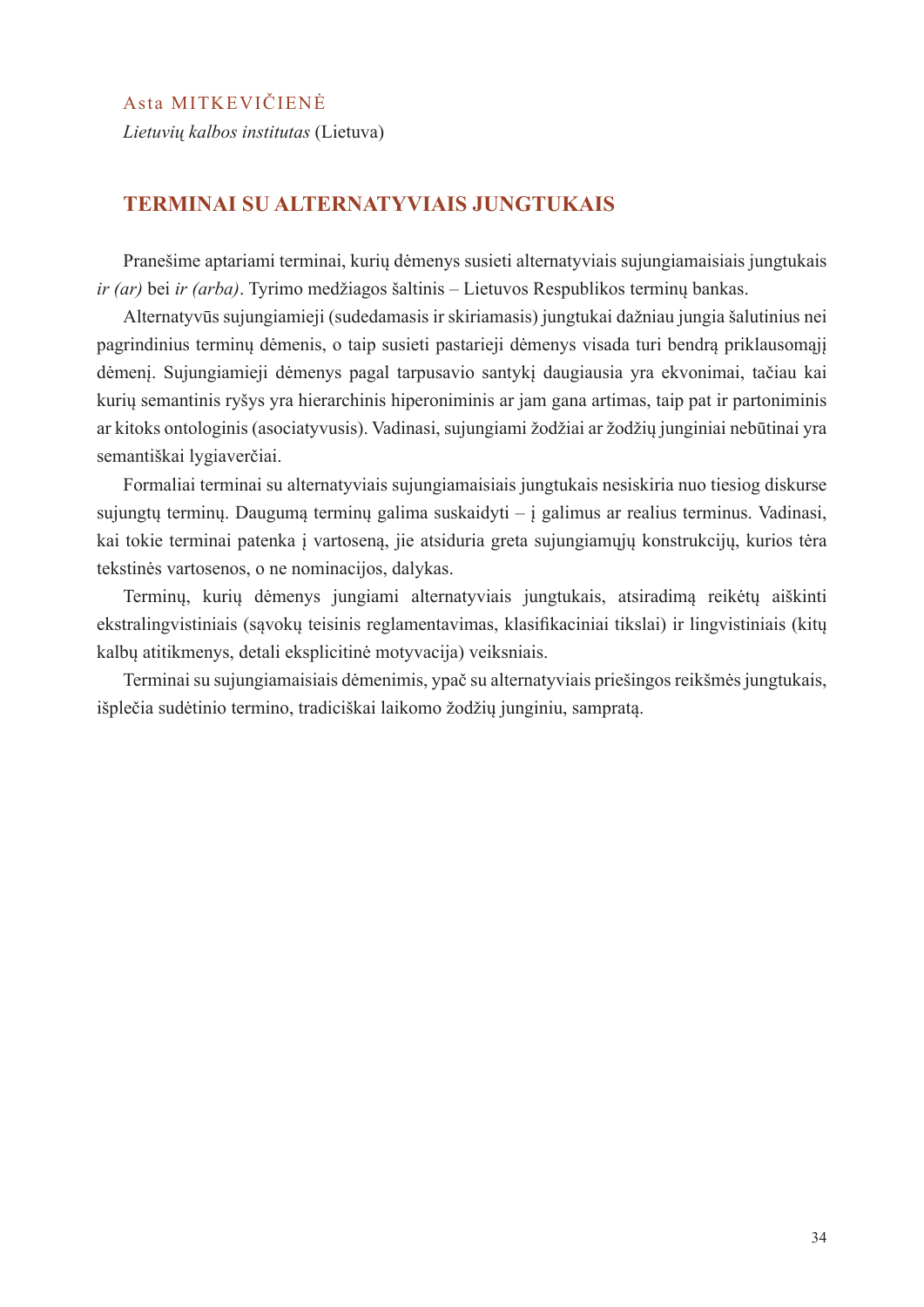Tamara NAZAROVA *Lomonosov Moscow State University* (Russia)

## **COGNITIVE ASPECTS OF TERMINOLOGY AND THE PRIORITIZATION PRINCIPLE IN TEACHING BUSINESS ENGLISH (TBE)**

Within the university curriculum designed in full accordance with the National Curriculum of the Russian Federation, teaching terminology and terminologies at the Lomonosov Moscow State University is taken for granted. Linguists are to be equipped with the terminology of linguistics and language studies; literary critics need a terminology of their own; translators are expected to get a firm hold over their specialist terminological system. More often than not, students graduate with several specialist terminologies close to hand. Problems arise when one teaches Business English.

Business English as the language used for business purposes embraces and encompasses numerous terminological systems. **Core business terminology** is the centripetal force operating across primary/secondary/tertiary/quaternary industries and is therefore an obvious cognitive priority for both language teachers and language learners: from the cognitive point of view, incorporating core business terms (e. g. assets, accounting, accounts, acquisition, company, shareholder, management, workforce, sole trader, partnership, limited company, public limited company, finance, marketing, production, human resources, public relations, information technology, sales, customer service, initial public offering, going private, going public, etc.) into one's Business English lexical and terminological syllabus resolves the problem of understanding and brings the Russian learners English closer to the world of business through the acquisition of key business concepts.

This cognitive focus, however, is not the only priority in the TBE (teaching Business English) classroom, for one has to prioritize and select a host of **industry-specific terminologies** to be included in what is being offered to the motivated XXIst-century learners as part of their muchneeded array of transferable communicative and cognitive skills. Industry-specific terminologies and, wider, industry-specific vocabularies are of significance because they operate as a centrifugal force: they show which of the key concepts form the cognitive foundation of a particular industry and therefore distinguish it from other industries with their respective specialist terminologies.

If Higher Education is supposed to prepare the students for the brave new world outside the classroom, it would be wrong not to give them as much of industry-specific knowledge as possible in the hope that the cumulative awareness and understanding they acquire within the universitybased educational environment is going to be of lasting cognitive value.

In my talk, I plan: **firstly**, to look at core business terminology with particular emphasis on its scope and significance; **secondly**, to dwell at some length upon several industry-specific terminological options and demonstrate the prioritization principle in action; **thirdly**, to highlight some of the more important methodological distinctions: term vs non-term, consubstantial term vs non-consubstantial term, genus proximum term vs differentia specifica term, monosemantic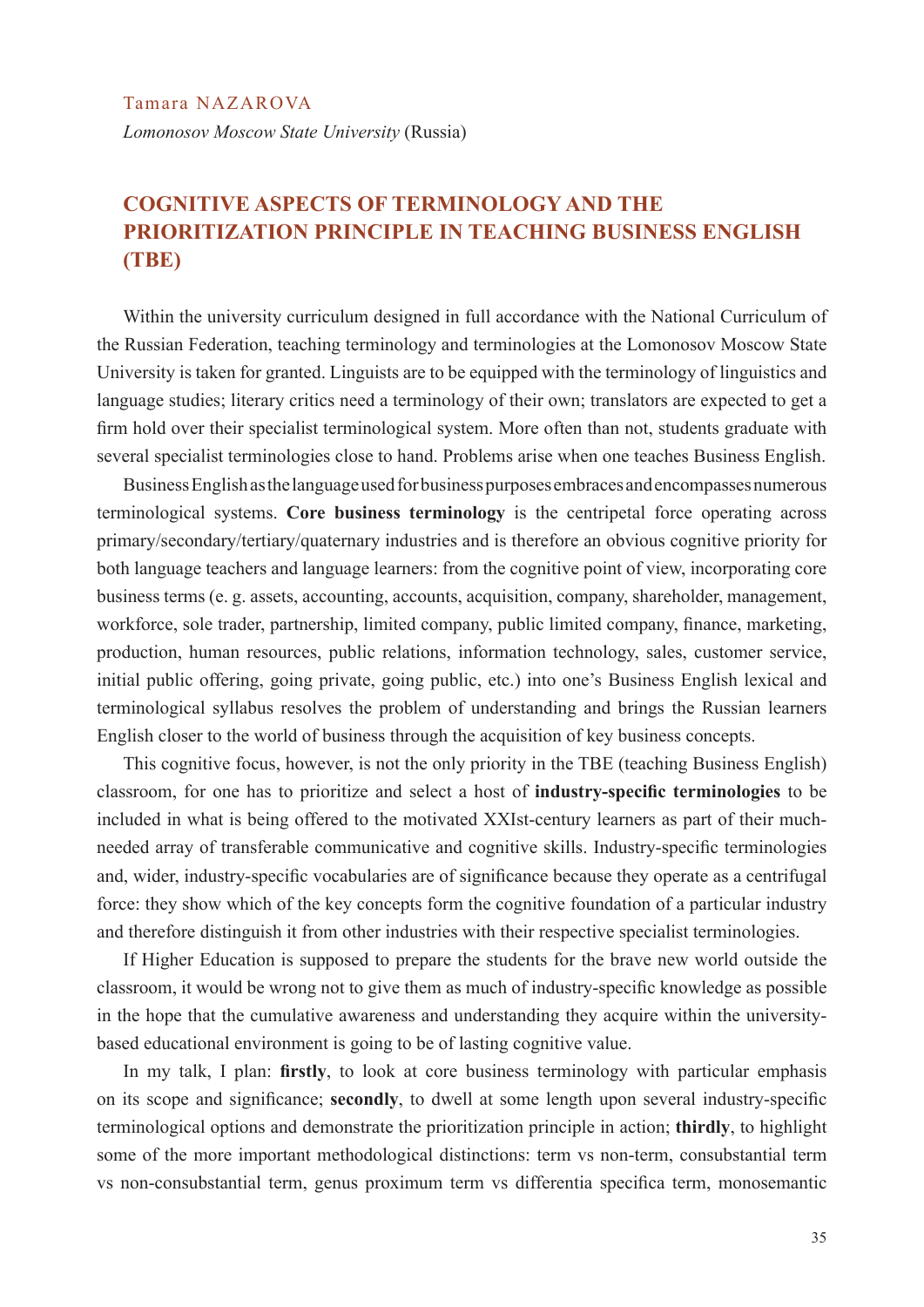term vs polysemantic term, monolexemic term vs polylexemic term, regionally neutral term vs regionally marked term, patterns of combinability and frequency information.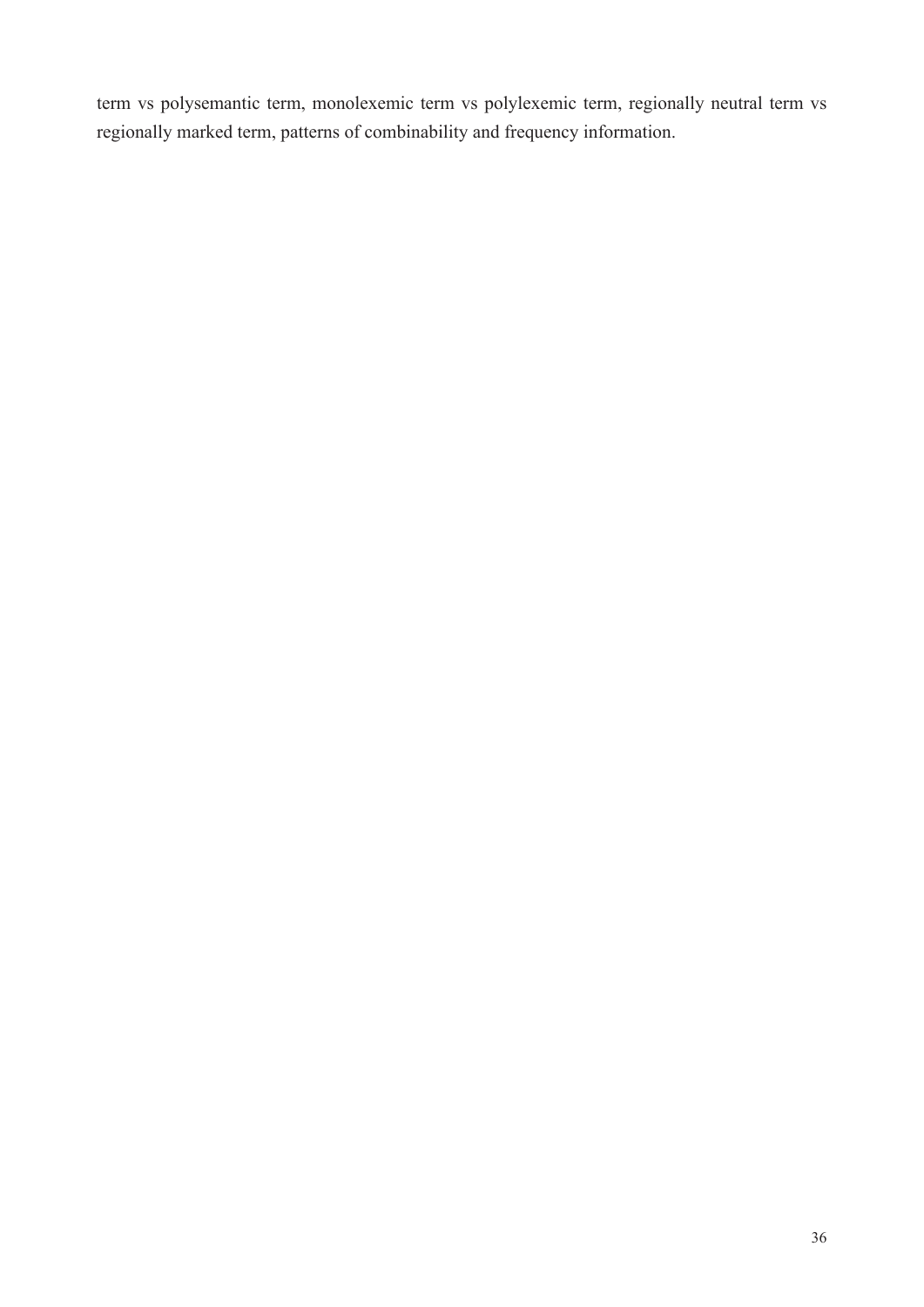*C. A. G Mawell / Next* (Sweden)

## **EXCLUSIVE OR INCLUSIVE? – THE STATUS OF THE PROFESSION OF TERMINOLOGIST IN EUROPE**

In some European countries, "terminologist" is a recognized profession, in others it is more of a mystery with jokes about "terminators" etc. At the same time, the TermNet certification programme within ECQA leads to more and more certified "terminology managers" on basic and advanced levels. How can this help the status of the profession? And are there other ways (cf. initiatives taken by e. g. conference interpreters)?

The links between terminology and translation, multilinguality and linguistics are strong in many countries, but in some areas, new professional groups working with terminology or terminologyrelated tasks related to information structuring and IT begin to appear, often in connection to activities such as enterprise and system architecture, change management and information structuring and modelling, especially in the healthcare sector. They would not necessarily call themselves "terminologists" or their work "terminology work", but in what way does this work really differ from the "classical" terminology work? What are their references (training, handbooks, standards)? And could and should the title of "terminologist" be used about these professional groups?

This paper will look at the profession of the terminologist and its current status in Europe. It will discuss who performs terminology work today and how – and touch upon how this could affect terminology training and life-long learning in the terminology domain. It will also discuss issues such as competence and competition, proficiency and profession, and present a use-case from Sweden where several networks and a new national association for terminology have been established recently and how this affects the profession of "terminologist".

#### *References*

- Bowker, Lynne. 2005. "What Does It Take to Work in the Translation Profession in Canada in the 21st Century? Exploring a Database of Job Advertisements" IN: *Meta*, volume 49, issue 4, December 2004, 960–972.
- ISO/TS 22287:2019, *Health informatics Workforce roles and capabilities for terminology and terminology services in healthcare (term workforce).*
- Mikkelson, H. 2004. *The professionalization of community interpreting*. aiic.net October 25, 2004, Accessed November 20, 2018.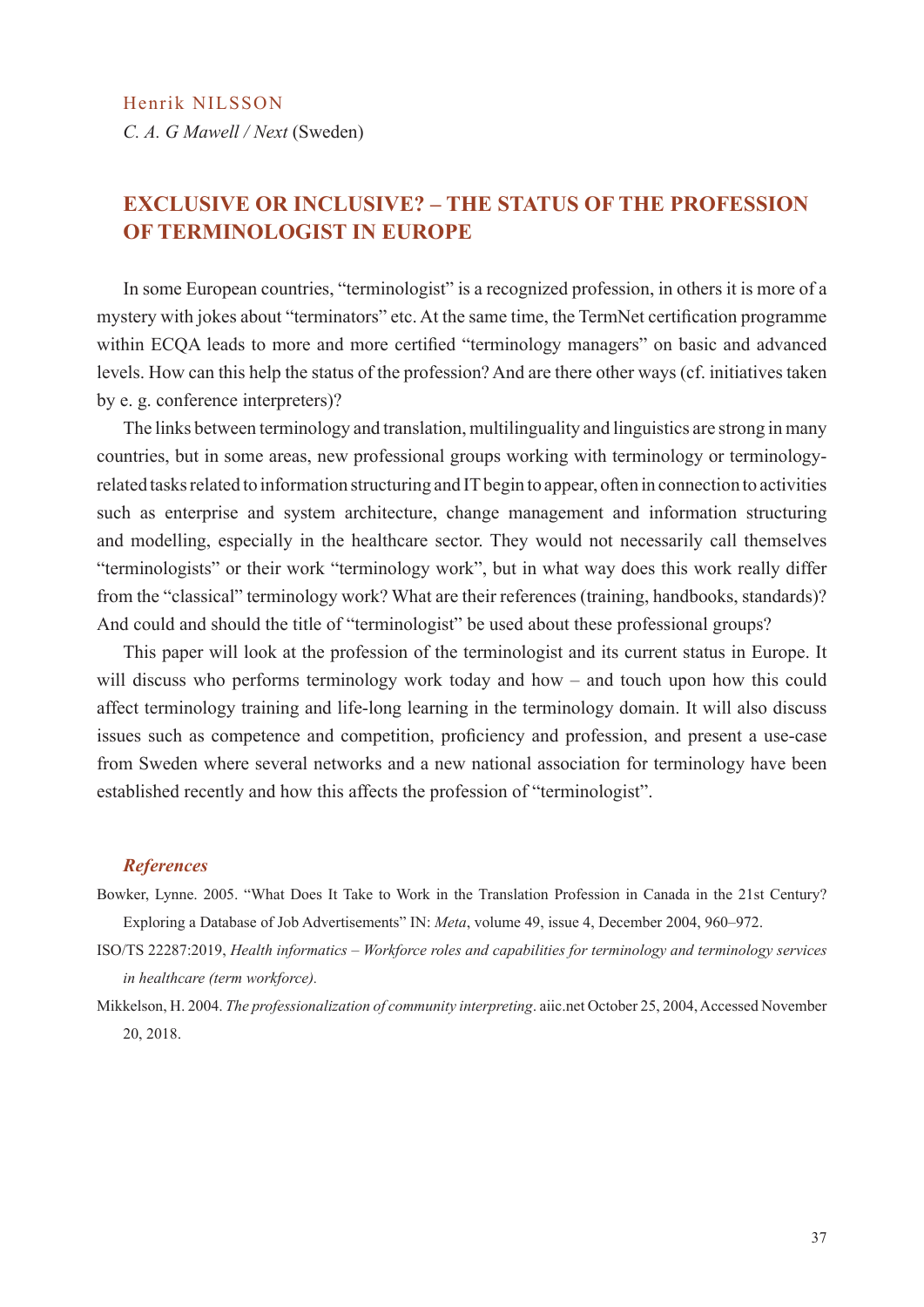#### Anita NUOPPONEN

*University of Vaasa* (Finland)

#### **GOALS AND CONTENTS OF TERMINOLOGY TRAINING**

In this presentation, educational dimensions of Terminology Science are discussed. Based on an analysis of descriptions of terminology courses and training, a state-of-the-art typology of different types of terminology training is presented. They are scrutinized as to target group, content, and organizer as well as their overall design and purpose. The material was compiled from the websites of universities, institutions and other organizations that were listed as terminology educators on the Terminology Forum and other similar existing website listings. Since these had not been updated during the last years, a lot of links, and in some cases even the mention of "terminology" had disappeared from websites. This may be due to organizational and website changes, but it may also signal that terminology courses have been discontinued, which could be confirmed in some cases with further searches.

Approximately 25 terminology educators and their courses were initially taken as material for a detailed analysis. As to the target group, most of the courses are designed for translation students, but there are also other target groups, for instance students of technical communication and localization, and those who need terminological methods at their work, e. g. translators, interpreters, technical writers, ICT experts, information managers, and librarians. The contents of the courses bear some similarities despite different target groups. In addition to the basic theory of terminology, terminology management takes a central role in terminology training within university degrees as well as in other type of courses.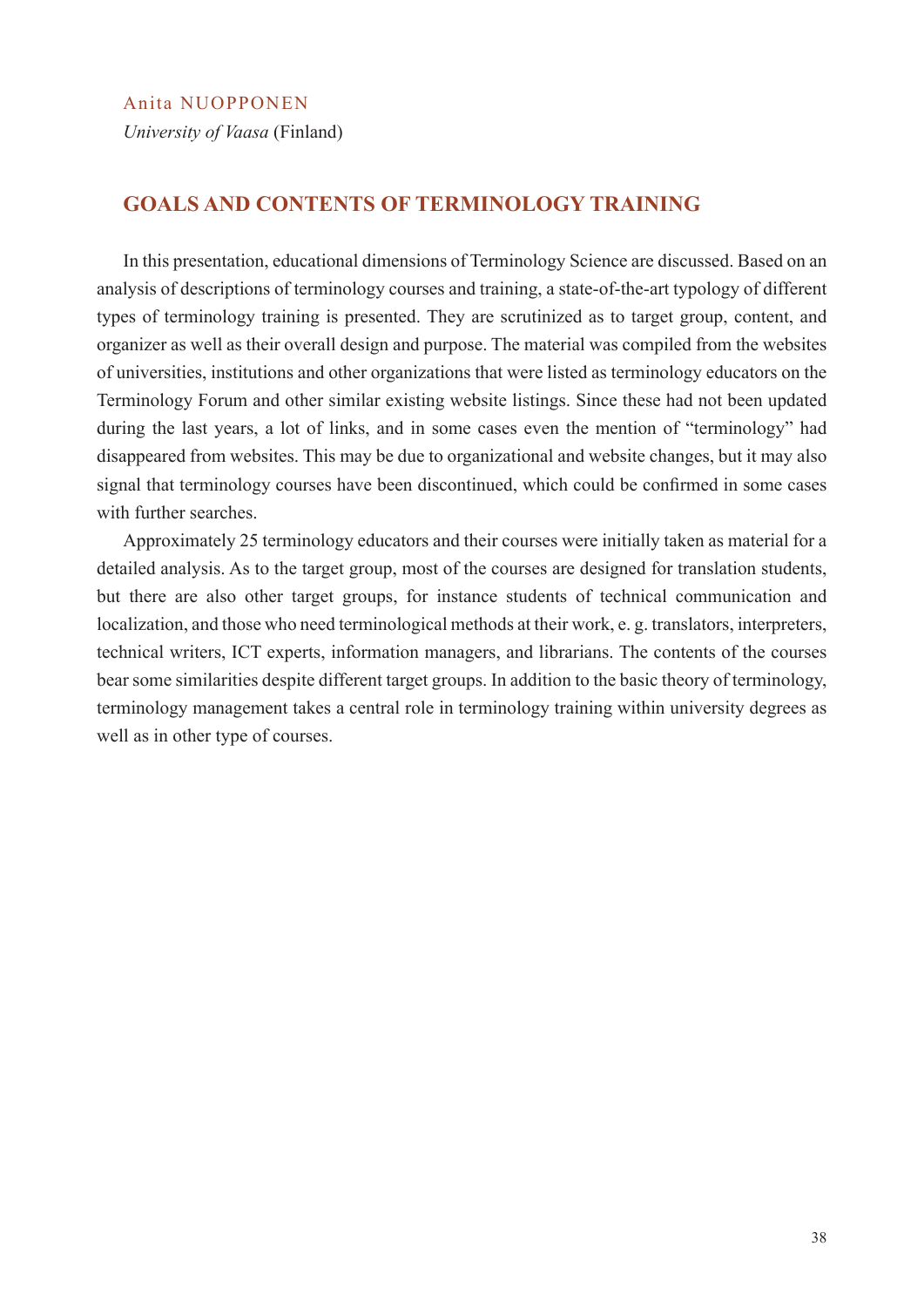Olga OPARINA

*Lomonosov Moscow State University* (Russia)

## **FROM TERM TO CONCEPTION AND WORLD VIEW**

The sphere of terminology has been the core issue in shaping the world view picture. Terms reflect its changes and initiate them. The world view picture is understood as a dynamic concept with a set of meanings, implications, and values fixed in a language. Its development is determined, inter alia, by the achievements and breakthroughs in the sphere of science caused by the texts / works of some scientists. The focus of the study is the process of changing in linguistic world view picture regarding the notion of *evolution*. The aim is to shed light on its modification from a usual word to a term, and, further on, to the key notion within the new conception. Term - fixing (dictionaries) and term - producing (Ch.Darwin's texts, modern scientific publications) constitute the material of the survey.

The theoretical frame that will serve as the basis is cognitive approach taking into account the diversity of human knowledge and human cognitive ability with terminology playing one of the key roles in knowledge shaping. The research examines the modifications stepwise: the etymology of the word, then turns to lexical meaning shifts, conceptualization, conceptual field formation involving words associated with it. The changes of *evolution* understanding fixed by the language reflect new world view and the system of knowledge.

The study is an attempt to trace the way of word development from word to term, and the core notion of the conception, to global changes of world view vision within the framework of cognitive approach.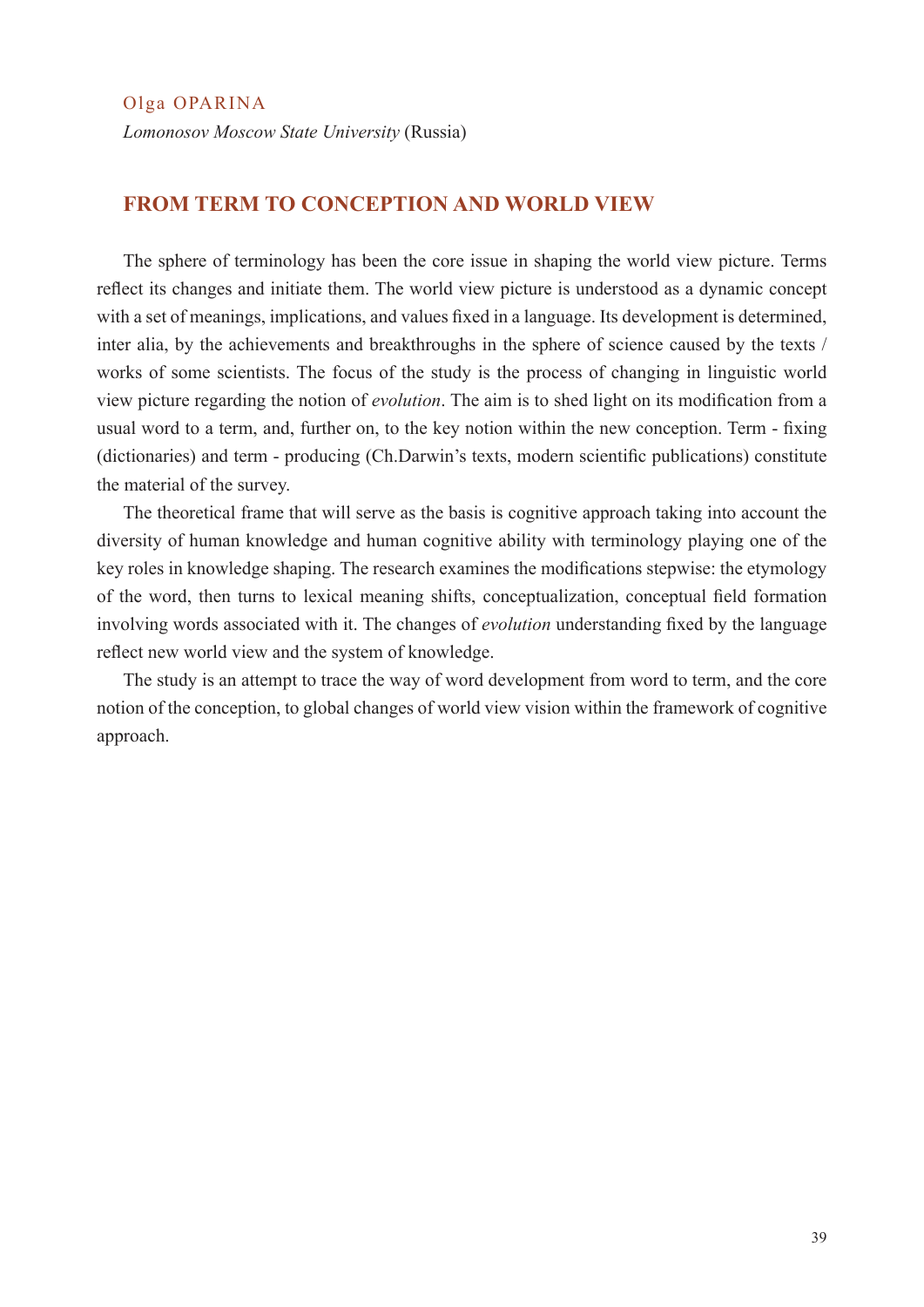Marine OSADZE, Natela MUZASHVILI, Nino DATESHIDZE, Nino SKHIRTLADZE *TSU Arnold Chikobava Institute of Lingiustics* (Georgia)

## **DIALECTOLOGICAL AND ARCHAIC VOCABULARY AS A SOURCE FOR MODERN GEORGIAN TERMINOLOGY**

The words borrowed from the foreign languages are one of the part of terminological vocabulary. It's inevitable process for all languages caused by intercourse and scientific contacts. The loan process contains kind of fear for language, that's why terminologists always try to escape from the excessive borrowing of terms or lexemes in general. The History and the development of Georgian language shows us that most of the terms were created artificially – based on native language's derivation system. We think that we should continue the way of our predecessors.

Georgian scientific terminology had been created and developed simultaneously with the translation works during the centuries. The main goal of old Georgian scholars was to create exact equivalent of foreign concepts and terms; they were observing the derivation system of *Translative*  and *original languages* altogether, So experience of their scientific work is an invaluable even today.

Archaic and dialectological words always have been the main source for increasing and developing scientific terminology In Georgia. Through this way many words were adopted and settled down in scientific terminology. For example,

#### **Old Georgian words:**

მუხრუჭი [*Mukhruch'i* ] – (horse) team – in Technical Terminology suits to тормоз;

მრჩობლი [*Mrchobli*] – double – in Technical Terminology suits to двойник;

#### **Dialectological words:**

მდნარი (Kartlian dialect) [*Mdnari*] – easy meltable – in Technical Terminology suits to плавленный;

მაწევანა (Rachvelian) [*Mats'evana*] – in Technical Terminology suits to безразмерный (it should be Georgian term for English **Stretch**).

Also, we can use the Old Georgian Terminological derivation models for modern Georgian Terminology:

გონ [*Gon*] (mind)-> უ-გონ-ებ-ო (άνους); გონ-აკი [*Gonak'i*] (tiny mind) -> **Memory stick, flesh**

#### სა**-**ნდ**-**ო [*Sando*] (reliable); უ-ნდ-ო (not useful) -> **spam**

Nowadays, electronic dictionaries and databases give us a great opportunity to copy out and gather all useful words from old Georgian and Dialectological dictionaries; those words should be used in multi-field Technical terminology. Materials from non-literary units will be saved in so called "terms reservation fond". In final step those words will be converted to Georgian Termbank. Old Georgian and Dialectological words will be kind of "SOS-words" for modern Georgian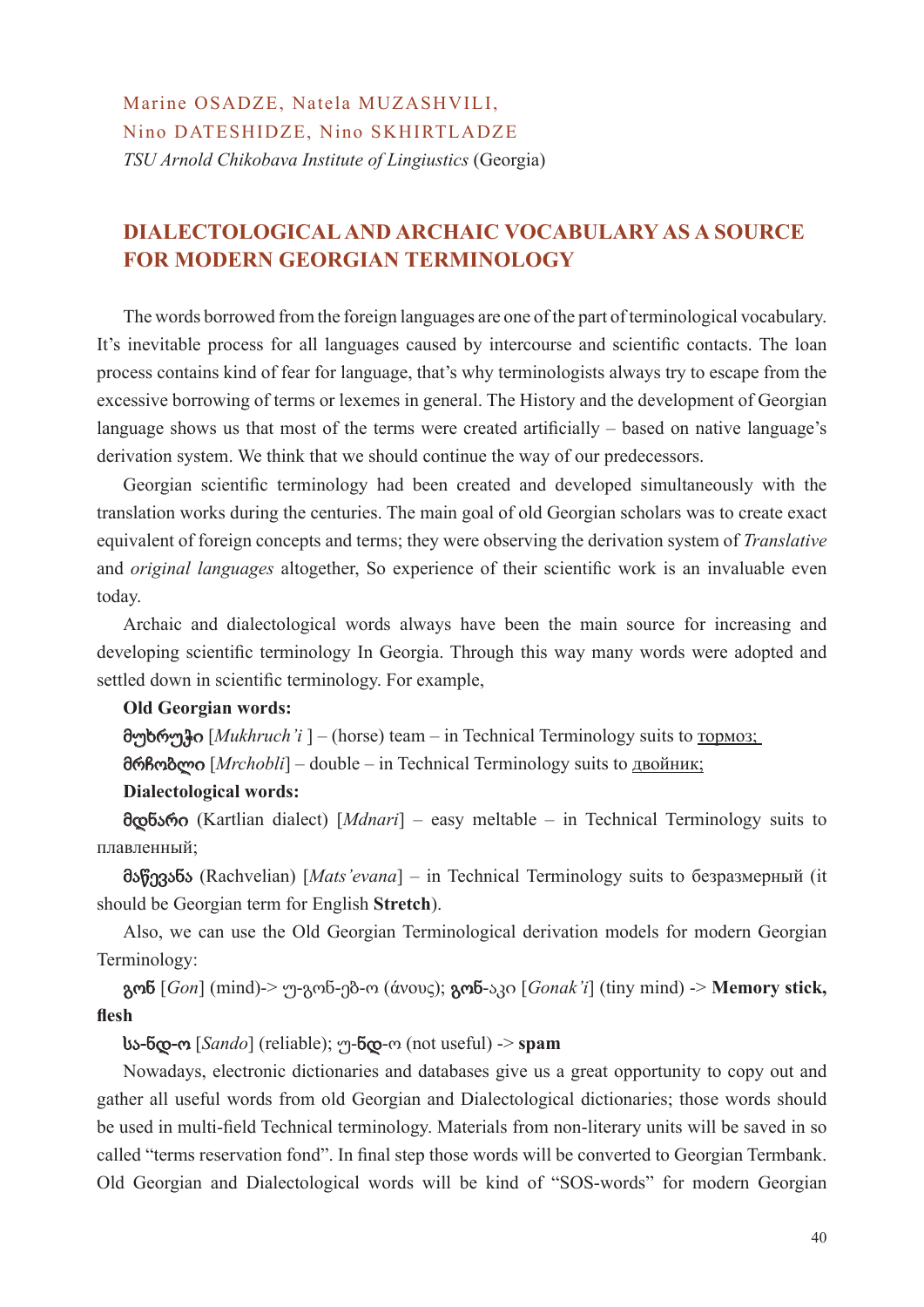Terminology and this should be a guarantee of protecting Georgian Language from "pseudo international" terms.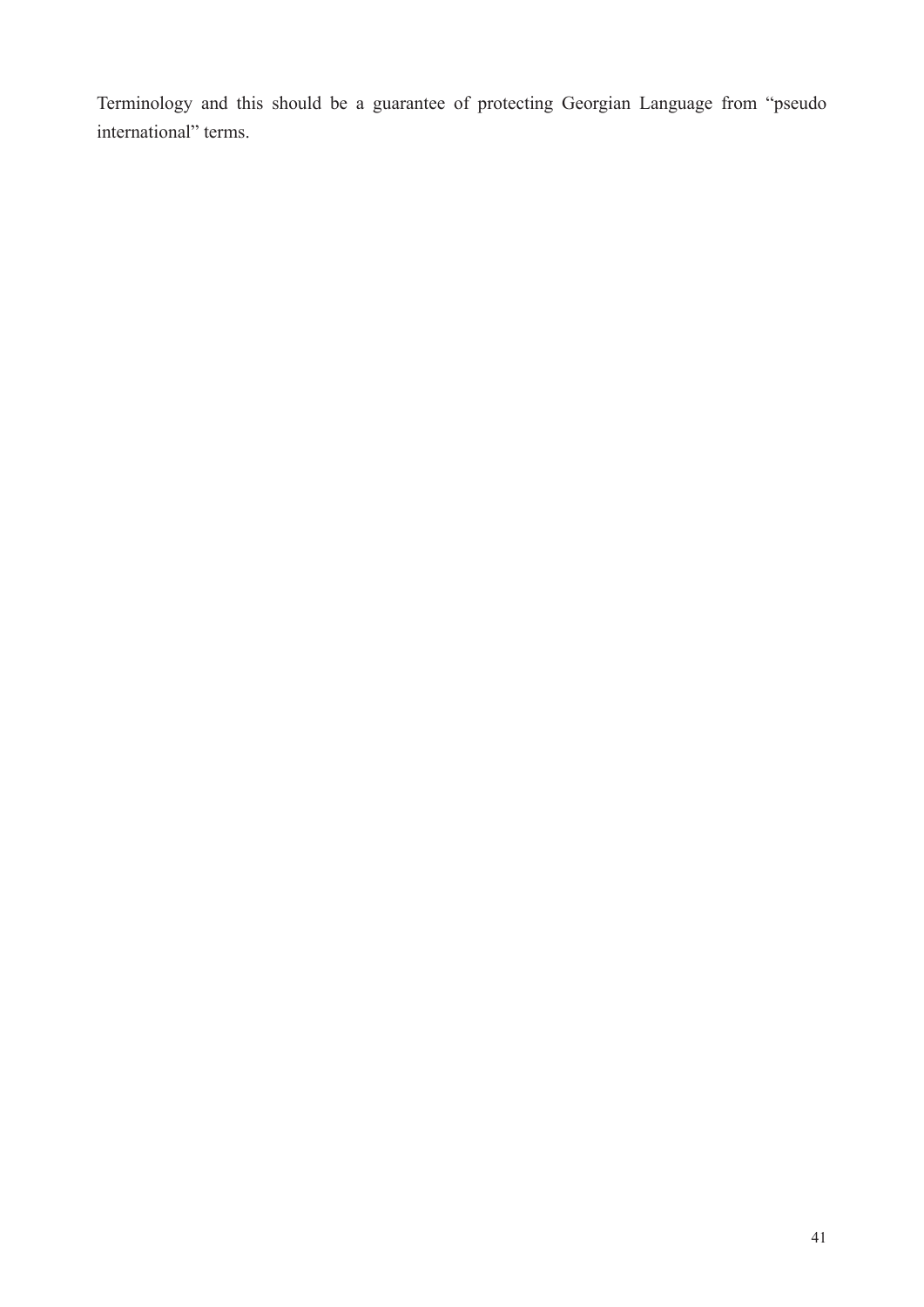#### Ana OSTROŠKI ANIĆ, Martina PAVIĆ

*Institute of Croatian Language and Linguistics* (Croatia)

#### **FROM CORPORA TO SPECIALIZED SEMANTIC FRAMES**

In contemporary terminology and LSP research, specialized knowledge resources are no longer built around the description of hierarchical relations only. Moreover, a formal distinction between a dictionary and a lexicon seems to have been blurred, with more and more specialized resources employing the methods of compilation and knowledge presentation otherwise used in general language resources. Lexical resources built on the premises of frame semantics define knowledge in terms of semantic frames as a type of dynamic categories of intricate elements and mutual relations. Semantic frames are invoked by lexical items, i. e. words in everyday language or terms in specialized knowledge. Methods for defining semantic frames elements are, however, still based on relatively arbitrary top-down approaches.

Within the research project The Dynamicity of Specialized Knowledge Categories (DIKA), financed by the Croatian Science Foundation, a parallel corpus of English and Croatian texts in the domain of air traffic has been compiled for the purposes of term and definition extraction, as well as for the semantic and syntactic analysis of key aviation terms. The project deals with the description of conceptual and linguistic levels of specialized knowledge categories within the dynamic nature of semantic frames. Since the project's key output is a multilingual terminological database in which the aviation terminology is defined in semantic frames, including frame elements, conceptual relations, and figurative and phraseological terminological units, the parallel English-Croatian corpus of aviation terminology serves as the starting point for term extraction and term analysis.

This presentation discusses the idea of using parallel corpora for the extraction of terminological units used to define the elements of semantic frames of aviation, and presents a method of determining both semantic frames and the conceptual relations among them.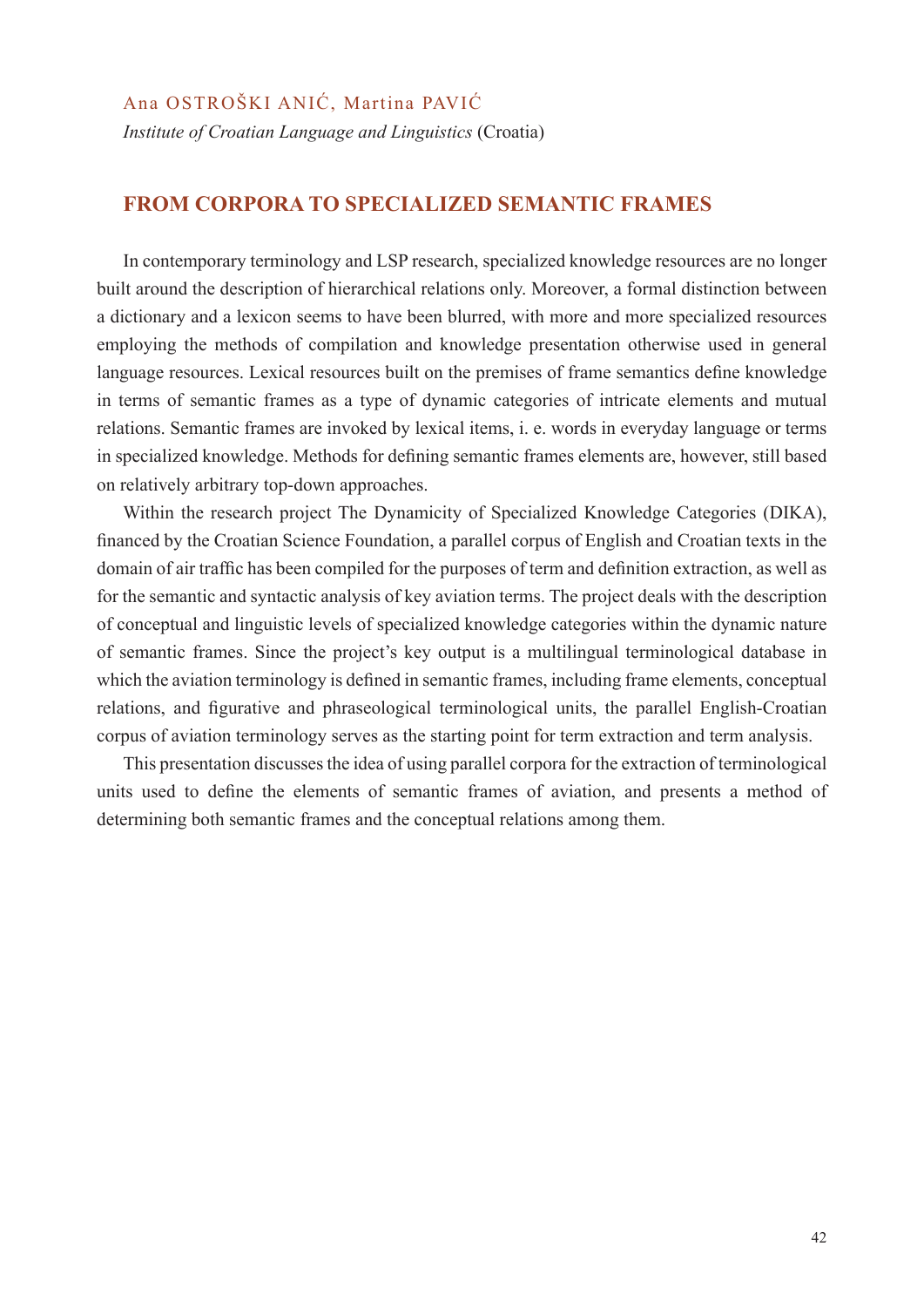*University of Bucharest* (Romania)

## **TOWARDS A COHERENT TERMINOLOGY IN COMPUTER-HUMAN INTERFACE**

Terminology has become an essential point in our times, due to various economic, political and scientific circumstances. We are facing a fast, breathtaking development of sciences, computers have become a part of our daily life. There are many fields of interest and discussion, e. g. the multilingual challenge within the European Union or any other similar institution. Out of these numerous fields of development and of possible discussions, I have chosen to discuss the terminology used in the computer-human interface/dialogue.

Perhaps we are not aware that, when we use a smartphone, a tablet or a computer, notebook or desktop, we have a continuous dialogue with the machine, disregarding the type of application we are using: a word processor or a graphics application or an internet browser… In any such case or in any similar case, we have a continuous exchange of information with the machine, either when the it asks us to do something or when we ask the machine to complete the task we intended to accomplish. There is a continuous, uninterrupted discussion and exchange of information between us and the machine.

The reference language used in this dialogue is, of course, English. Nevertheless, there are people who cannot handle English with fair accuracy or comfort, so they use either their mother tongue or a language considered closer to their knowledge.

The author wishes to resume a discussion initiated some 8 years ago, as a result of a former experience with localising a word processor into Romanian, incidentally Mellel. At that time, the terminology was far from being stable, unfortunately it has not become more stable now, due to various reasons: the lack of a coherent approach to localisation (translation) of the human interface, lack of clear guidelines (practically, such translations have been under the control of Linux engineers, and some solutions have been adopted by Microsoft. We should not forget, thought, that one of the first localisations of a word processor into Romanian was made by Apple with Claris Works v. 2. Unfortunately, the beautiful tradition initiated in the mid-1990s was lost, to be later resumed by both Microsoft and, then, Apple, without very good results (notably with a more fluent language used in iOS, not in macOS).

The author tries to suggest possible ways of development, including a corpus of equivalents at the level of E.U. Commision.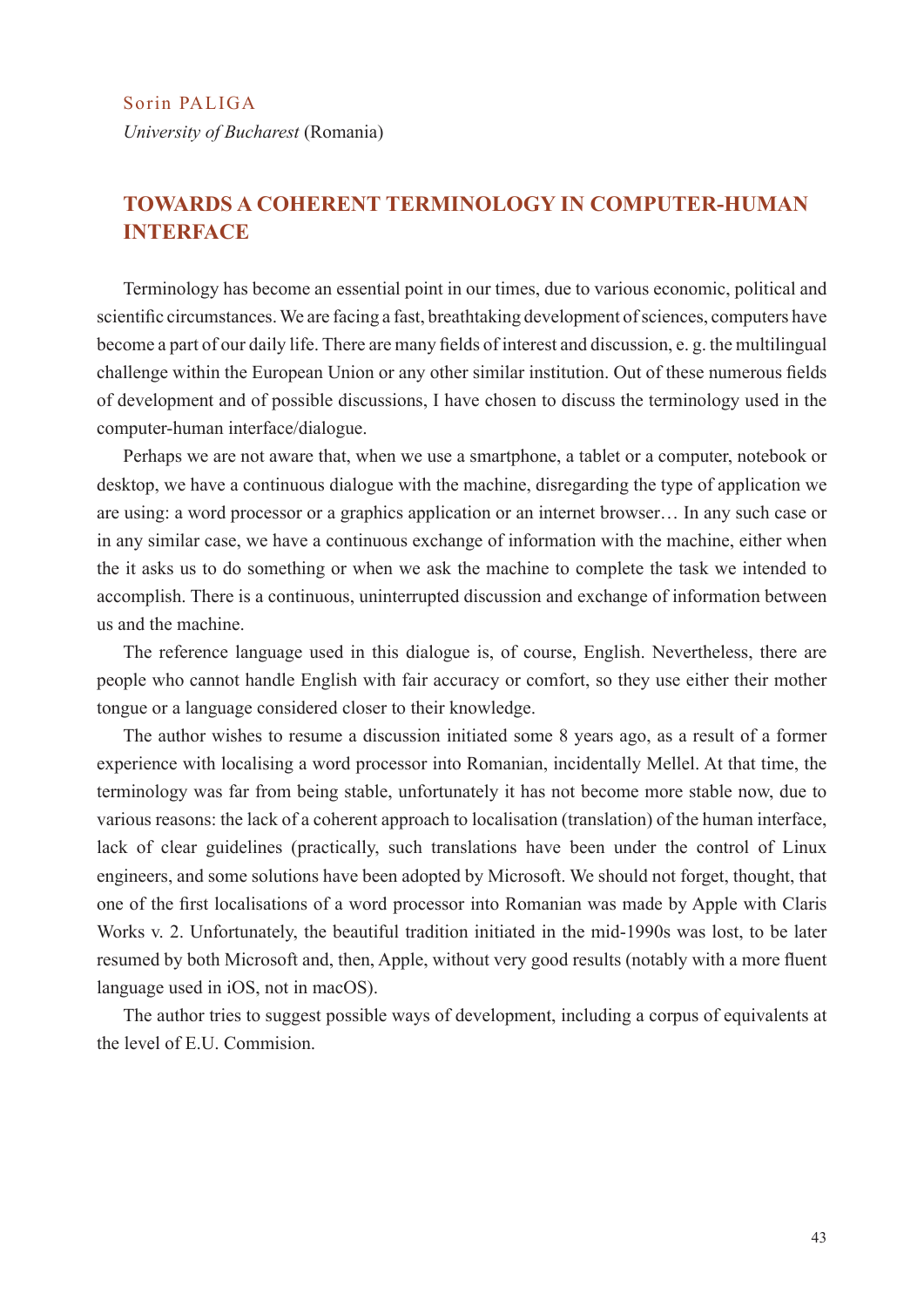Sigita RACKEVIČIENĖ, Liudmila MOCKIENĖ *Mykolas Romeris University* (Lithuania) Andrius UTKA *Vytautas Magnus Universitity* (Lithuania)

## **COMPILATION OF A SPECIALISED ENGLISH-LITHUANIAN TERMBASE BASED ON PARALLEL AND COMPARABLE CORPORA**

The paper presents the methodology of compilation of a specialised bilingual termbase based on automatic term extraction from parallel and comparable corpora. Though the proposed methodology could be useful for any language pair, it will be exemplified by extraction of terminology from English and Lithuanian texts.

Bilingual term recognition and extraction from parallel corpora have been applied for several decades and have encompassed various languages. Bilingual term recognition has also been applied for language pairs including the Lithuanian language (e. g. Linguee, Glosbe lexicographic projects). Meanwhile, bilingual term recognition and extraction from comparable corpora that include the Lithuanian language, to our knowledge, have not yet been applied.

This two-dimensional approach has several important advantages. Firstly, it enables to extract terminology not only from original texts and their translations (i. e. parallel corpora), but also from original texts of the same domain in several languages (i. e. comparable corpora). Thus, a bigger variety of sources might be used for compilation of the specialized corpora. Secondly, the usage of parallel source-target texts and comparable original texts allows to get samples of different types of language: the language used in translations, which are inevitably influenced by the source language, and the language used in original texts, which reflect to a higher degree the usage of natural language. Thirdly, the proposed methodology enables to compare terminology in international and national settings, e. g. Lithuanian terms in the international setting are mostly formed by translators of international documents while formation of Lithuanian terms in the national setting are often multi-authored: they are formed by specialists of the domain, both academics and practitioners, and the general public.

This methodology is especially suitable for language pairs including less-resourced languages such as Lithuanian which lack parallel corpora in many specific domains. It would enable to collect valuable terminographic data which could not be collected by other means. We believe that the described methodology will allow to compile termbases that will be more comprehensive and easier updatable and thus will contribute to a more effective collection and management of terminology.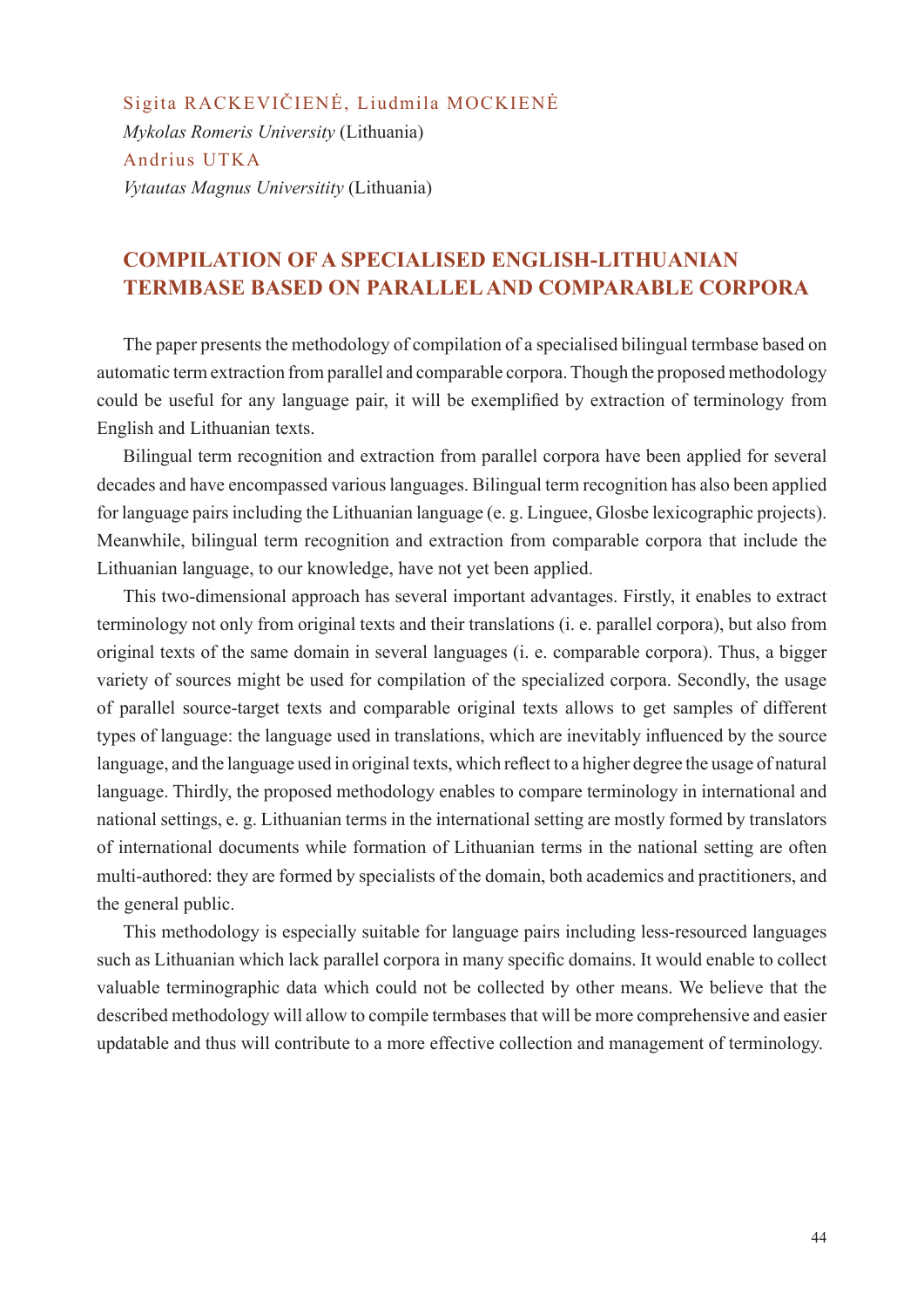#### Aušra RIMKUTĖ-GANUSAUSKIENĖ

*Lietuvių kalbos institutas* (Lietuva)

## **ŠIUOLAIKINĖS AVALYNĖS PAVADINIMAI**

Šiuolaikinės avalynės pavadinimai – nedidelė avalynės terminų dalis, atsiradusi XX a. pab. (apytikriai paskutinį dešimtmetį) – XXI a. antrame dešimtmetyje. Pranešimo tikslas – aptarti *Lietuvių kalbos naujažodžių duomenyne* fiksuojamus šiuolaikinės avalynės pavadinimus. Iš viso nagrinėjami 38 skirtini pavadinimai ir jų sinonimai.

Pagal kilmę šie pavadinimai gali būti įvardijami lietuviškos (*antbačiai, batai žudikai, čežutės, inkariukai, įspirtukės, kiaurabačiai, kiaurakaliošiai, kleputės, laiveliai, lygiapadžiai, plokščiapadžiai, raudonpadžiai, riedbačiai, skylėtbačiai, sportinukai, trumpukai*), nelietuviškos (angliškos kilmės: *botiljonai, brogai, čelsiai, derbiai, flatformos, flipflopai, kileriai, kroksai, lordsai, louferiai, monkai, oksfordai, skeičiūzai, snikeriai, štibletai, ugsai*; lotyniškos kilmės: *balerinos, gladiatoriai, stiletai*; itališkos kilmės: *"armadilai"*; prancūziškos kilmės: *lubutenai, tropezetės*; ispaniškos kilmės: *manolai*; arabiškos kilmės: *babušai*) ir mišrios kilmės (*balerinukės, baletinukės, baseinukės, kvadratnosiai, konversiukai, mokasinbačiai, taksi batai*) žodžiais.

Šiuolaikinės avalynės pavadinimus linkstama daryti su deminutyvinėmis priesagomis *-ukai: inkariukai, sportinukai, trumpukai, konversiukai*, *-ukės: įspirtukės, balerinukės, baletinukės, baseinukės*, *-utės: čežutės, kleputės* ir *-eliai: laiveliai*. Dažni dūriniai su baigmenimis *-bačiai*: *kiaurabačiai, riedbačiai, skylėtbačiai, mokasinbačiai*, *-kaliošiai: kiaurakaliošiai*, *-nosiai: kvadratnosiai*, *-padžiai: lygiapadžiai, plokščiapadžiai, raudonpadžiai*.

Dalis aptartų žodynuose nefiksuotų šiuolaikinės avalynės pavadinimų, matyt, liks pasyviojoje vartosenoje, pvz., *trumpukai, kvadratnosiai, tropezetės, kileriai, batai žudikai, taksi batai, lygiapadžiai, skylėtbaičiai* ir kt. Kiti, tokie kaip *kroksai, inkariukai, konversiukai*, *ugai (ugsai), balerinos* ir kt., jau yra patekę į aktyviąją vartoseną – dažnai minimi viešojoje erdvėje, paplitę šnekamojoje kalboje. Naujų šiuolaikinės avalynės pavadinimų atsiradimas, plitimas ar neprigijimas vartosenoje – natūralus terminijos (ir apskritai – kalbos) raidos reiškinys, atspindintis terminų kaitą ir net stygių.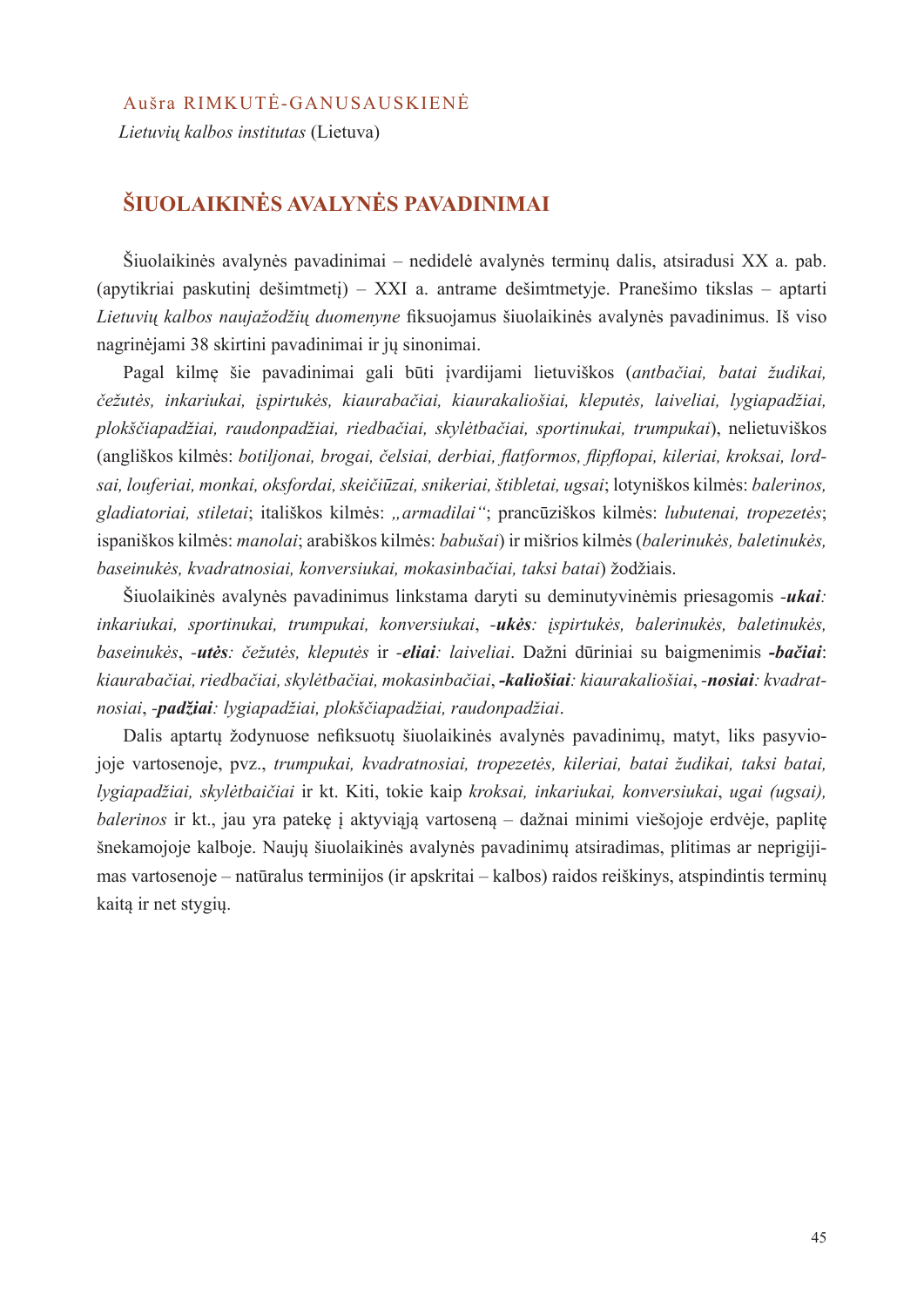#### **Tamara ROZHKOVA**

*Samara State Medical University* (Russia)

## **TERMINOLOGY OF PERSONALIZIED MEDICINE AS A RESULT OF INTERSCIENTIFIC INTEGRATION**

The western idea of individualism in medicine dates back to the works of Hippocrates who stated each person to be unique and demanded to pay special attention to the patient's age, gender, appearance and physique (nowadays we can enroll environment, lifestyle, heredity). This differential approach to the treatment modality has become topical since the discovery of genes, human genome, and DNA. This enhanced the understanding of the close link between signs and symptoms of diseases with the molecular and genetic structure of a human being, as well as the necessity to withdraw from "the one-drug-fits-all approach" [Vogenberg F.R. et.al. 2010].

The confluence of genetics, biochemistry, and pharmacology led to the development of pharmacogenetics, "advances in molecular medicine have spawned the newer field of pharmacogenomics" [Vogenberg F.R. et.al. 2010]. They all propelled the uprise of personalized (precision, individualized) medicine (PM).

The aim of this article is to study the terminology of PM as the result of integration of nosological, genetic, economic, humanitarian terminology and the one of environmental sciences.

The history of PM began in 1999. The analysis of the available literature on PM shows up that there are several glossaries of PM terms ("Terminology for Personalized Medicine: a systematic collection, 2010, "Toward Precision Medicine: Building a Knowledge Network for Biomedical Research and a New Taxonomy of Disease", 2011). But there are neither bilingual dictionaries nor linguistic works devoted to its terminology. That is why the principle task is to compile such a dictionary (English-Russian), it will enable adequate international communication between specialists.

The structure of PM can be presented as a frame which consists of the slots reflecting the most important concepts:

- • testing/analysis *(companion diagnostic test, multiparameter profiling)*,
- • pharmacotherapy and development of guidelines *(pharmacogenetic algorithm)*,
- person/patient. This slot explicitly and implicitly runs through all other ones for it represents the main idea of PM and its main aim *(individualized genotyping, personalized nanomedicine, customized treatment),*
- • disease prevention *(proactive, pre-emptive and preventive healthcare).*

PM utilized the main notions of the sciences from which it was originated, but they are interpreted for the needs of clinical medicine *(gene signatures, genetic test, genomic profile, molecular diagnosis, biomolecular markers, molecular targeted agents)*. PM is time-consuming and expensive branch of medicine, thus a number of economic terms are included in its glossary *(teranostic product, direct-to-consumer genetic information services).*

Personalized medicine is a rapidly developing branch of medicine, its terminology is the product of interdisciplinary interaction.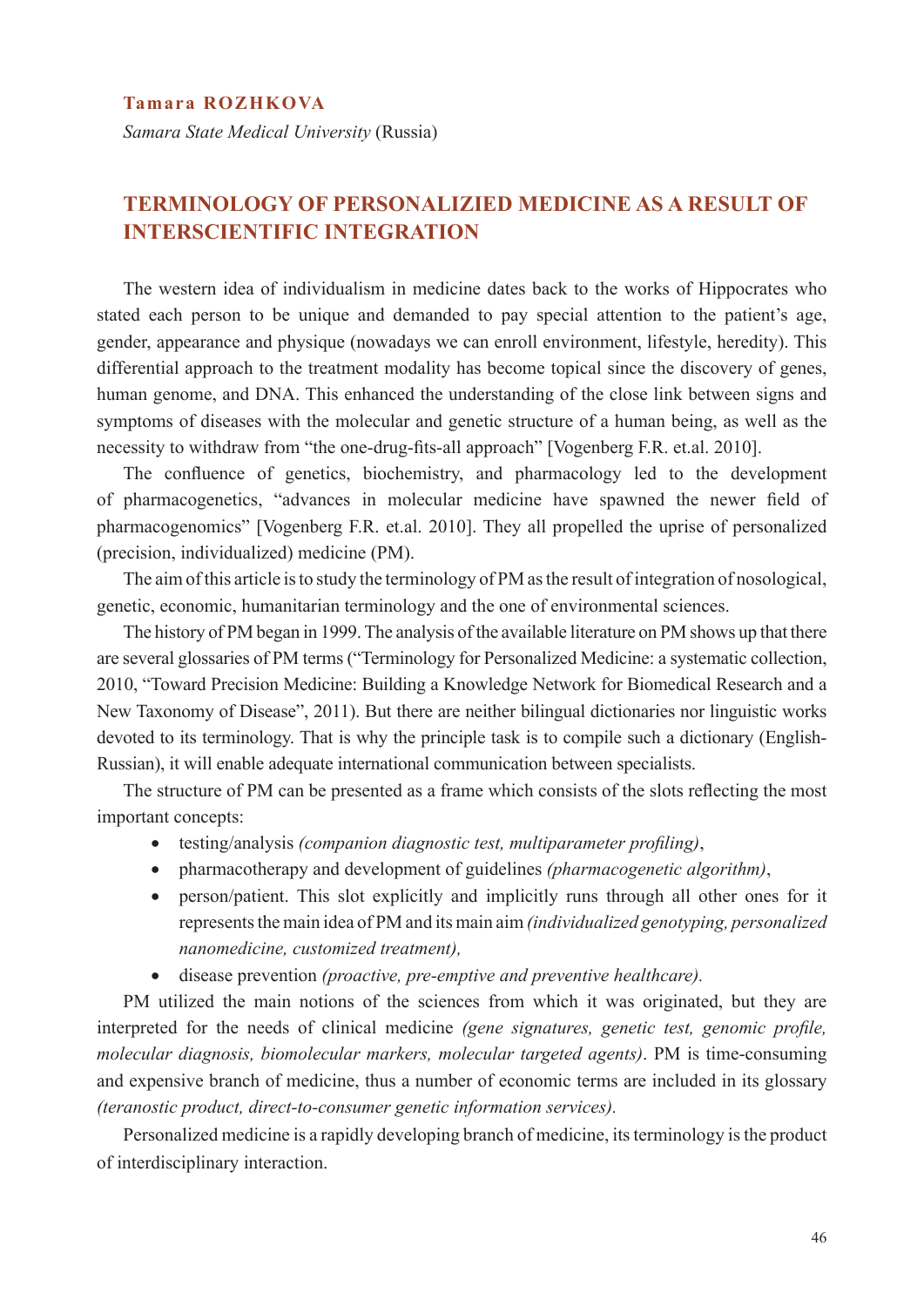*Lietuvių kalbos institutas* (Lietuva)

## **STATYBOS TERMINIJOS HIBRIDINIŲ DŪRINIŲ DARYBA IR RAIDA**

Statybos, vienos seniausių žmogaus veiklos sričių, mokslinė kalba turi seniai susiklosčiusį savitą terminų sluoksnį. Tačiau, kita vertus, statybos terminija nuolat vystosi: kai kurie terminai traukiasi iš vartosenos, atsiranda naujų terminų, keičiasi darybos tipų produktyvumas ir aktyvumas. Pastebima, kad kai kurie anksčiau periferiniais laikyti terminų darybos reiškiniai artėja prie centro.

Nuo pat statybos terminijos formavimosi pradžios svarbi statybos terminijos sistemos dalis buvo dūriniai – savakilmiai ir hibridiniai. Šiuo metu dūryba statybos terminų daryboje užima vis svarbesnes pozicijas.

Šiame pranešime pasirinkta nagrinėti hibridinius statybos terminijos dūrinius. Aptariama jų daryba, skolintų sandų integracija į lietuvių kalbos sistemą, pristatomos šio terminų sluoksnio raidos tendencijos.

Hibridiniai statybos terminijos dūriniai rinkti iš XX–XXI a. statybos srities mokslinių leidinių: žodynų, vadovėlių, mokomųjų knygų. Surinkta medžiaga rodo, kad hibridinius statybos terminijos dūrinius tikslinga nagrinėti remiantis Lietuvos istorijos etapais. Hibridų atsiradimą iš esmės lemia įvairios socialinės, politinės ir kultūrinės aplinkybės, kalbų kontaktai, ypač dvikalbystė.

Ištyrus surinktus hibridinius statybos terminijos dūrinius, nustatyta, kad pirmuoju nepriklausomybės laikotarpiu leistose statybos mokslinėse knygose vyrauja hibridiniai dūriniai su iš vokiečių kalbos kilusiais sandais. Sovietmečio statybos literatūroje vartojama nemažai hibridinių dūrinių su vokiečių, rusų ar baltarusų kalbų sandais. Antrojo nepriklausomybės laikotarpio statybos mokslinėje literatūroje atsiranda daug hibridinių dūrinių su klasikiniais sandais, vadinamaisiais afiksoidais.

Tyrimas rodo, kad per 100 metų statybos terminijoje hibridinių dūrinių su klasikiniais sandais padaugėjo keliolika kartų. Didelį poveikį šių hibridinių dūrinių gausėjimui turi daryba pagal analogiją.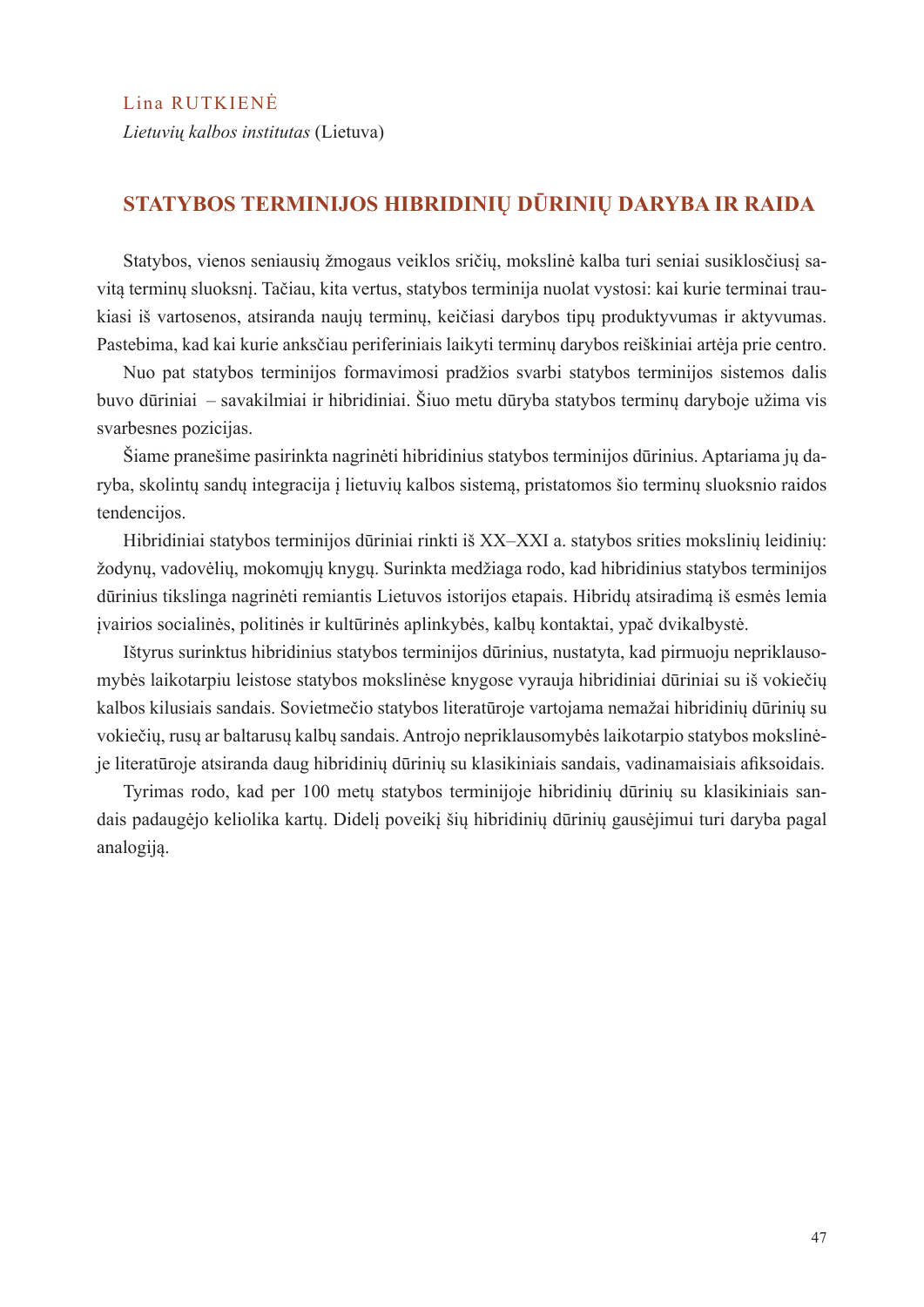Eszter SERMANN

*University of Szeged* (Hungary)

Dóra Mária TAMÁS

*Hungarian Office for Translation and Attestation Ltd., TERMIK Terminology Research Group at Károli Gáspár University of the Reformed Church in Hungary* (Hungary)

## **HOW TO DESCRIBE, CLASSIFY AND EVALUATE ONLINE TERMINOLOGICAL DATABASES?**

Our presentation consists of an attempt to create an extensive classification and evaluation system to offer objective viewpoints for the comprehension, description, classification, evaluation and review of central online termbases of larger organisations. This kind of comprehensive classification already exists for lexicographical genres, i. e. printed and online dictionaries, but it is still missing for online termbasis. The research is based on previous international and domestic literature, the study of several concrete online examples, of existing partial classifications and our previous researches. In terminology literature we can find the definition of termbases, the comparison with electronic dictionaries, the description of singular characteristics in studies of concrete termbases, primarily based on restrictive categorisations, which are non adapted to a thorough description and classification.

During our lecture our purpose is to present briefly the previous classifications as the starting point of our research and our examination viewpoints in order to arrive at our extensive and experimental categorisation. Some concrete examples of online termbases will be mentioned during the lecture in order to support the chosen criteria. Since dictionaries possess a different kind of editing principles, i. e. semasiological and nor onomasiological approach, a distinct editing and user's surface, a priori we were aware of the necessity to basically create a new system of criteria. At the same time, it was clear to us that we were facing a complex issue since termbases frequently possess very different properties and therefore the classification will remain indicative for some borderline examples.

The categorisation offers a contribution to a deeper comprehension, the possibility of the careful description and more attentive evaluation, the growing awareness of use of online termbases. By providing a new insight it may also inspire the development of these beneficial means which facilitate communication in the field of special languages.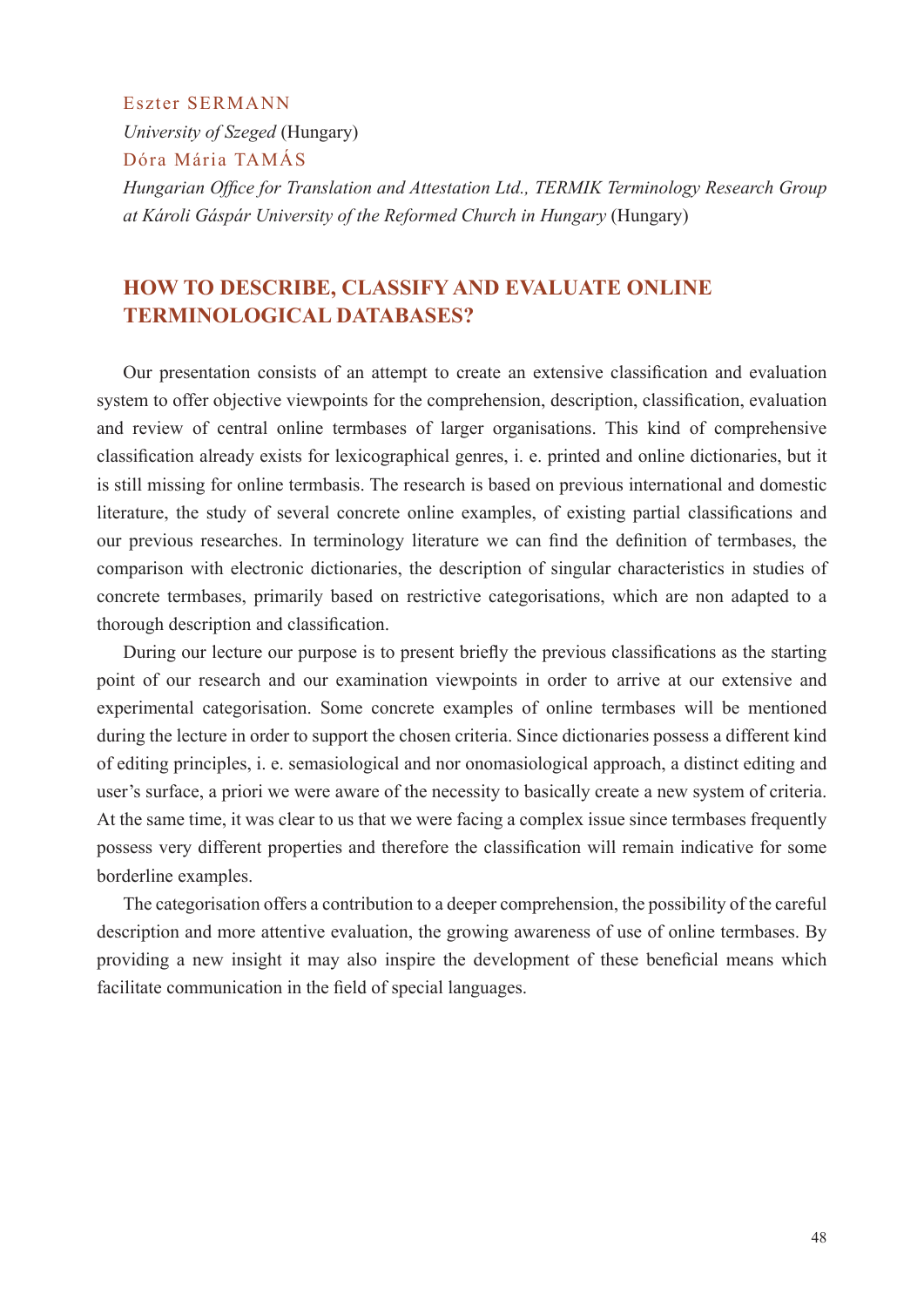*Lomonosov Moscow State University* (Russia)

## **BORN OF A METAPHOR: FROM CULTURE SPECIFIC DOMAIN TO BIOLOGICAL TERMS**

Metaphors play a vital role in scientific communication as they are widely spread across different genres and areas of academic discourse fulfilling various functions (Johnson 2010; Herrmann 2013). Being of huge generative creative power, metaphors account for the term formation as well (Alexeeva 1998). Appearing as novel they first spread within a particular genre and proving their heuristic potential they get fossilized in a term. However, this ongoing evolution of linguistic units still requires more empirical corpus evidence especially when we deal with complicated cases with the source domain for a metaphor being a culturally specific concept.

Culturally specific concepts are characterized by a broad content with several characteristics comprising it. Culturally specific concepts do not usually give rise to metaphors, yet when they do, they undergo peculiar transformations focusing on one single characteristic. Using the Pubmed database as our corpus we have identified and analysed about 200 tokens for the *Rosetta stone* metaphor and 800 for the *Trojan horse* one.

Based on the quantitative data we put forward 3 major stages the cultural metaphor undergoes to become a term. First, the novel metaphor gets accepted and starts being used in a particular discipline conforming to the already established conceptual metaphors. For instance, the metaphor of the *Rosetta stone* started to work well within the discourse of contemporary molecular biology with its linguistic conceptual metaphor. The metaphor of molecular *Trojan horses* is clearly in line with the war metaphor used in immunity studies and drug production. Second, it changes the genre and scope of its use: appearing at high impact journals preferably in review papers, it goes on spreading across lower-impact journals and research articles. Third, the new term appears at a point when the metaphor is on the verge of becoming a conventional way of expressing some content with one feature brought to the limelight.

Finally the term gets accepted and forms its own collocation range:

1) Recently, a general method was proposed to identify interacting proteins by identifying a 'Rosetta Stone' protein consisting of two unrelated proteins fused in one organism but expressed as separate polypeptides in other organisms.

2) Delivery of Biologics Across the Blood-Brain Barrier with Molecular Trojan Horse Technology.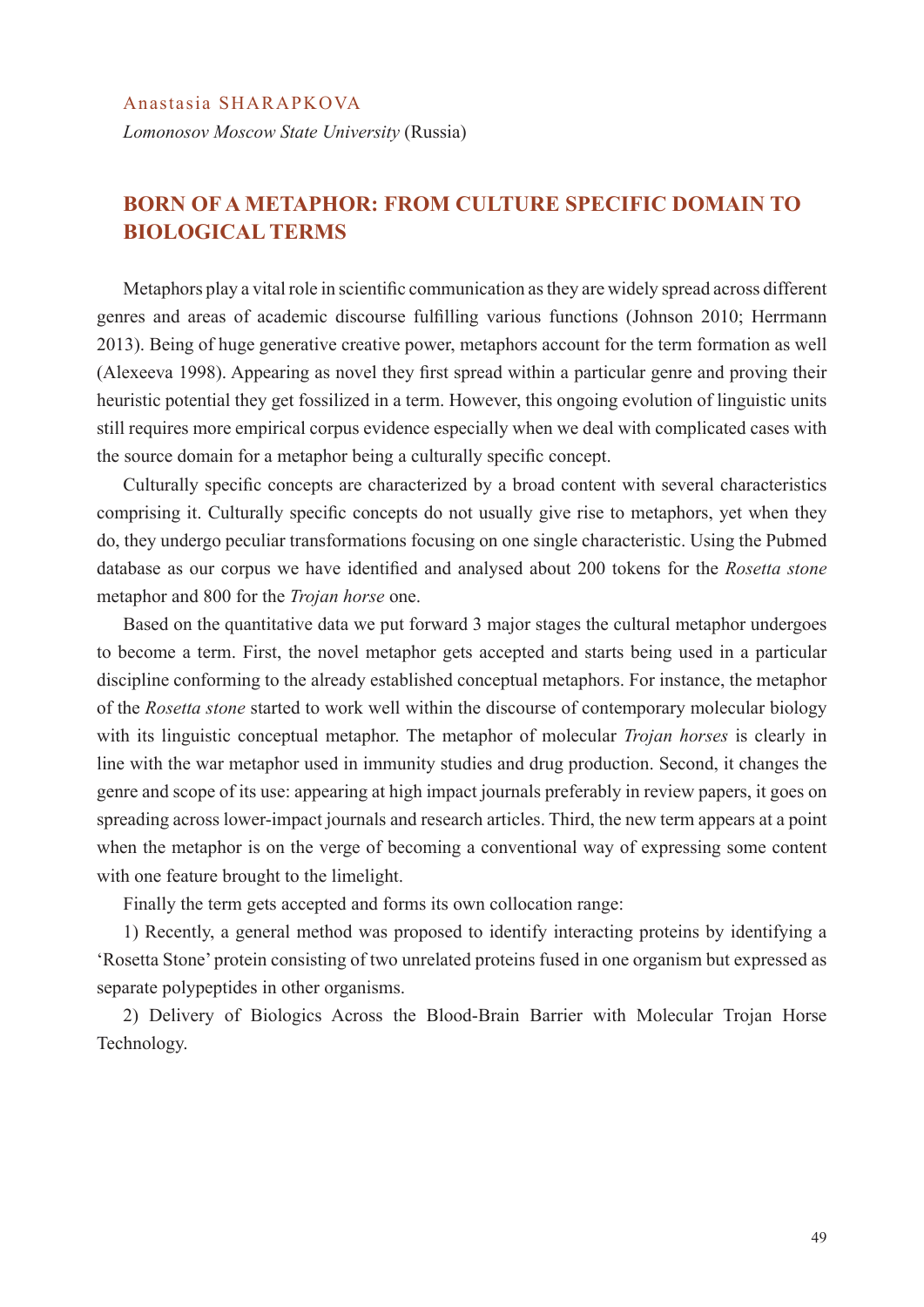#### Dmitry SHILOVSKIY

*A. I. Evdokimov Moscow State University of Medicine and Dentistry* (Russia)

## **TRANSDISCIPLINARY TERMINOLOGICAL COMMUNICATIONS AND 'AREA OF PARADOX'**

Traditional mnemonic methods used both in the course "Latin language and the basics of medical terminology" and in the most important special subjects studied together, do not always allow students to cope with the proposed volumes required to memorize Latin and Greek terms and terminological elements. We propose the usage of the so-called "paradoxical mnemonic chains", composed of semantically non-overlapping elements belonging to highly remote areas of human knowledge and activity, which allows to create a "culture shock", which is so necessary for memorizing terms from different areas of medical, and non- medical discourse.

Such interdisciplinary communication is also inevitably connected with the formation of skills of autonomous observation, fixation, analysis of the proposed non-obvious intertextual intersections, that is directly related to the development of both mnemonic skills and independent system of thinking (so-called crystal intellect), significantly enhancing the heuristic component (so-called liquid intellect), when, in the proposed "area of paradox", almost mutually excluding statements, objects, phenomena, will suddenly become integral parts of the whimsical, but a consistently organized structure.Thus, the problem of attracting humanitarian contextual information goes beyond the actual optimization of memorizing the special vocabulary and it becomes a inherent component for the solution of the actual problem of development of students ' systematic thinking.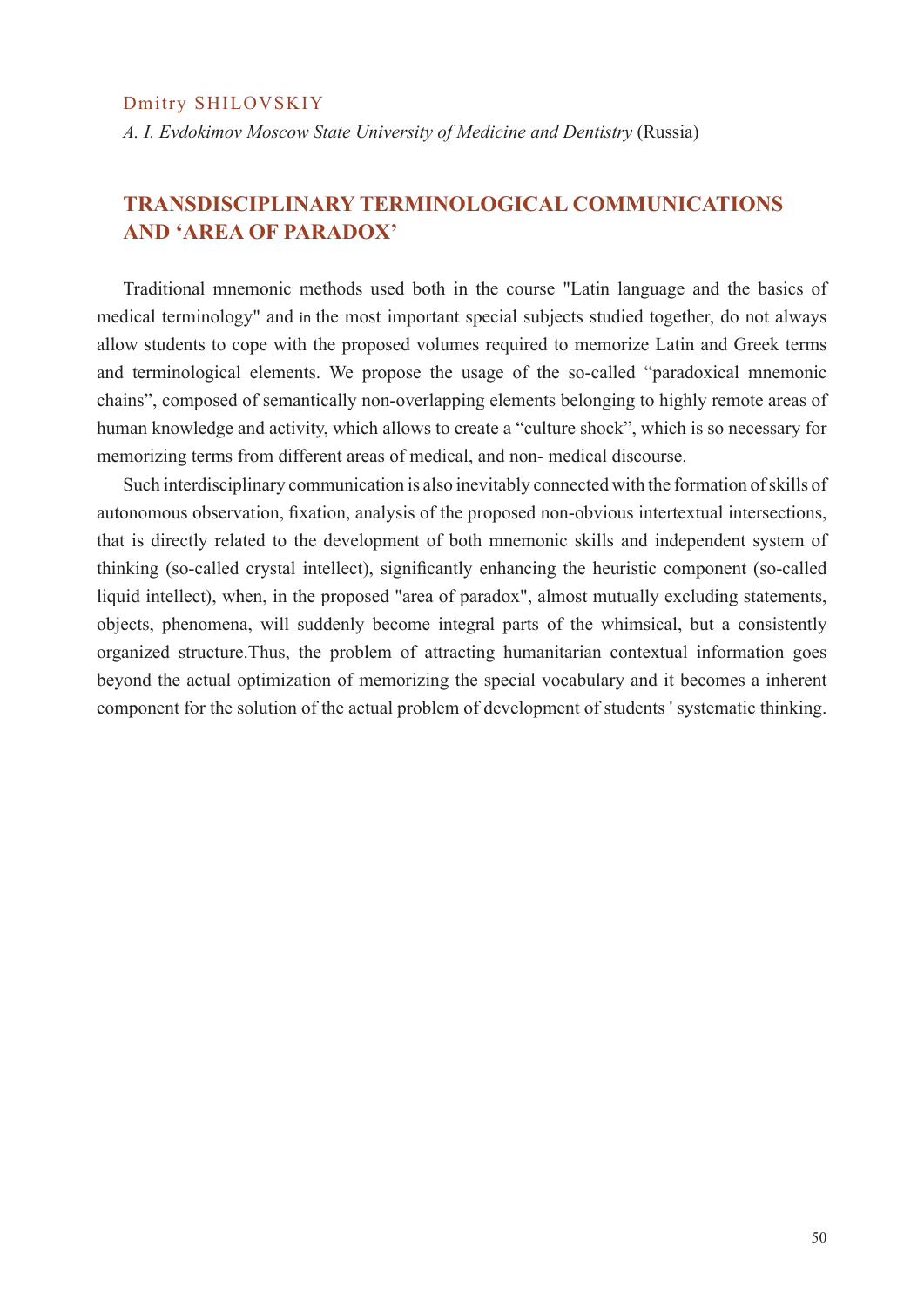#### Dalia SVIDERSKIENĖ

*Lietuvių kalbos institutas* (Lietuva)

## **DĖL TERMINO** *ŽEMĖVARDIS* **VARTOSENOS**

Lietuvių toponimikoje terminai dažniausiai aptariami objektinių vietų vardų tyrimų kontekste. Specialus dėmesys savakilmiui terminui paryškins tautinio terminografinio veido bruožus. Pranešime bus pristatomi ir aptariami dabartiniai ir tarpukario laikotarpio termino *žemėvardis* vartosenos kontekstai, išryškinami sisteminiai jo sampratos skirtumai.

Kaip jau tapo įprasta, lietuvių toponimikoje įvairių žemės paviršiaus (dangos) objektų (arimų, dirbamų žemių, dirvų, ganyklų, kalnų, kelių, laukų, miškų, pievų ir kt.) vardai vadinami *žemėvardžiais*. Nesunku pastebėti, kad terminas susidarė terminologizavus lietuvių bendrinės kalbos žodžius, t. y. padarius naują žodį iš esamų *žemė* ir *vardas*. Šį dūrinį dėl semantinio perkėlimo galima laikyti motyvuotu. Jo atsiradimo aplinkybės ir motyvacija sinchroniniu požiūriu, regis, nesunkiai suvokiamos – iškilusi būtinybė pavadinti sausojo žemės paviršiaus (dangos) zonas, išsiskiriančias iš supančios aplinkos (dirbamas, kalnuotas, miškingas, tas, kuriomis einama, važiuojama ir kt.). Motyvacija leidžia suprasti ir termino sistemines ypatybes, plg. sinonimiškai vartojamą terminą *vietovardžiai* ir kitus subordinacinio savos terminijos lygmens reprezentantus *vandenvardžiai* bei *gyvenamųjų vietų vardai*.

Kazio Alminauskio sudarytoje "Instrukcijoje žemės vardynui surašyti" (1934) teigiama: "Žemėvardžiai plačiąja prasme apima visus žemės paviršiaus vietovių vardus, taigi ir vietovardžius". Žvelgiant iš šių dienų pozicijos (atrodytų, kad bendresnis, platesnio turinio terminas *vietovardžiai* tarpukariu taip pat buvo keičiamas siauresnio turinio terminu *žemėvardžiai*, tačiau vietovardžiais instrukcijoje vadinami ir gyvenamųjų vietų vardai. Taigi tarpukario mokslininko supratimu, sausosios žemės paviršiaus (dangos) dalys, taip pat ir apgyventos, bei vandenys vadinami *žemėvardžiais*. Tai paliudija tarpukariu egzistavusią kitą (kitokią) nei šiandienos, galbūt individualią, K. Alminauskio suvoktą, sudarytą ir vartotą terminų sistemą, kurioje terminologizacija baigėsi baziniame fiziografinių terminų lygmenyje.

Pastebėta, kad terminas *žemėvardis* tarpukariu vartotas ir kaip metafora. Instrukcijoje rašoma: "Šitie žemės vardai įsakmiai mums rodo tautos prisirišimą prie savo žemės, jos meilę ir pamėgimą. Žmonės ir menkiausią žemės kampelį pavadina savu vardu, kitaip sakant, jį įasmenina ir tuo būdu prie savęs paties priartina. Žemėvardžiai neretai [...] supažindina mus su ankstyvesnėmis tautos gyvenimo aplinkybėmis ir duoda progos giliau įžvelgti į jos sielą" (p. 3). Tai leidžia interpretuoti, kad žemėvardžius K. Alminauskis suvokė ne tik kaip kalbines kategorijas. Jis neskyrė vietos nuo kalbėtojo, t. y. individo, "isivietinusio" ir kuriančio tapatybę.

Dėl tam tikrų nustatytų (interpretuotų) termino *žemėvardis* orientacinių leksinių-semantinių, lingvokultūrinių ypatybių prognozuojama, kad ateityje jo vartosena būtų ypač pamatuota plėtojant lietuvių toponimikos tyrimus šiuolaikinę antropocentrinę tendenciją atitinkančių kalbotyros krypčių rėmuose.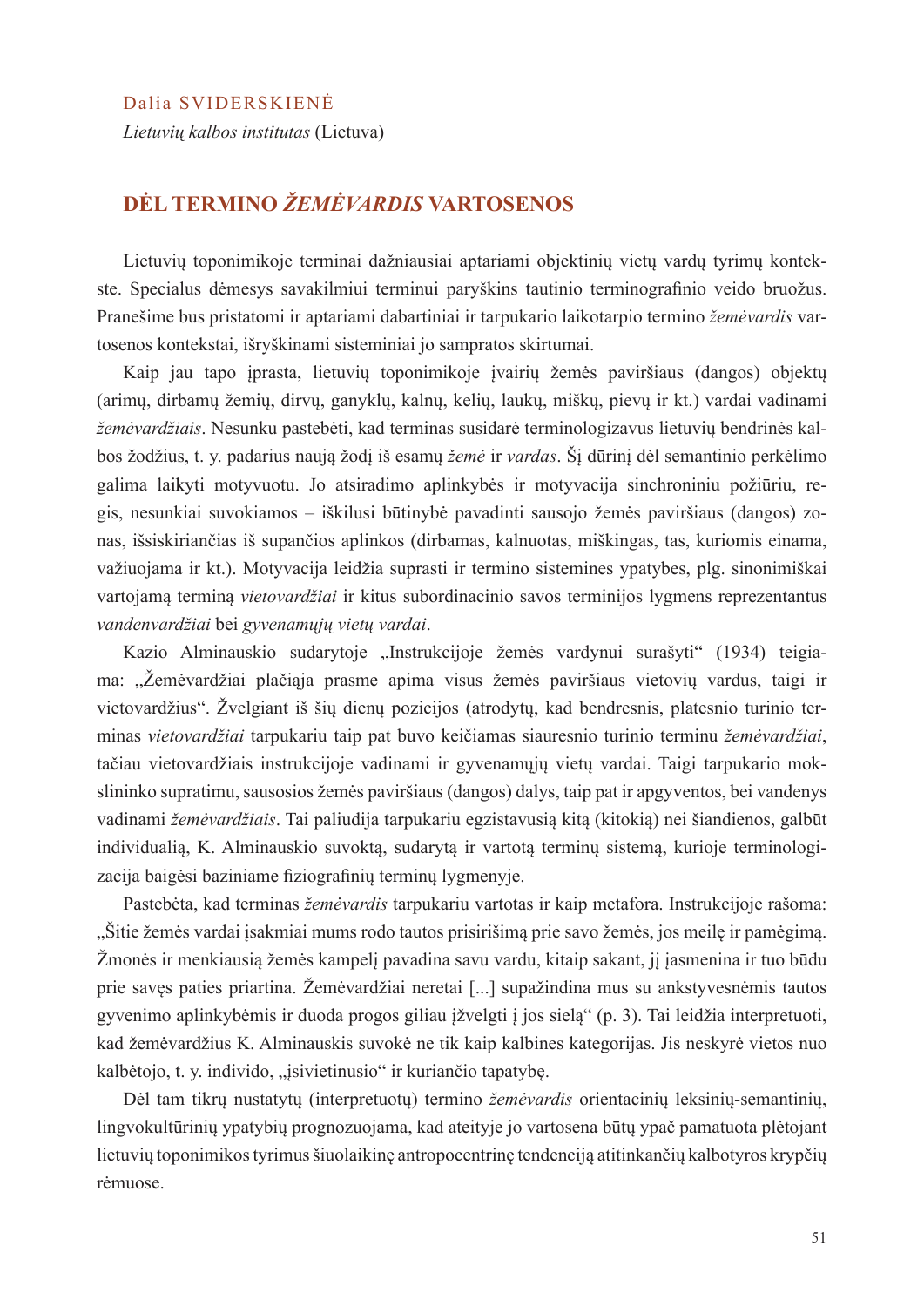## **THEORETICAL ASPECTS OF AUTOMATION IN LOCALISATION OF TERMINOLOGY**

The paper is an attempt to consider potential steps of at least partially automating terminology localisation process; thus making it more rapid.

Currently in Latvia the closest solution to terminology automation is Tilde's highly useful tool "Advanced Terminology Management and Integration" which employs already existing data bases. If such data bases do not exist, it creates them by extracting terminology units from user's documents. Tilde offers to extract terms from documentation provided by users, using its cloud service Tilde Terminology. This service automatically identifies the terms and extracts them from user's documents, creating a glossary on demand. Nevertheless the Terminology Integration does not solve the challenge of coining the term that does not exist.

Thus, the main research question is concerned with possible steps of automating the localisation of terms.

The empirical material for analyses will consist of IT terms, extracted from Terminology Data Base (http://termini.lza.lv/).

Theoretical framework of the paper is based research findings in translatology and computer linguistics.

Methodology:

1) Create a data base from the existing localised terminology units (English ->Latvian);

2) Search for correlations in localisation process of terminology;

3) Classify correlations, which could be automated, for example, calques, and literal translation. Expected results:

Determination of correlations in the process of terminology localisation which could be automated.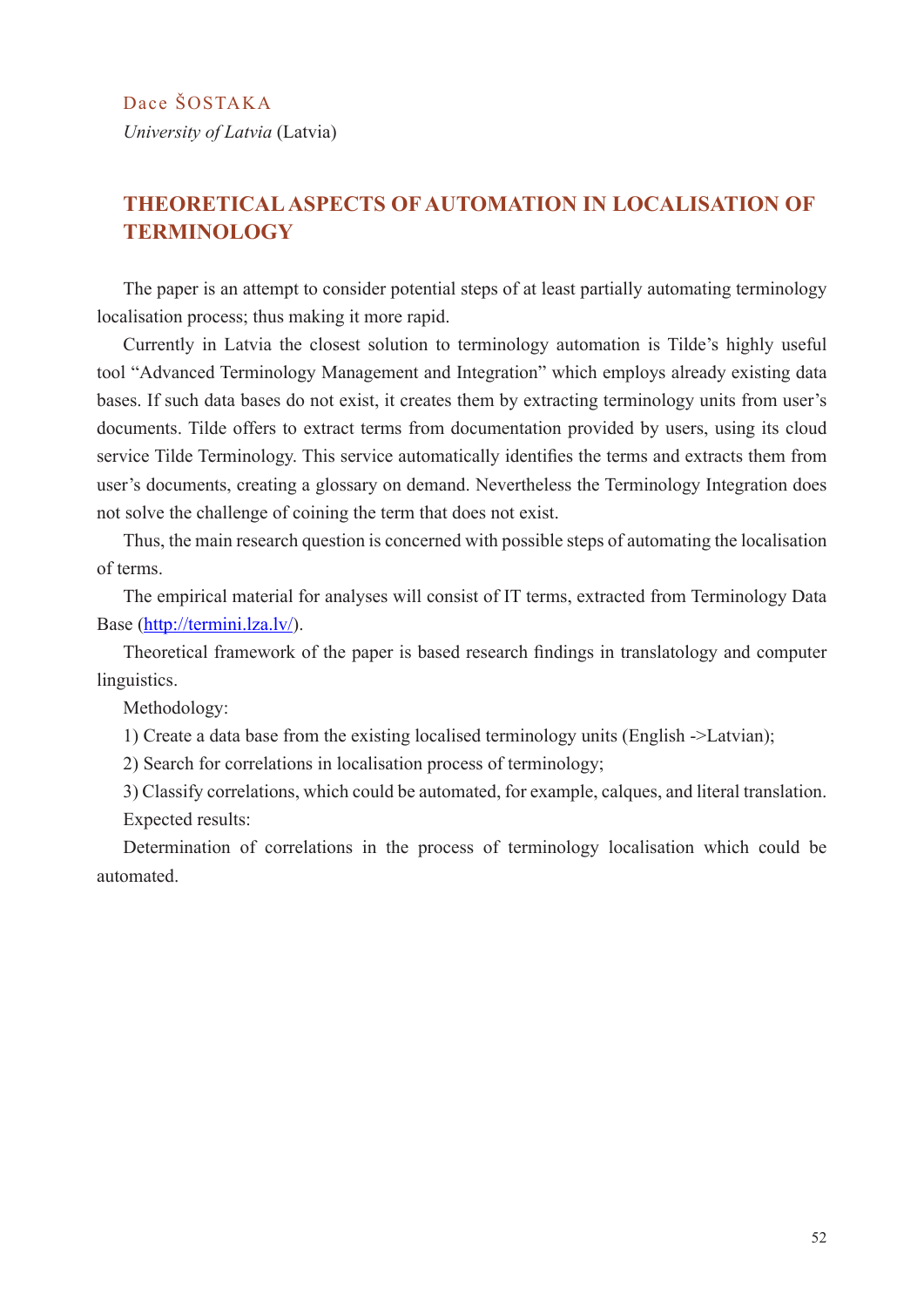#### Alvydas UMBRASAS

*Lietuvių kalbos institutas* (Lietuva)

## *TERMINAS* **"LIETUVIŲ KALBOS ŽODYNE"**

"Lietuvių kalbos žodynas" (LKŽ) yra unikalus lietuvių leksikografijos kūrinys. Į 20 tomų (1941–2002), kurie dabar jau suskaitmeninti, didelis būrys leksikografų ir jų pagalbininkų sudėjo gausybę leksikos – apie 0,5 milijono antraštinių ir paantraštinių žodžių, jų variantų, frazeologizmų, apie 1 mln. iliustracinių pavyzdžių. Žodyne aprėpti duomenys nuo senųjų raštų iki XX amžiaus tekstų, nuo tarmių iki bendrinės kalbos, nuo liaudies iki mokslo terminijos. Į tokios apimties tekstą su gausybe pavyzdžių galima žiūrėti ne tik tradiciškai kaip į žodyną, bet ir kaip į savitą tekstyną, kuriame koncentruotai pateikiamos įvairios žodžių vartojimo situacijos. Ypač įdomu žiūrėti į tekstą turinio aspektu, juk pavyzdžiuose įdėta tam tikra informacija apie esamą ar buvusią realybę. Be kita ko, jame gausu ir įvairių mokslų duomenų.

Pranešime nagrinėjama, ką apie terminus kaip terminologijos mokslo objektą galima sužinoti iš iliustracinių pavyzdžių, LKŽ pateiktų prie įvairių žodžių, nebūtinai susijusių su terminologija. *Terminas* LKŽ aiškinamas "tiksliai kurią nors mokslo, technikos, meno sąvoką reiškiantis žodis ar junginys". Daugiau sąvokos požymių ir susijusios informacijos matyti įvairių straipsnių pavyzdžiuose. Terminai LKŽ atsiskleidžia kaip dalykinės kalbos šerdis. Čia galima rasti informacijos, kas laikoma terminais, kokie reikalavimai keliami terminams, kaip jie skirstomi. Žodynui atrinktuose pavyzdžiuose gana daug dėmesio skiriama terminų kūrimui, jų tvarkymui. Matyti J. Jablonskio nuopelnai terminijai. Akcentuojamas jo dėmesys įprastiniams kalbos dėsniams – terminų kūrimo principai tam taip pat neturi prieštarauti. Matyti apgailestavimų, kad kai kurių sričių terminija dar nesutvarkyta, nenusistovėjusi. Suvokiama, kad terminų tvarkyba yra sunkus, daug laiko atimantis darbas, kurį svarbu dirbti nuosekliai. Iš LKŽ sužinome ir apie terminų žodynus. Kai kuriuose sakiniuose užfiksuota tam tikrų terminų istorija, raida. Esama siūlymų, kaip vieną ar kitą terminą reikėtų keisti. Jei sudėtume į vieną tekstą, iš LKŽ pavyzdžių galima susidaryti gana platų termino sąvokos aprašą, apimantį tiek teorinius, tiek praktinius klausimus.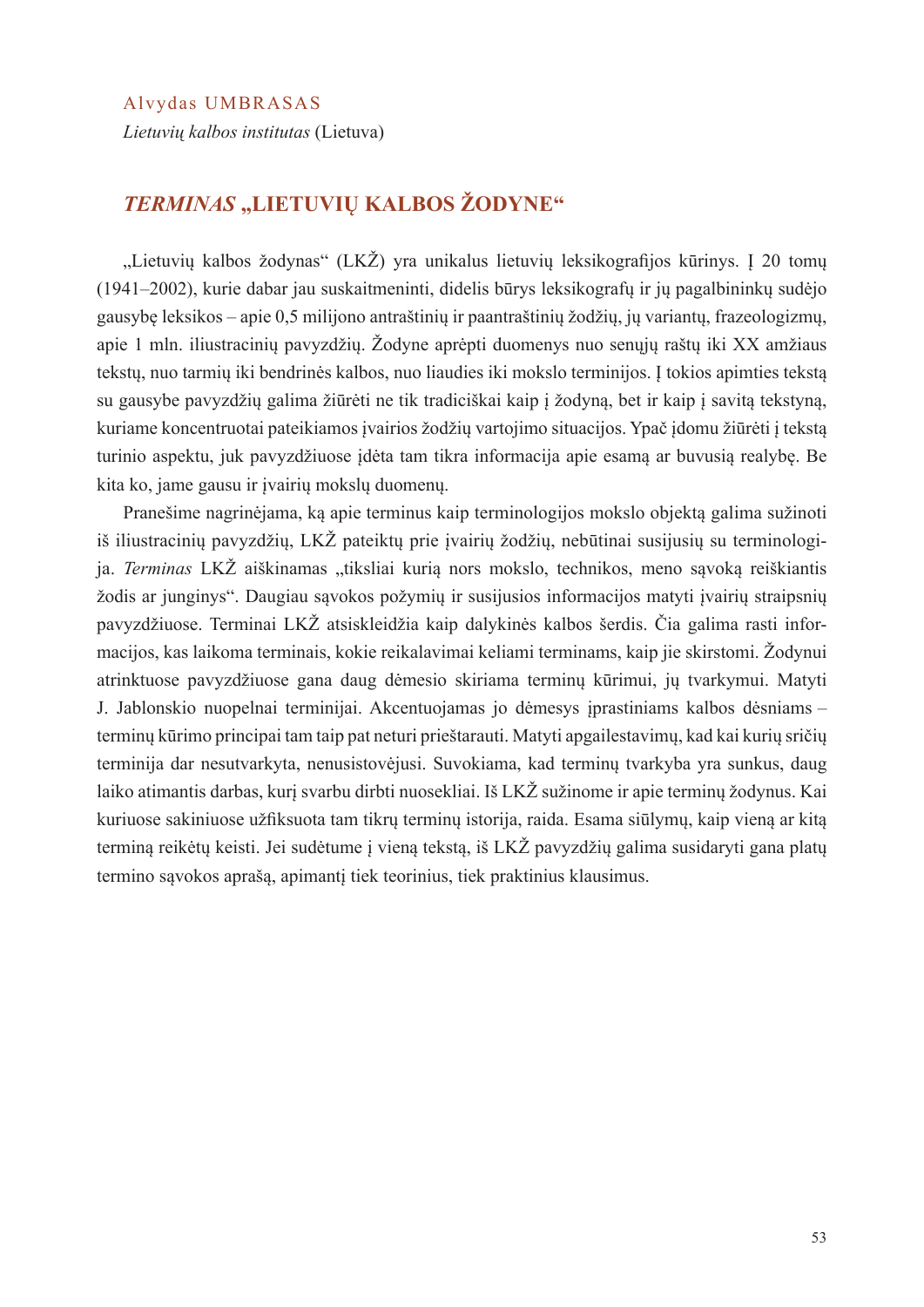Vidas VALSKYS

*Lietuvos kariuomenės Mokymo ir doktrinų valdyba* (Lietuva)

#### **KARYBOS TERMINŲ TVARKYBOS AKTUALIJOS**

Karyba – sritis, kurioje pastaruosius kelis dešimtmečius pastebima ryški terminijos dinamika: randasi daug naujų sąvokų, keičiamos ar tikslinamos esamos, susikaupė nemenkas srities terminografinių šaltinių aruodas (minėtini Antano Smetonos "Karybos žodynas" (1995), "Enciklopedinis karybos žodynas" (2008), Eugenijaus Kisino "Artilerijos terminų žodynas" (2004) ir "Lietuvių–anglų kalbų karybos žodynas" (2009) bei kt.).

Ypač didelių pokyčių įvyko Lietuvai įstojus į Šiaurės Atlanto sutarties organizaciją (NATO) 2004 metais – juos paskatino poreikis pertvarkyti Lietuvos kariuomenę ir kitas krašto apsaugos sistemos institucijas pagal NATO reikalavimus. Ši kaita davė impulsą ir lietuviškosios karybos terminijos raidai: verčiant ir diegiant įvairius NATO standartus ir kitus dokumentus, rengiant įvairius teisės aktus terminologinė veikla darėsi ypač svarbi.

Tolesnio lietuviškos karybos terminijos plėtojimosi pagrindu tapo trijų leidimų sulaukęs verstinis "NATO terminų aiškinamasis žodynas" (pirmasis leidimas 2001 m.) – jame pateikta daugiau kaip 3000 terminų ir jų apibrėžčių lietuvių ir anglų kalbomis ir terminų atitikmenų prancūzų kalba. Tiesa, nuo šio žodyno trečiojo leidimo praėjus bemaž 13 metų, matyti tam tikras terminologinės ir terminografinės veiklos nuoseklumo ir sistemiškumo stygius – nors naujų lietuviškų terminų (ir jų apibrėžčių) ir randasi, jie neretai įvairuoja (plg. *ugnies parama* ir *parama ugnimi; oro erdvės gynyba* ir *oro gynybos sistema*), netinkamai išverčiami (pvz., *mina-spąstai*), tokią pačią reikšmę turinčios sąvokos kartais pavadinamos skirtingai (pvz., *pagrindinis veiksnys / pagrindiniai pajėgumai / pagrindinės pastangos* (angl. *Main Effort*). Šiame pranešime siekiama aptarti svarbiausias karybos terminų tvarkybos ir vartosenos aktualijas, išryškinti pagrindines problemas, pasvarstyti jų sprendimo būdus, mėginti apčiuopti ir nusakyti galimus tolesnės karybos terminijos raidos polinkius.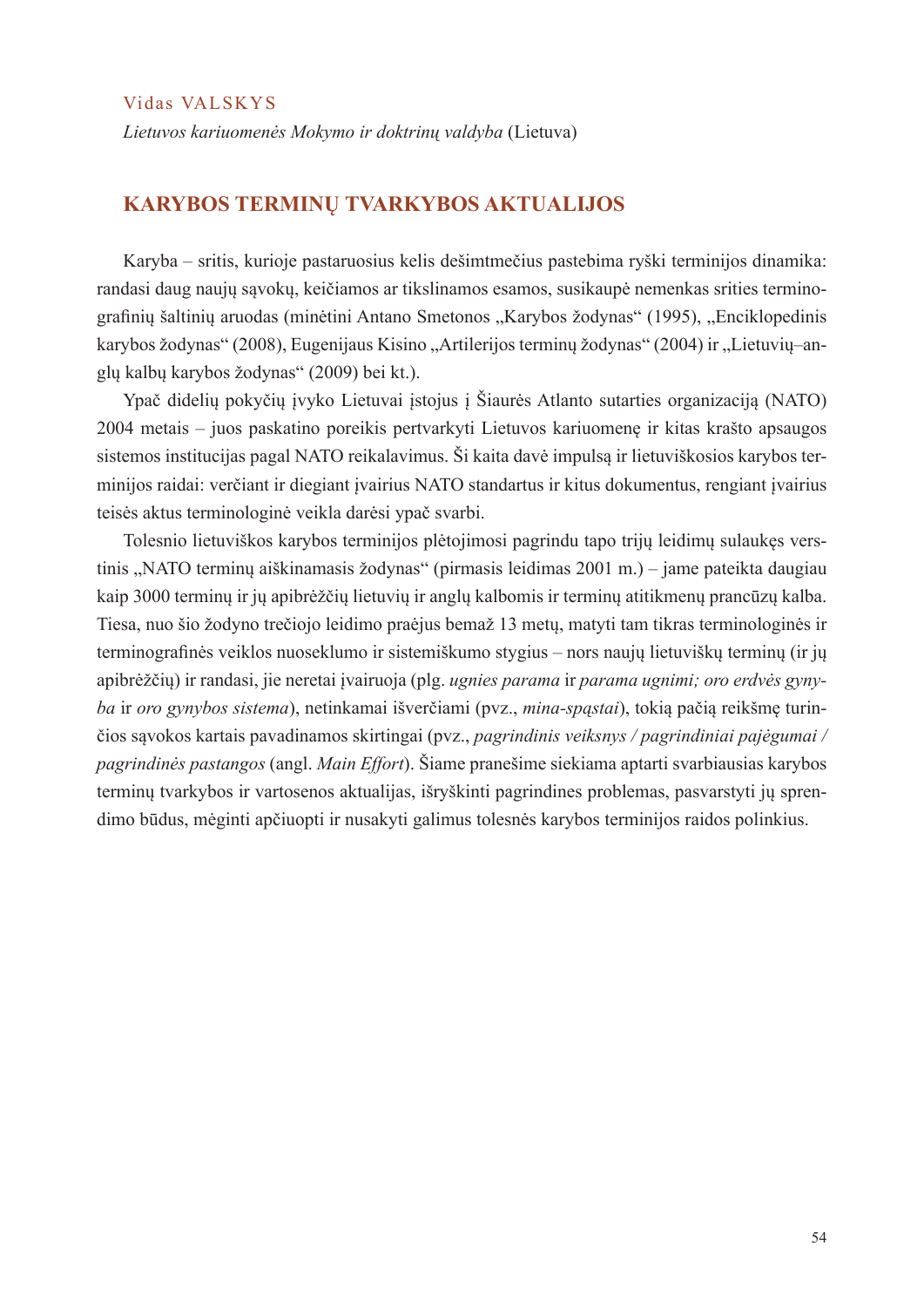*Lietuvių kalbos institutas* (Lietuva)

## **KAIP XIX A. PAB. – XX A. PR. VADINTI ŽMOGAUS LYTINIAI ORGANAI?**

XIX a. pab. – XX a. pr. buvo populiarinamosios medicinos spaudos proveržio metas. Žymūs to meto lietuvių visuomenės veikėjai gydytojai Petras Avižonis, Juozas Bagdonas, Jonas Basanavičius, Eliziejus Draugelis, Kazys Grinius, Vincas Kudirka, Stasys Matulaitis, Antanas Vileišis ir kt. gausiai rašė apie ligas ir jų gydymą, profilaktiką, higieną, sanitariją ir kt. originaliose ir verstinėse knygelėse ir laikraščių straipsniuose. Gausumu išsiskyrė skelbiniai apie infekcines ligas ir higieną bei sanitariją, mat tai buvo vienos iš didžiausių ir skaudžiausių to meto krašto sveikatos srities problemų. Kitomis temomis rašyta kiek mažiau. Lytis ir su ja susiję medicininiai dalykai, lytiniai organai ir jų ligos buvo viena iš tabuistinių anąmetinių temų, todėl ir šiųjų pavadinimų nėra daug. Tačiau būta pavienių gydytojų, sėkmingai laužiusių tą tabu ir savo negausiais skelbiniais mediciniškai prusinusių skaitytoją.

Pranešime gvildenamos lietuvių gydytojų populiarinosiose medicinos knygelėse ir laikraščių straipsniuose vartotų lytinių organų reikšmės, kilmė, svarstomi terminologizacijos, terminokūros, savakilmių ir svetimakilmių terminų santykio, eufemizacijos, konotacijos klausimai. Aptariami lytinių organų sistemos (lot. *systema genitalia*) bendrieji pavadinimai, pvz.: *gėdos dalys* "lytiniai organai", lyties įtaisai, ir vyrų bei moterų lytinių organų pavadinimai, pvz.: įsčia "gimda", gumbas "gimda", moteriškasis kiaušelis "kiaušinėlis", vyriškasis narvelis "vyriška sėklinė ląstelė", kiaušis "sėklidė", motė "gimda", pauteliai "sėklidė" ir kt.

Nustatyta, kad svarbus tiriamųjų pavadinimų paieškos ir atrankos veiksnys buvo skelbinių adresatas – paprastas, medicinos mokslų nėjęs, žmogus. Gydytojai medicinos žinias siekė pateikti suprantamai, kitaip sakant, turėjo vartoti kuo daugiau žodžių, kurie būtų žinomi ir kuriuos suprastų skaitytojas. Todėl gydytojai pirmiausia gręžėsi į gyvąją kalbą ir joje ieškojo tinkamų žodžių norimoms sąvokoms įvardyti. Ir tokių žodžių neabejotinai rado ir toje kalboje žinomomis reikšmėmis perkėlė į savo tekstus. Neradę jų gyvojoje kalboje ieškojo rašytiniuose šaltiniuose, kurie buvo antrasis svarbus kalbamųjų pavadinimų kilmės šaltinis. Svetimomis kalbomis gydytojai rėmėsi mažiausiai, nelietuviškų lytinių organų pavadinimų rẽta.

Galima teigti, kad XIX a. pab. – XX a. pr. lietuvių gydytojų skelbiniai buvo bene pirmieji populiarinamieji medicinos terminijos šaltiniai, kuriuose, nors ir negausiai, pradėta vartoti lytinių organų pavadinimų, davusių pradžią mokslinei tos srities terminijai ir iš kurių dalis terminų (pavyzdžiui, *gimda, makštis, varpa*) tapo dabartinės anatomijos nomenklatūros dalimi – vyrų ir moterų lytinių organų sistemų terminais.